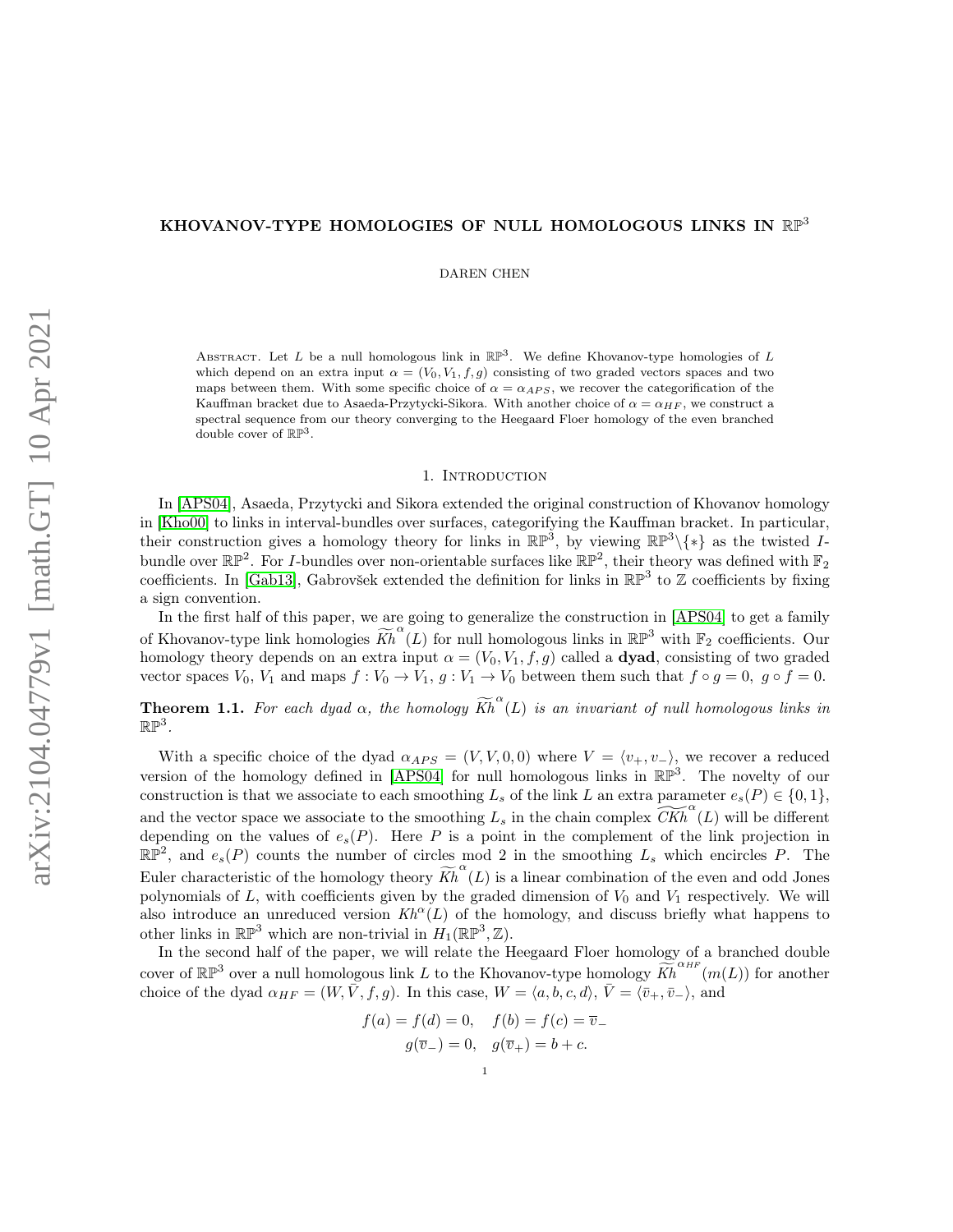#### $2\,$  DAREN CHEN

For a link L in  $S^3$ , we can form the branched double cover  $\Sigma(S^3, L)$  of  $S^3$ . In [\[OS05\]](#page-31-0), Ozsváth and Szabó defined a spectral sequence which converges to  $\widehat{HF}(\Sigma(S^3, L))$  with  $\mathbb{F}_2$  coefficients. The  $E^2$  term of this spectral sequence gives the reduced Khovanov homology of the mirror link  $m(L)$  of L. We consider a extension of this construction for null homologous links in  $\mathbb{RP}^3$ , and obtain the following result.

**Theorem 1.2.** Let L be a null homologous link in  $\mathbb{RP}^3$ . There is a spectral sequence whose  $E^2$ term consists of the Khovanov-type homology  $\widetilde{Kh}^{\alpha_{HF}}(m(L))$  of the mirror of L with the dyad  $\alpha_{HF} =$  $(W, \overline{V}, f, g)$ , which converges to the Heegaard Floer homology  $\widehat{HF}(\Sigma_0(\mathbb{RP}^3, L))$  of the even branched double cover  $\Sigma_0(\mathbb{RP}^3, L)$  of  $\mathbb{RP}^3$ .

We only consider null homologous links in  $\mathbb{RP}^3$  because the branched double cover  $\Sigma(\mathbb{RP}^3, L)$  only exists for null homologous link  $L$ . What's more, there are two branched double covers for each null homologous link L, and we will make a specific choice, called the even branched cover  $\Sigma_0(\mathbb{RP}^3, L)$ . The construction of the spectral sequence is essentially the same as the one in [\[OS05\]](#page-31-0), with some particular treatment of the cobordism corresponding to  $1 \rightarrow 1$  bifurcation, which is special for link projections to  $\mathbb{RP}^2$ . Another difference is that when defining the spectral sequence, we need to use both of the two branched double covers. For each smoothing  $L_s$  of  $L$ , we will use the even branched double cover  $\Sigma_0(\mathbb{RP}^3, L_s)$  if the extra parameter  $e_s(P)$  we introduced earlier equals to 0, and the odd branched double cover  $\Sigma_1(\mathbb{RP}^3, L_s)$  if  $e_s(P) = 1$ . This is the reason we want to introduce the extra input  $\alpha = (V_0, V_1, f, g)$  into our homology theory, where  $V_0, V_1$  basically correspond to the two different branched double covers, and  $f, g$  correspond to the induced maps on  $\widehat{HF}$  between the two branched double covers by performing surgeries associated to  $1 \rightarrow 1$  bifurcations.

Here is the organization of this paper. In Section 2, we define the Khovanov-type homology  $\widetilde{Kh}^{\alpha}(L)$ combinatorially. For each null homologous link projection  $L$ , an arbitrary point  $P$  in the complement of L in  $\mathbb{RP}^2$  $\mathbb{RP}^2$  and each dyad  $\alpha$ , we define a chain complex  $\widetilde{CKh}^{P,\alpha}(L)$  in Section 2.1. The differential is presented in Section [2](#page-8-0).2. In Section 2.3, we fix a canonical choice of the point  $P$ , and show that the homology  $\widetilde{Kh}^{\alpha}(L)$  is an invariant of null homologous links in  $\mathbb{RP}^3$ . In Section [2](#page-13-0).4, we express the Euler characteristic of  $\widetilde{Kh}^{\alpha}(L)$  through skein relations. Section [2](#page-15-0).5 briefly describes the unreduced versions  $CKh^{\alpha}(L)$  and  $Kh^{\alpha}(L)$ . We give an example calculation of  $\widetilde{Kh}^{\alpha}(L)$  for a specific link projection L with some specific choices of  $\alpha$  in Section [2](#page-17-0).6. Finally in Section 2.7, we discuss the situation for other links in  $\mathbb{RP}^3$ . In Section 3, we give the construction of the spectral sequence converging to  $\widehat{HF}(\Sigma_0(\mathbb{RP}^3, L))$ . We discuss the branched double cover  $\Sigma(\mathbb{RP}^3, L)$  $\Sigma(\mathbb{RP}^3, L)$  $\Sigma(\mathbb{RP}^3, L)$  of  $\mathbb{RP}^3$  in Section 3.1. Then we quickly review the construction in [\[OS05\]](#page-31-0) in Section [3](#page-23-0).2. In Section 3.3, we compute the  $E^2$  term of our spectral sequence, and show it equals to  $\widetilde{Kh}^{\alpha_{HF}}(m(L)).$ 

Acknowledgments: This work is partially supported by NSF grant number DMS-2003488. The author wishes to thank his advisor Ciprian Manolescu, who introduced the author to this topic, shared many insightful points of view and helped generously in writing up this paper.

## 2. Definition of the homology

An oriented link K in  $\mathbb{RP}^3$  is **null homologous** if  $[K] = 0$  in  $H_1(\mathbb{RP}^3, \mathbb{Z})$ . Note that a null homologous link could have an even number of components which are non-trivial in  $H_1(\mathbb{RP}^3, \mathbb{Z})$ . Given a null homologous link K in  $\mathbb{RP}^3$ , we consider its projection L to  $\mathbb{RP}^2$ , by identifying  $\mathbb{RP}^3\backslash\{*\}$  with  $\mathbb{RP}^2 \times I$ , the twisted I-bundle over  $\mathbb{RP}^2$ . We will associate a Khovanov-type chain complex to the link projection L, and show its homology is an oriented link invariant for null homologous links in  $\mathbb{RP}^3$ .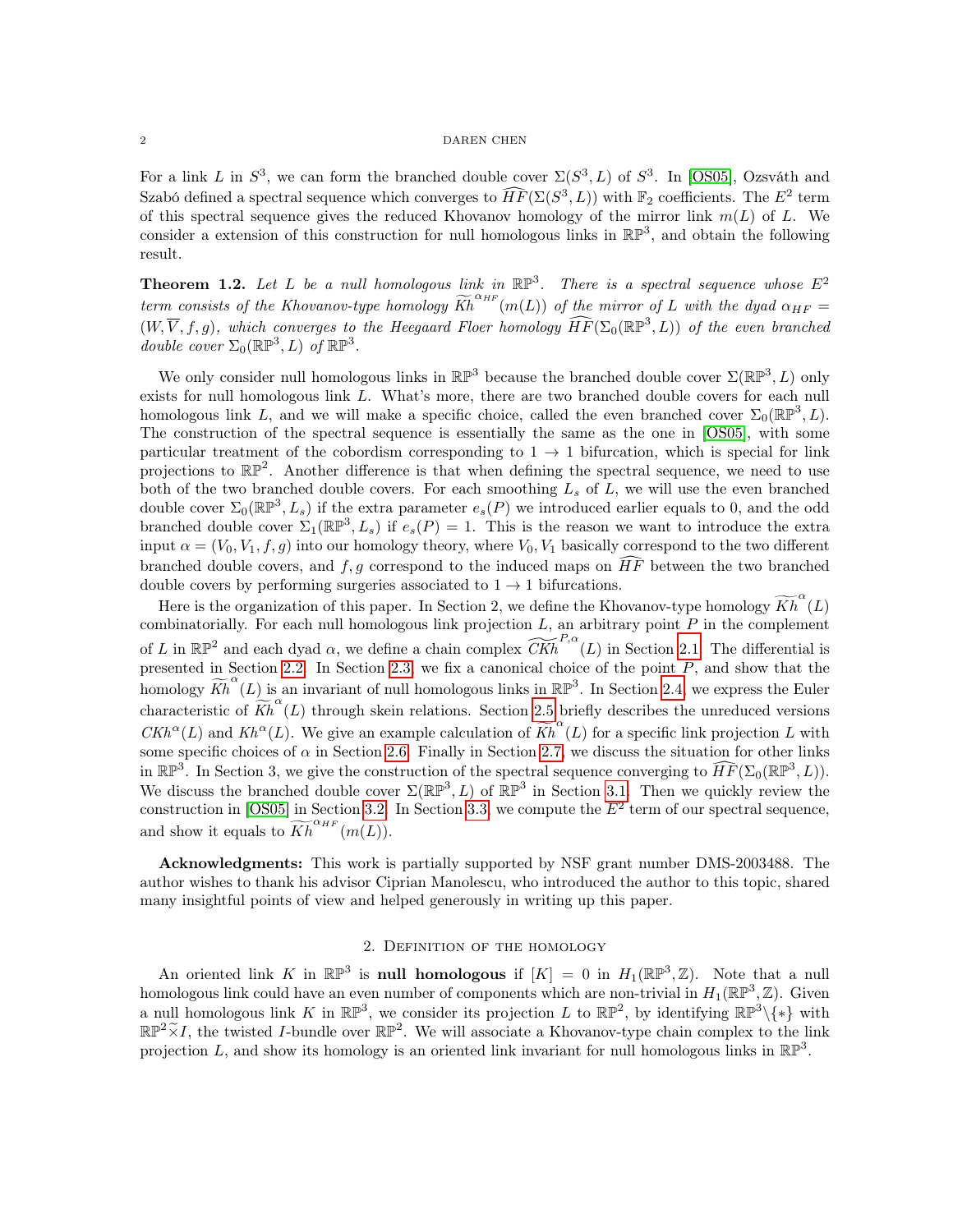KHOVANOV-TYPE HOMOLOGIES OF NULL HOMOLOGOUS LINKS IN RP<sup>3</sup>



<span id="page-2-1"></span>Figure 1. Smoothings

First we introduce some basic algebra notions. All vector spaces in this paper are over  $\mathbb{F}_2$  unless stated otherwise. Let V be the graded vector space spanned by  $v_{+}$  and  $v_{-}$ , with quantum gradings  $qdeg(v_{+}) = 1$  and  $qdeg(v_{-}) = -1$ . As in the usual definition of Khovanov homology, V has the structure of a Frobenius algebra, with multiplication  $m: V \otimes V \longmapsto V$  such that

$$
m(v_+ \otimes v_+) = v_+, \ m(v_+ \otimes v_-) = m(v_- \otimes v_+) = v_-, \ m(v_- \otimes v_-) = 0,
$$

and comultiplication  $\Delta: V \longmapsto V \otimes V$  such that

$$
\Delta(v_+) = v_+ \otimes v_- + v_- \otimes v_+, \quad \Delta(v_-) = v_- \otimes v_-.
$$

Note that both m and  $\Delta$  change the quantum degree by  $-1$ .

**Definition 2.1.** A dyad is a tuple  $\alpha = (V_0, V_1, f, g)$ , where  $V_0$  and  $V_1$  are graded vector spaces,  $f: V_0 \longrightarrow V_1$  and  $g: V_1 \longrightarrow V_0$  are linear maps, both of quantum degree  $-1$ , and  $f \circ g = 0$ ,  $g \circ f = 0$ . The **dual dyad**  $\alpha^*$  of a dyad  $\alpha = (V_0, V_1, f, g)$  is  $\alpha^* = (V_1, V_0, g, f)$ , obtained by switching  $V_1$  with  $V_0$ and  $q$  with  $f$ .

For each dyad  $\alpha = (V_0, V_1, f, g)$ , we give each  $V_i$  a trivial right-bimodule structure over V, with multiplication  $m: V_i \otimes V \longrightarrow V_i$  such that

$$
m(y \otimes v_+) = y, \ \ m(y \otimes v_-) = 0, \ \ \forall y \in V_i, \ \ i = 1, 2,
$$

and comultiplication  $\Delta: V_i \longmapsto V_i \otimes V$  such that

$$
\Delta(y) = y \otimes v_-, \ \forall y \in V_i, \ i = 1, 2.
$$

Again, both m and  $\Delta$  have quantum degree  $-1$ .

<span id="page-2-0"></span>2.1. The cube of resolutions. Label the crossings of a null homologous link projection L in  $\mathbb{RP}^2$ from 1 to *n*. A state  $s \in \{0,1\}^n$  is a choice of 0 or 1 for each crossing. Given a state *s*, we form a smoothing of  $L$  according to the rule in Figure [1](#page-2-1). Then, we associate a vector space to each smoothing  $L_s$  as follows.

Define  $L_s$  as the link diagram obtained from  $L$  by smoothing according to the state  $s$ . For each  $s$ , the link  $L_s$  is a disjoint union of  $k_s$  embedded circles in  $\mathbb{RP}^2$ . Now we show each circle in  $L_s$  is trivial in  $H_1(\mathbb{RP}^2, \mathbb{Z})$ , hence divides  $\mathbb{RP}^2$  into a disk and a Möbius band.

<span id="page-2-2"></span>**Lemma 2.2.** For the link projection L of a null homologous link K in  $\mathbb{RP}^3$ , every smoothing L<sub>s</sub> is null homologous as well. In particular, each circle  $S^1$  in  $L_s$  is trivial in  $H_1(\mathbb{RP}^2, \mathbb{Z})$ , and divides  $\mathbb{RP}^2$ into a disk and a Möbius band.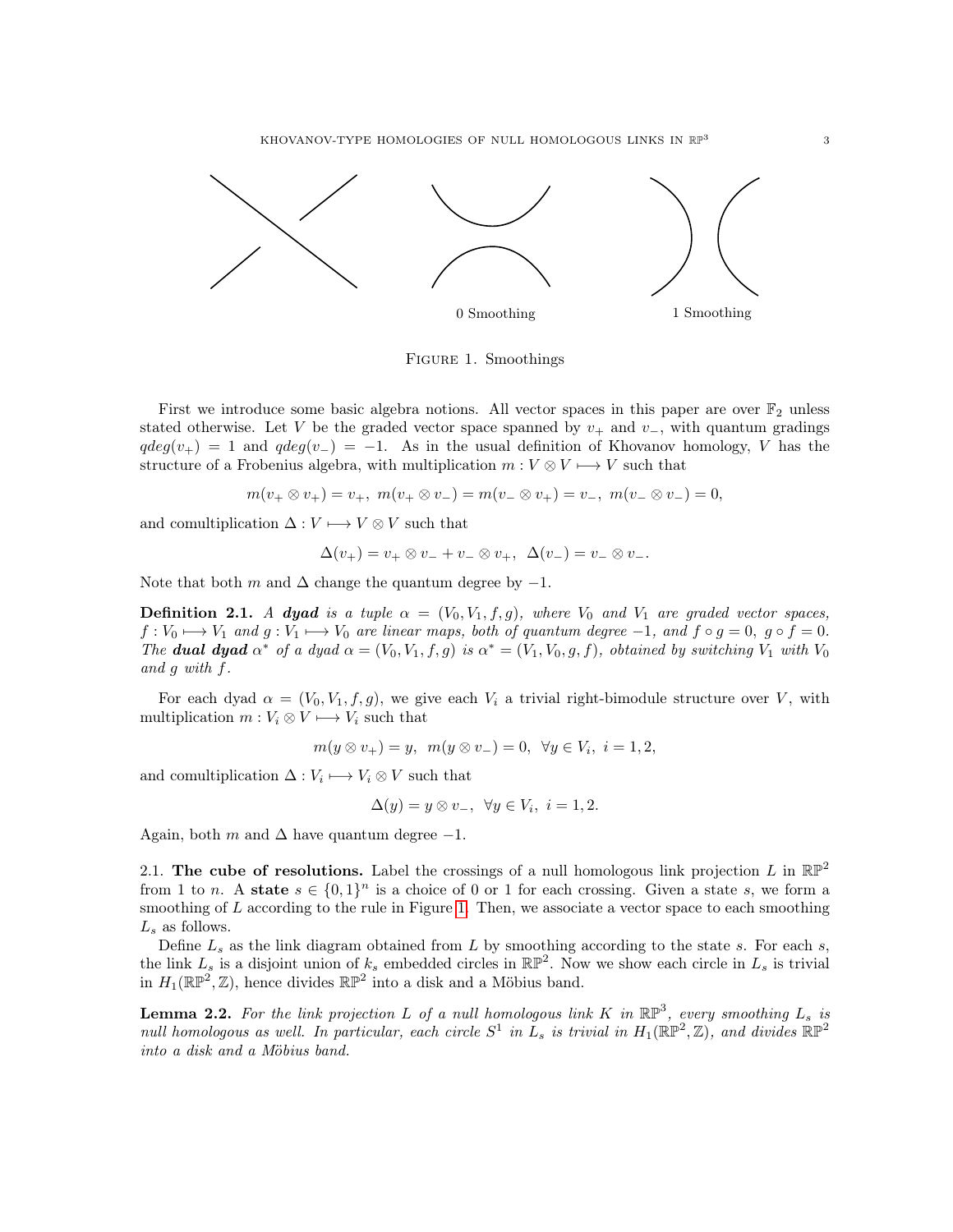*Proof.* We draw  $\mathbb{RP}^2$  as a disk with half of the boundary identified with the other half in opposite direction. For the projection L in  $\mathbb{RP}^2$ , consider the number of intersection points of it with half of the boundary of the disk. L represents the generator of  $H_1(\mathbb{RP}^2, \mathbb{Z}) = \mathbb{Z}/2$  if the intersection number is odd, and is null homologous if the intersection number is even. Note that the intersection number is unchanged during the smoothing procedure, so  $L<sub>s</sub>$  has an even number of intersections for each state s, as we start with a null homologous link projection L. Hence the smoothing  $L_s$  is null homologous for every s.

Now we prove each circle in  $L_s$  is null homologous by contradiction. Suppose there is an embedded circle in  $L_s$  which represents the generator of  $H_1(\mathbb{RP}^2, \mathbb{Z})$ , then cutting  $\mathbb{RP}^2$  along this circle we obtain a disk  $D^2$ . As  $L_s$  is a disjoint union of circle, there can not be another circle in  $L_s$  representing the generator of  $H_1(\mathbb{RP}^2, \mathbb{Z})$ . Since  $L_s$  is null homologous, we get a contradiction. Hence, each circle in  $L_s$ is null homologous, and divides  $\mathbb{RP}^2$  into a disk and Möbius band.

Pick a point P in the complement of the L in  $\mathbb{RP}^2$ , such that P lies in the complement of each smoothing  $L_s$  as well.

**Definition 2.3.** For each null homologous circle  $S^1$  in  $\mathbb{RP}^2$ , we say P is **encircled** by  $S^1$  if P lies in the disk bound by  $S^1$ . Define the **encircling number**  $e_s(P)$  as the number of circles in  $L_s$  encircling mod 2.

We will associate different vector spaces  $\widetilde{CKh}_{s}^{P,\alpha}(L)$  to s depending on the value of  $e_s(P)$ . For a given dyad  $\alpha = (V_0, V_1, f, g)$ , define

<span id="page-3-1"></span>
$$
\widetilde{CKh}_s^{P,\alpha}(L) = V_{e_s(P)} \otimes V^{\otimes (k_s - 1)},
$$

where  $k_s$  is the total number of circles in the smoothing  $L_s$ . Now we apply the usual flattening of cube operation to define a chain complex  $\widetilde{CKh}_{\bullet}^{P,\alpha}(L)$ .

<span id="page-3-2"></span>**Definition 2.4.** The **Khovanov-type chain complex**  $\widetilde{CKh}_{\bullet}^{P,\alpha}(L)$  of a null homologous link projection L in  $\mathbb{RP}^2$ , with a point P in the complement of L and a dyad  $\alpha$ , is

(2.1.0.1) 
$$
\widetilde{CKh}_i^{P,\alpha}(L) = \bigoplus_{\substack{s \in \{0,1\}^n \\ \#1(s)=i+n_-}} \widetilde{CKh}_s^{P,\alpha}(L)\{i+n_+-n_-\},
$$

where  $\#1(s)$  is the number of 1s in the state s,  $n_+$  and  $n_-$  are the numbers of positive and negative crossings in L respectively, and  $\widetilde{CKh}_s^{P,\alpha}(L)\{i+n_+-n_-\}$  is the vector space obtained from  $\widetilde{CKh}_s^{P,\alpha}(L)$ with quantum degree shifted up by  $i + n_+ - n_-$ . The homology of  $\widetilde{CKh}_{\bullet}^{P,\alpha}(L)$  is denoted as  $\widetilde{Kh}_{\bullet}^{P,\alpha}$  $\bullet$ <sup>"</sup> $(L).$ 

Note that we make a shift in the homology degree by  $-n_-$  as well by letting  $\#1(s) = i + n_-$ , as in the usual Khovanov homology. We will define the differential of this chain complex in the next subsection.

<span id="page-3-0"></span>2.2. The differential. Choose a marked point  $M$  on the link projection  $L$ . The differential map depends on the choice of  $M$ , but we will show later that the homology does not depend on it. As in usual Khovanov homology, the differential  $d: \widetilde{CKh}_i^{P,\alpha}(L) \longmapsto \widetilde{CKh}_{i+1}^{P,\alpha}(L)$  is given by a summation of maps over edges in the cube of resolutions. Each edge corresponds to changing the smoothing from 0 to 1 at one crossing, by our definition of the homology degree  $i = #1(s) - n_-\$ . There are 3 cases, as shown in Figure [2](#page-4-0).

(1)  $2 \rightarrow 1$  bifurcation, where two circles in  $L_s$  merge into a circle in  $L_{s'}$ ;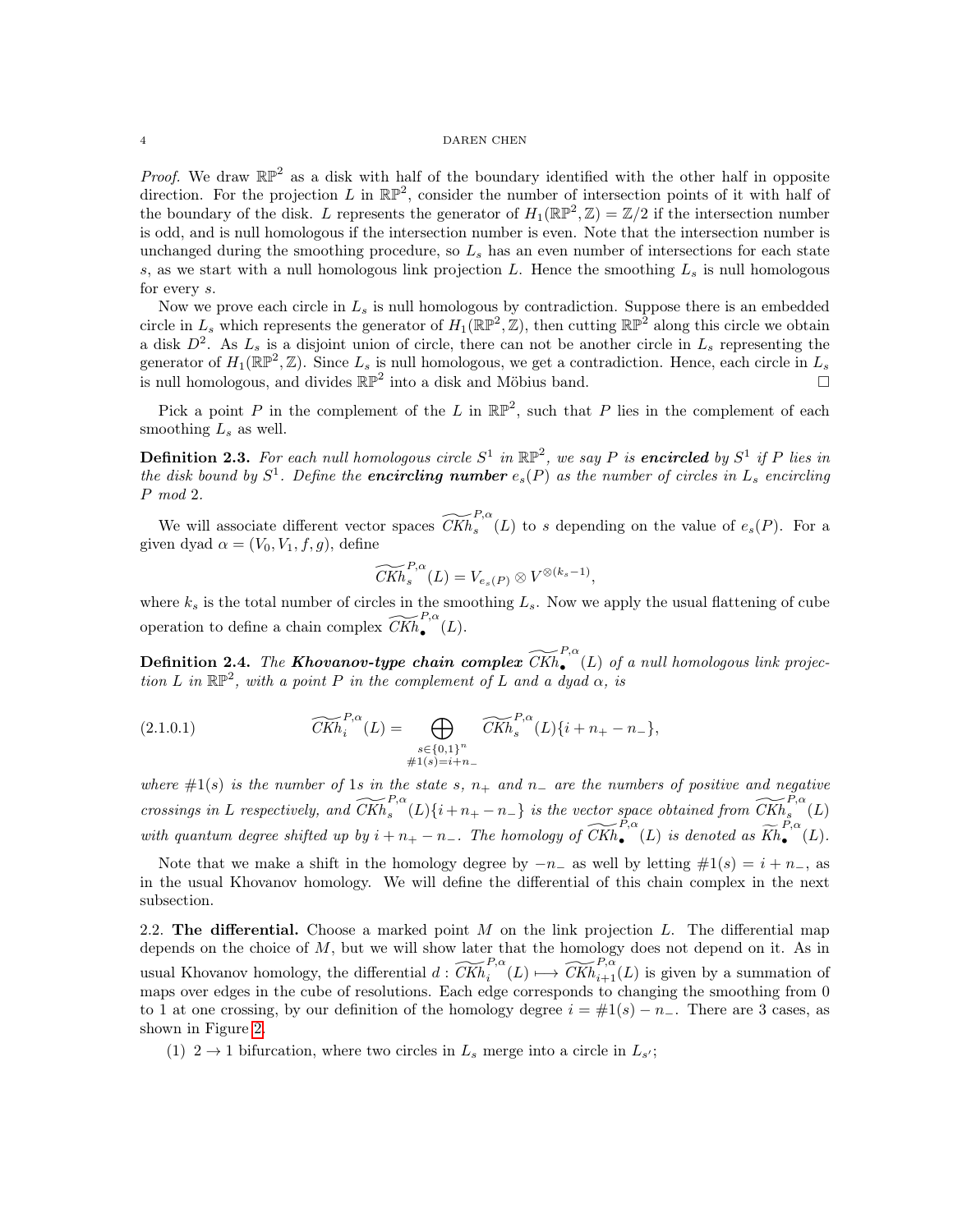

<span id="page-4-0"></span>Figure 2. Bifurcations

- (2)  $1 \rightarrow 2$  bifurcation, where a circle in  $L_s$  splits to two circles in  $L_{s'}$ ;
- (3)  $1 \rightarrow 1$  bifurcation, where a circle in  $L_s$  twists into a new circle in  $L_{s'}$ .

The first two bifurcations are similar to the corresponding ones for link projections in  $\mathbb{R}^2$ , while the third one only appears in unoriantable surfaces, e.g.  $\mathbb{RP}^2$ .

First we study the change of  $e_s(P)$  under different bifurcations, which will determine the domain and codomain of the chain map on each edge. Recall  $e_s(P)$  is the number of circles in  $L_s$  encircling P mod 2.

**Lemma 2.5.** We have  $e_{s'}(P) = e_s(P)$  for the  $2 \to 1$  and  $1 \to 2$  bifurcations, while  $e_{s'}(P) = e_s(P) + 1$ mod 2 for the  $1 \rightarrow 1$  bifurcation.

Proof. See Figure [3](#page-5-0) for an illustration of the situation.

Let us consider the  $2 \to 1$  bifurcation first. For a circle  $S^1$  not involved in the bifurcation, it is not changed in the process at all, so the encircling state of  $P$  with it is not changed as well. So we only need to consider the relation of  $P$  with the two merging circles.  $P$  could be encircled by  $0, 1$  or 2 of them. If P is encircled by none of them, then P is not encircled by the new circle as well, so  $e_{s'}(P) = e_s(P)$ . If P is encircled by one of them, then P is encircled by the new circle, so  $e_{s'}(P) = e_s(P)$ . If P is encircled by two of them, then one disk lies in the other disk, and the disk bounded by the new circle is the complement of the smaller disk in the larger one. Therefore,  $P$  is not encircled by the new circle, and  $e_{s'}(P) = e_s(P)$ .

The case for the  $1 \rightarrow 2$  bifurcation is similar, except we reverse the arrow in the change. So we get the same conclusion that  $e_{s'}(P) = e_s(P)$ .

For the  $1 \rightarrow 1$  bifurcation, the disk part and the Möbius band part of the involved circle are switched, so  $e_{s'}(P) = e_s(P) + 1 \text{ mod } 2.$ 

$$
\Box
$$

Now we define the differential map  $d: \widetilde{CKh}_{s}^{P,\alpha}(L) \longmapsto \widetilde{CKh}_{s'}^{P,\alpha}(L)$  in each case. Denote  $i = e_s(P)$  for simplicity of notation. We identify each circle in  $L_s$  with a factor in the tensor product  $\widetilde{CKh}_s^{P,\alpha}(L)$  =  $V_i \otimes V^{\otimes (k_s - 1)}$ , by assigning  $V_i$  to the circle in  $L_s$  with the marked point M, and V to each of the other circles. For the  $2 \rightarrow 1$  and  $1 \rightarrow 2$  bifurcations, d is identity on tensor factors corresponding to circles not involved, and we specify what d does to the tensor factors corresponding to the involved circles as follows.

- (1)  $2 \rightarrow 1$  **bifurcation.** By the above lemma,  $e_s(P) = e_{s'}(P)$ . The number of circles is decreased by 1, so *d* is a map from  $V_i \otimes V^{\otimes (k_s - 1)}$  to  $V_i \otimes V^{\otimes (k_s - 2)}$ .
	- (a) Suppose the marked point  $M$  lies on one of the two circles involved in the bifurcation. The differential is multiplying  $V$  to the trivial  $V$ -module  $V_i$ . Specifically,

$$
d = m \otimes id : (V_i \otimes V) \otimes V^{\otimes (k_s - 2)} \longmapsto V_i \otimes V^{\otimes (k_s - 2)},
$$

where  $m: V_i \otimes V \longrightarrow V_i$  is the multiplication defined previously, with  $v_+$  acting by identity, and  $v_-\$ acting by zero.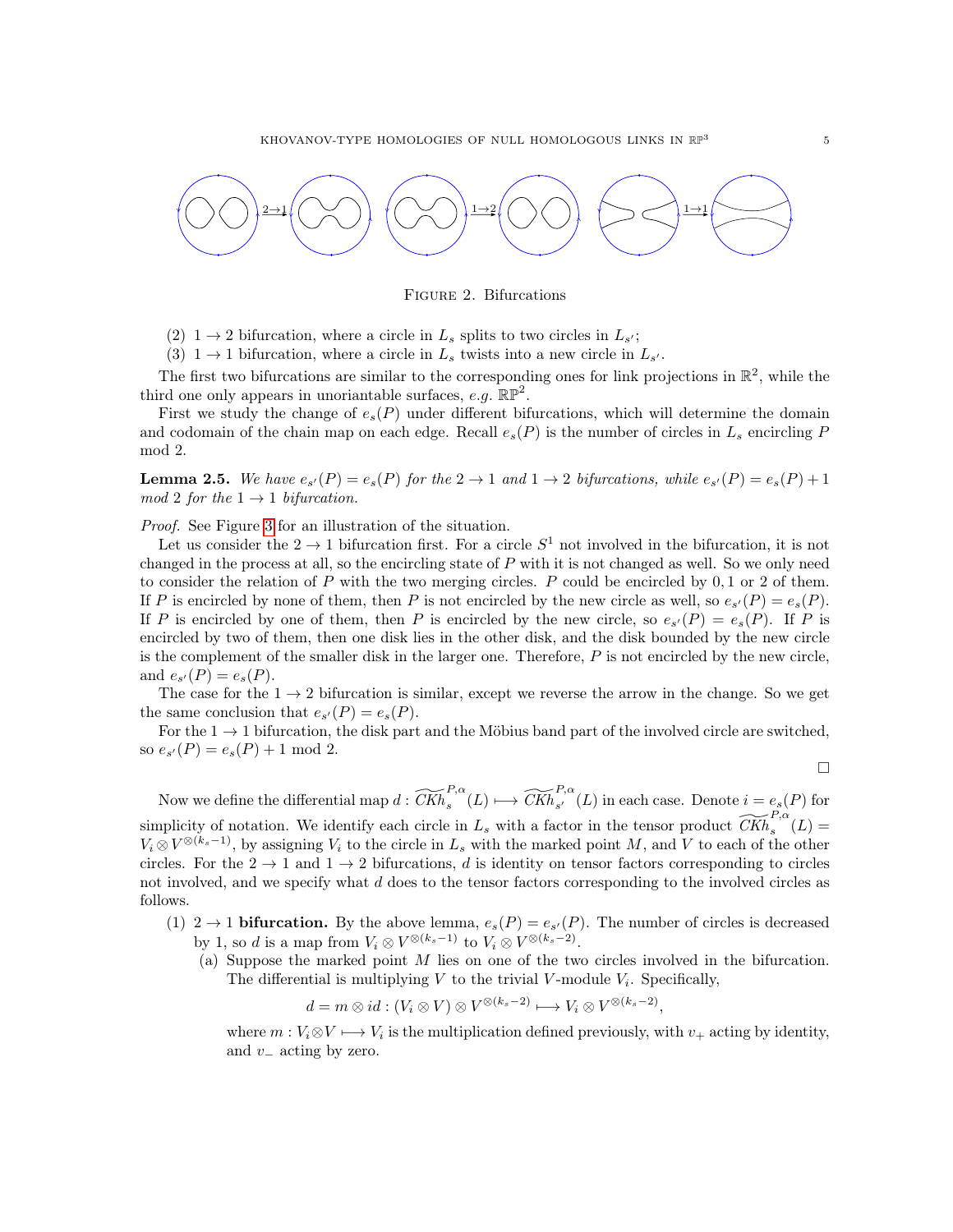

 $2\rightarrow1$  and  $1\rightarrow2$  bifurcations



<span id="page-5-0"></span> $1\rightarrow 1$  bifurcations

FIGURE 3. Changes of  $e_s(P)$  under bifurcations

- (b) Suppose the marked point  $M$  does not lie on either of the two circles. Then the differential works like the multiplication  $m: V \otimes V \longrightarrow V$  in the usual Khovanov homology.
- (2)  $1 \rightarrow 2$  **bifurcation.** Again  $e_s(P) = e_{s'}(P)$ , and the number of circles is increased by 1, so d is a map from  $V_i \otimes V^{\otimes (k_s-1)}$  to  $V_i \otimes V^{\otimes k_s}$ .
	- (a) Suppose the marked point  $M$  lies on the circle involved in the bifurcation. The differential is the comultiplication on the trivial  $V$ -comodule  $V_i$ . Specifically,

$$
d = \Delta \otimes id : V_i \otimes V^{\otimes (k_s - 1)} \longmapsto (V_i \otimes V) \otimes V^{\otimes (k_s - 1)},
$$

where  $\Delta: V_i \longmapsto V_i \otimes V$  is the comultiplication  $\Delta(y) = y \otimes v$  for all  $y \in V_i$ .

- (b) Suppose the marked point  $M$  does not lie on either of the two circles. Then the differential works like the comultiplication  $\Delta: V \longrightarrow V \otimes V$  in the usual Khovanov homology.
- (3)  $1 \rightarrow 1$  **bifurcation.** For the  $1 \rightarrow 1$  bifurcation, we have  $e_{s'}(P) = e_s(P) + 1 \mod 2$ , and the number of circles is unchanged, so d is a map from  $V_i \otimes V^{\otimes (k_s - 1)}$  to  $V_{i+1} \otimes V^{\otimes (k_s - 1)}$ . This time the differential map is the same no matter whether  $M$  lies on the involved circle or not. We change  $V_i$  to  $V_{i+1}$  by maps f and g in the dyad  $\alpha = (V_0, V_1, f, g)$ .
	- (a) If  $e_s(P) = 0$ , then  $d = f \otimes id : V_0 \otimes V^{\otimes (k_s 1)} \longrightarrow V_1 \otimes V^{\otimes (k_s 1)}$ .
	- (b) If  $e_s(P) = 1$ , then  $d = g \otimes id : V_1 \otimes V^{\otimes (k_s 1)} \longrightarrow V_0 \otimes V^{\otimes (k_s 1)}$ .

Observe that the map  $d: \widetilde{CKh}_{s}^{P,\alpha}(L) \longrightarrow \widetilde{CKh}_{s'}^{P,\alpha}(L)$  lowers the quantum degree by 1 for all the above cases. Then, after the shift in the definition [2](#page-3-1).1.0.1, the chain map preserves the quantum degree.

Now it is time to check this definition does give a chain complex.

## **Proposition 2.6.** We have  $d^2 = 0$ .

Proof. It is enough to show that each square of the resolution cube commutes. (As we are working over  $\mathbb{F}_2$ , commuting is the same as anticommuting.) Hence it is enough to consider link projections with two crossings in  $\mathbb{RP}^2$ , and ignore the rest part of the projection. A little caution need to be taken in terms of the location of the marked point  $M$ . It could appear on the link projection with two crossings, or it could lie on the neglected part.

First we quote the following result from [\[Gab13\]](#page-30-2): Up to symmetries, there are exactly six singular graph in  $\mathbb{RP}^2$  with 2 singular points, as shown in Figure [4](#page-6-0).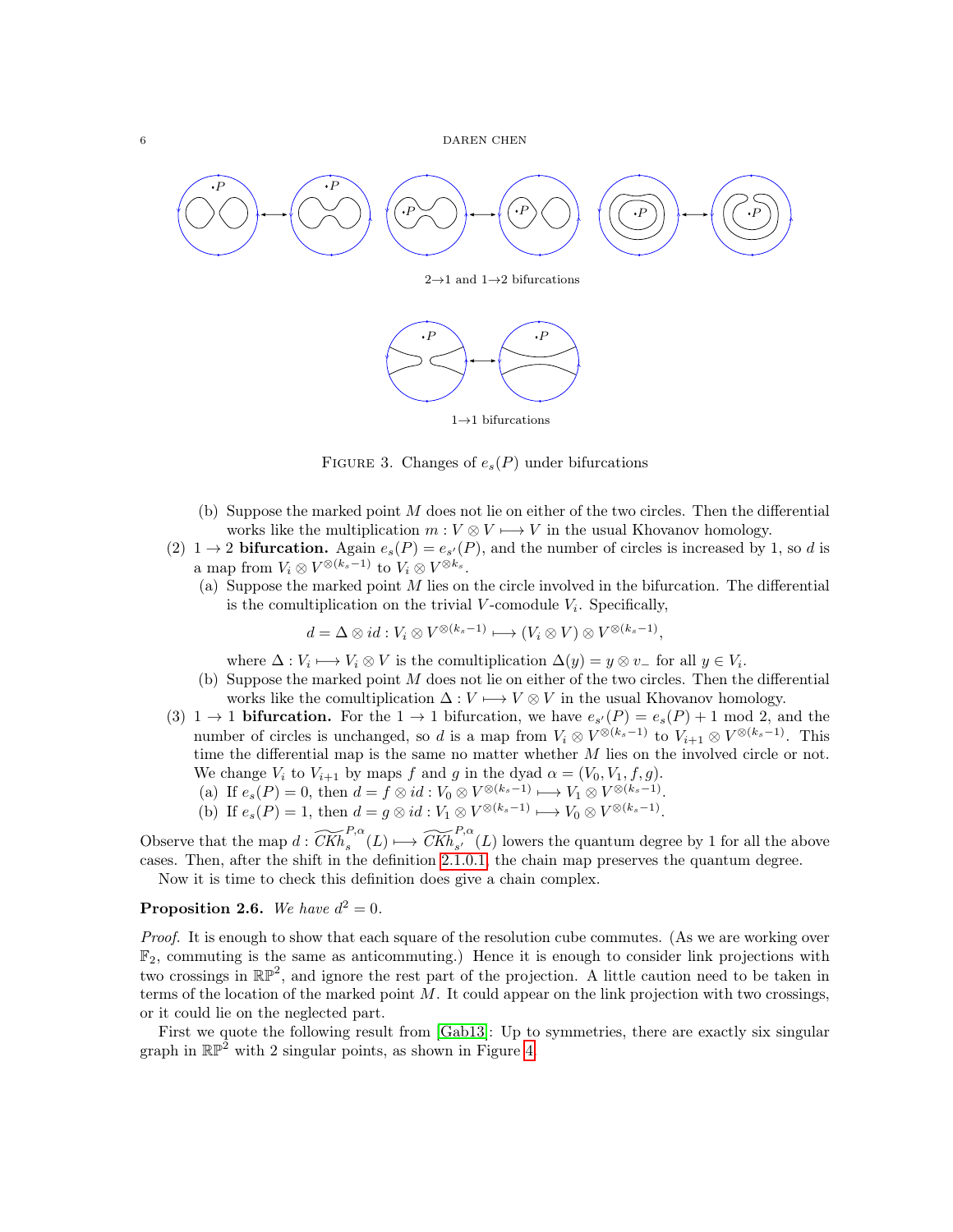

FIGURE 4. Singular graphs in  $\mathbb{RP}^2$  with 2 singular points

<span id="page-6-0"></span>

<span id="page-6-1"></span>Figure 5. A link projection with 2 crossings

Now we replace each singular point by a positive or negative crossing to get a link with two crossings. For diagrams  $(c)$  and  $(d)$ , the corresponding links are not null homologous, so we omit them in our discussion. For (e) and (f), the corresponding links are affine (they lie in a disk inside  $\mathbb{RP}^2$ ), so there are no  $1 \rightarrow 1$  bifurcations. Then, the differential behaves like the reduced Khovanov homology if the marked point  $M$  is presented, or the usual Khovanov homology if the marked point is not presented. So we have  $d^2 = 0$  in these two cases as well. For the rest two diagrams (a) and (b), we will check its commutativity by hand. We need to compute different cases depending on whether the crossings are positive or negative, where the point  $P$  is and whether the marked point  $M$  is present for each links. One example will be presented here and the rest are left as exercise.

Consider the link projection in Figure [5](#page-6-1) and its resolutions in Figure [6](#page-7-0).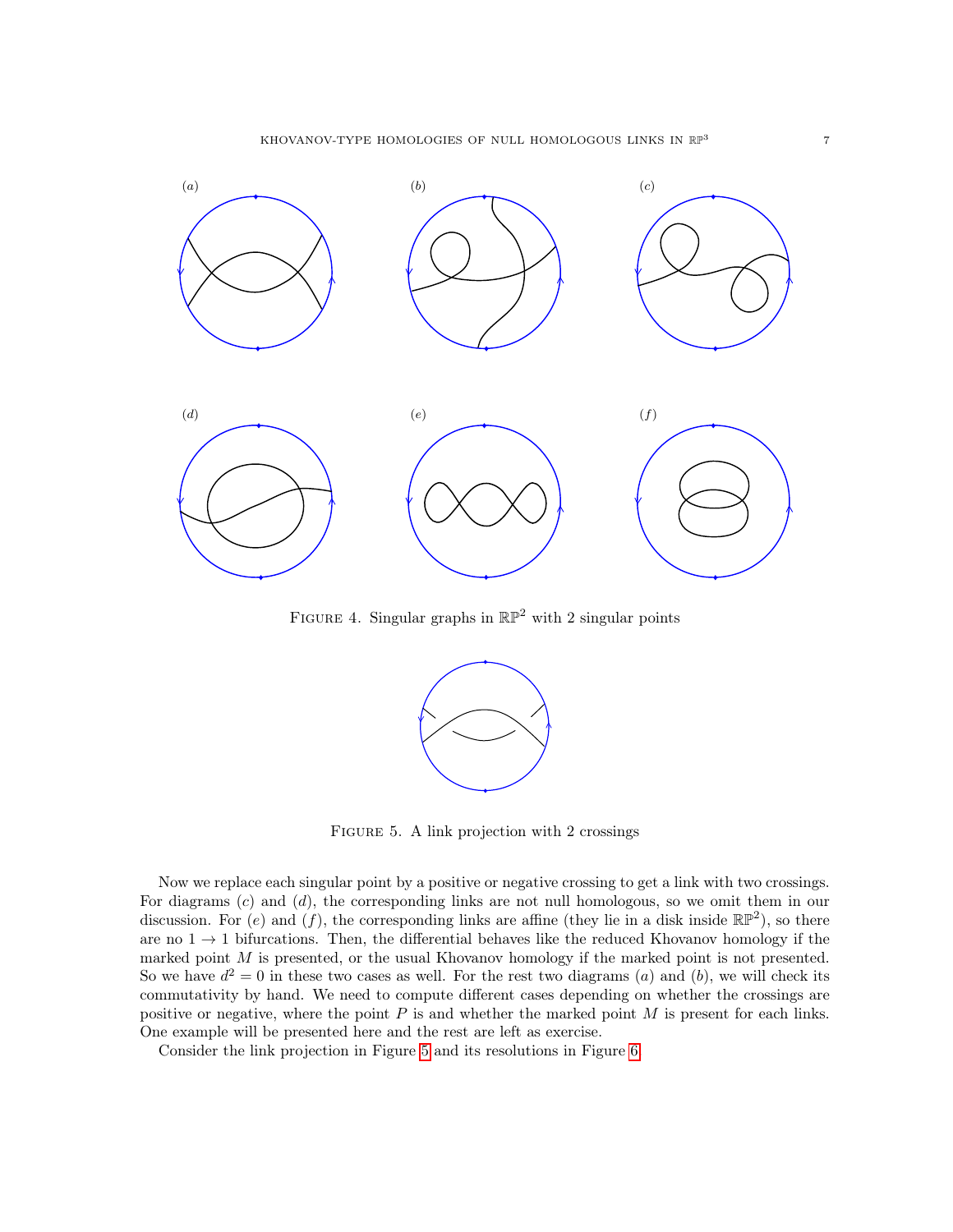

<span id="page-7-0"></span>FIGURE 6. The cubes of resolutions corresponding to different  $P$  and  $M$ 

#### (1) Suppose the marked point  $M$  is present.

(a) The cube of resolutions is drawn in  $1(a)$  of Figure [6,](#page-7-0) with a choice of the extra point P.

$$
V_0\{-1\} \xrightarrow{\begin{array}{c} f \longrightarrow V_1 \\ \searrow \\ V_0 \otimes V \end{array}} V_0\{1\}
$$

Above are the corresponding vector spaces and maps between them. Both of the composition  $m \circ \Delta$ ,  $g \circ f$  equal to 0, so it commutes.

(b) We have the same cube of resolutions as before, but with another choice of  $P$  in  $1(b)$  of Figure [6.](#page-7-0)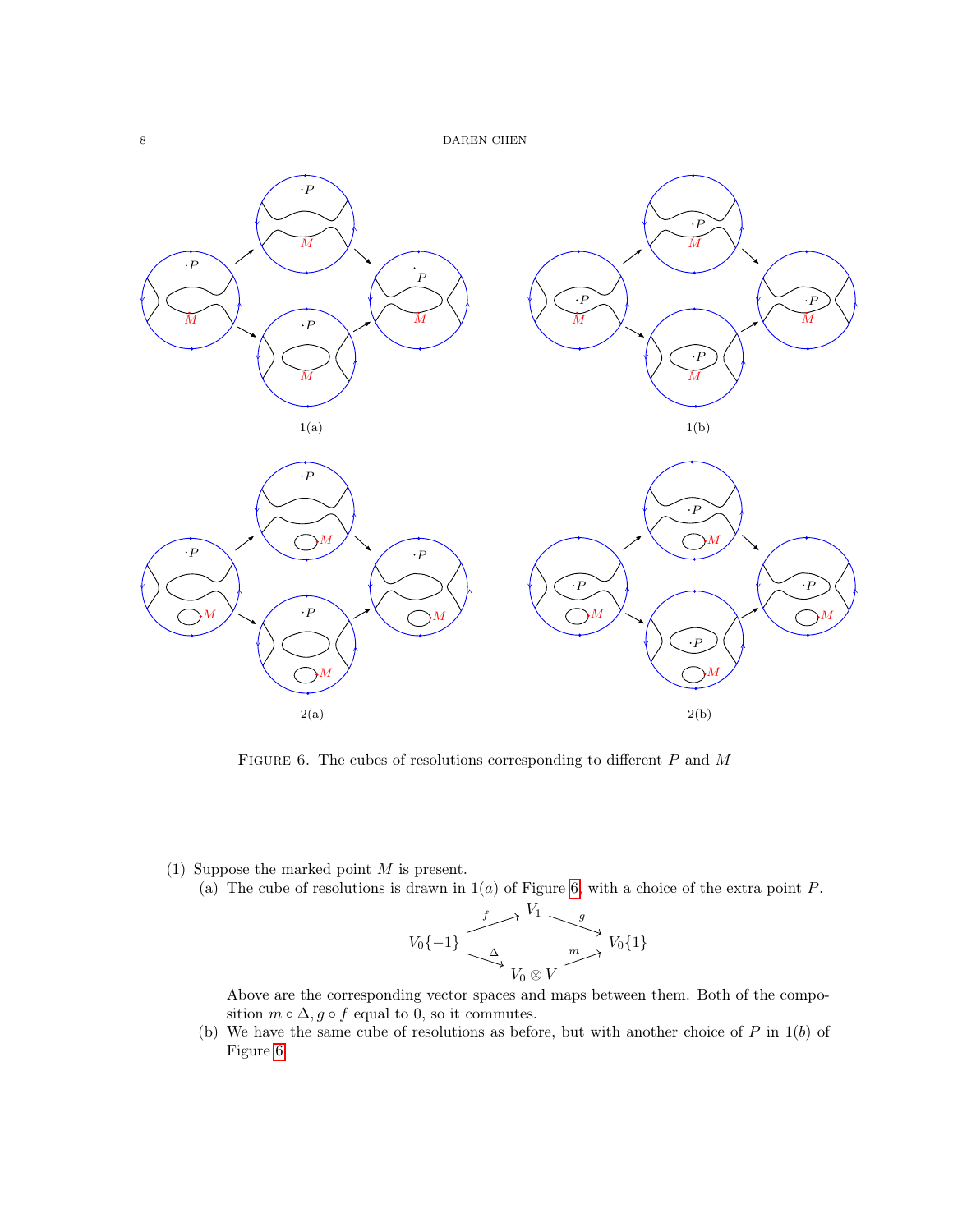

Again we have  $m \circ \Delta = f \circ g = 0$ .

- (2) Suppose the marked point  $M$  is not present.
	- (a) Even though the circle with marked point  $M$  is not involved, we draw it here, as the  $1 \rightarrow 1$  bifurcation induces non-trivial map on the tensor factor corresponding to the marked circle. The cube of resolutions is shown in  $2(a)$  of Figure [6.](#page-7-0)

$$
V_0 \otimes V\{-1\} \xrightarrow{\begin{array}{c} f \otimes id_V \\ id_{V_0} \otimes \Delta \end{array}} V_1 \otimes V \xrightarrow{\begin{array}{c} g \otimes id_V \\ id_{V_0} \otimes m \end{array}} V_0 \otimes V\{1\}
$$

Again, both the compositions  $m \circ \Delta$  and  $g \circ f$  equal to 0. This time, we use the fact that we are working over  $\mathbb{F}_2$ , as  $m \circ \Delta(v_-) = m(v_- \otimes v_+ + v_+ \otimes v_-) = 2v_- = 0$ .

(b) We change the position of the point  $P$  to get the cube of resolutions in 2(b) of Figure [6](#page-7-0).

$$
V_1 \otimes V \{-1\} \xrightarrow{id_{V_1} \otimes \Delta} V_0 \otimes V \xrightarrow{id_{V_1} \otimes m} V_1 \otimes V \{1\}
$$
  

$$
V_1 \otimes V \otimes V \xrightarrow{id_{V_1} \otimes N} V_1 \otimes V \{1\}
$$

Again this commutes because  $f \circ g = 0$  and  $m \circ \Delta = 0$ .

<span id="page-8-0"></span>2.3. Well-definedness of the homology. In the last section, we got a chain complex  $\widetilde{CKh}_{\bullet}^{P,\alpha}(L)$ for a link projection L with a marked point M on the projection L, a dyad  $\alpha$  and another point P outside the projection  $L$ . In this section, we will give a canonical choice of the point  $P$  for a given link projection L, show its homology  $\widetilde{Kh}_{\bullet}^{P,\alpha}$  $\bullet$  (L) does not depend on the choice of the marked point M and is invariant under the Reidemeister moves in  $\mathbb{RP}^2$  which passes P even times.

The chain complex  $\widetilde{CKh}_{\bullet}^{P,\alpha}(L)$  depends on the position of P. To express the dependence in a succinct way, we take a detour into the discussion of Seifert surfaces and linking numbers for null homologous links in  $\mathbb{RP}^3$  first.

**Definition 2.7.** For a null homologous link K in  $\mathbb{RP}^3$ , a **Seifert surface** F of K is a connected compact oriented surface contained in  $\mathbb{RP}^3$  such that K is its oriented boundary.

# **Lemma 2.8.** Any null homologous link in  $\mathbb{RP}^3$  has a Seifert surface.

*Proof.* It is essentially the same proof as the one for oriented links in  $S^3$ , see for example Theorem 2.2 in [\[Lic12\]](#page-30-3), with a little caution. Let L be the link projection in  $\mathbb{RP}^2$  for a null homologous link K in  $\mathbb{RP}^3$ . Form the resolution  $\widehat{L}$  which preserves the orientation at each crossing. See Figure [7](#page-9-0) for an example. As stated in Lemma [2](#page-2-2).2,  $\hat{L}$  is a disjoint union of circles, each of which is null homologous as well, dividing  $\mathbb{RP}^2$  into a disk part and a Möbius band part. Each of these disks gets an orientation from the orientation of  $\widehat{L}$ . Now join these disks together with half-twisted strips at crossings, which relay the orientations between disks as we formed the resolution preserving the orientation. If the obtained surface is not connected, connect components together by removing small discs and inserting thin tubes.  $\Box$ 

 $\Box$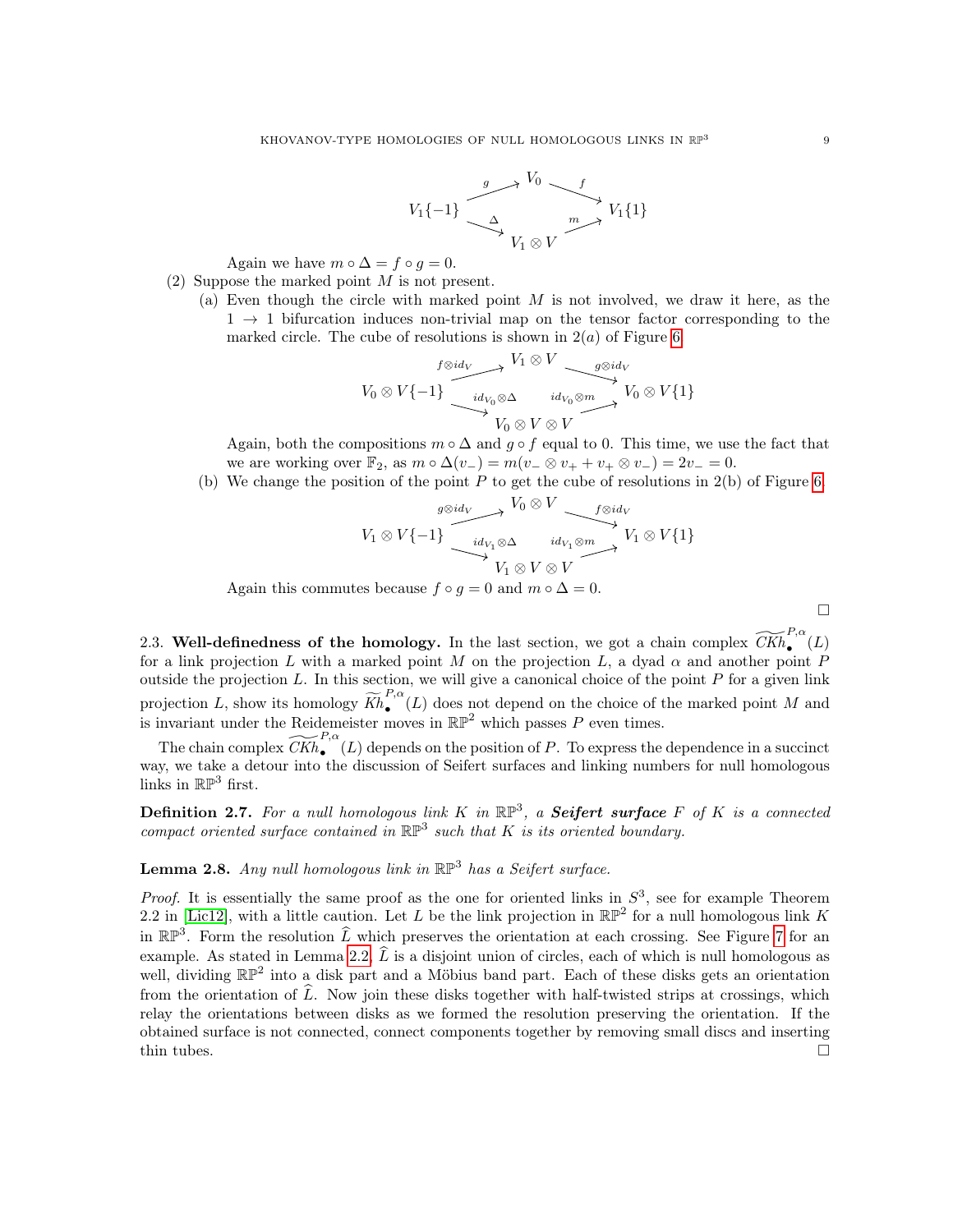

<span id="page-9-0"></span>FIGURE 7. An illustration of a null homologous knot in  $\mathbb{RP}^3$ , with a Seifert surface and the decomposition  $\mathbb{RP}^2 \backslash L = R_0 \bigsqcup R_1$ 

<span id="page-9-2"></span>**Definition 2.9.** Given a null homologous link K and an oriented link K' in  $\mathbb{RP}^3$ , we define the **linking** number  $lk(K, K')$  of K and K' as the intersection number  $\langle F, K' \rangle$  of a Seifert surface F of K with  $K'.$ 

Note that the linking number  $lk(K, K')$  doesn't depend on the choice of the Seifert surface F of K, as  $H_2(\mathbb{RP}^3, \mathbb{Z}) = 0$ . It does depend on the orientation of  $\mathbb{RP}^3$ , K and K', but if we only care about the parity of  $lk(K, K')$ , which will be our main concern, then it doesn't matter how we choose the orientation. The orientation of  $K$  will be fixed by the given orientation of the null homologous link, and we won't specify the orientation of  $K'$  nor of  $\mathbb{RP}^3$  in the following discussion.

Let us go back to the dependence of  $\widetilde{CKh}_{\bullet}^{P,\alpha}(L)$  on P. Define  $C_P$  as the union of the fiber over P in the twisted *I*-bundle  $\mathbb{RP}^2 \times I$  with the deleted point  $*$  in  $\mathbb{RP}^3 \setminus \{*\} = \mathbb{RP}^2 \times I$ . So  $C_P$  a circle in  $\mathbb{RP}^3$ . We can divide the complement of L in  $\mathbb{RP}^2$  into two regions  $\mathbb{RP}^2 \setminus L = R_0 \bigsqcup R_1$ , such that

(2.3.0.1) 
$$
R_i = \{ P \in \mathbb{RP}^2 \setminus L \mid \text{ } lk(L, C_P) = i \text{ mod } 2 \}.
$$

We will show that  $\widetilde{CKh}_{\bullet}^{P,\alpha}(L)$  depends on P only through the parity of  $lk(L, C_P)$ .

<span id="page-9-1"></span>**Proposition 2.10.** For two points P, Q in the complement of L in  $\mathbb{RP}^2$ ,

<span id="page-9-3"></span>
$$
\widetilde{CKh}_{\bullet}^{Q,\alpha}(L) = \begin{cases}\n\widetilde{CKh}_{\bullet}^{P,\alpha}(L) & \text{if } lk(L, C_Q) = lk(L, C_P) \text{ mod } 2 \\
\widetilde{CKh}_{\bullet}^{P,\alpha^*}(L) & \text{if } lk(L, C_Q) = lk(L, C_P) + 1 \text{ mod } 2,\n\end{cases}
$$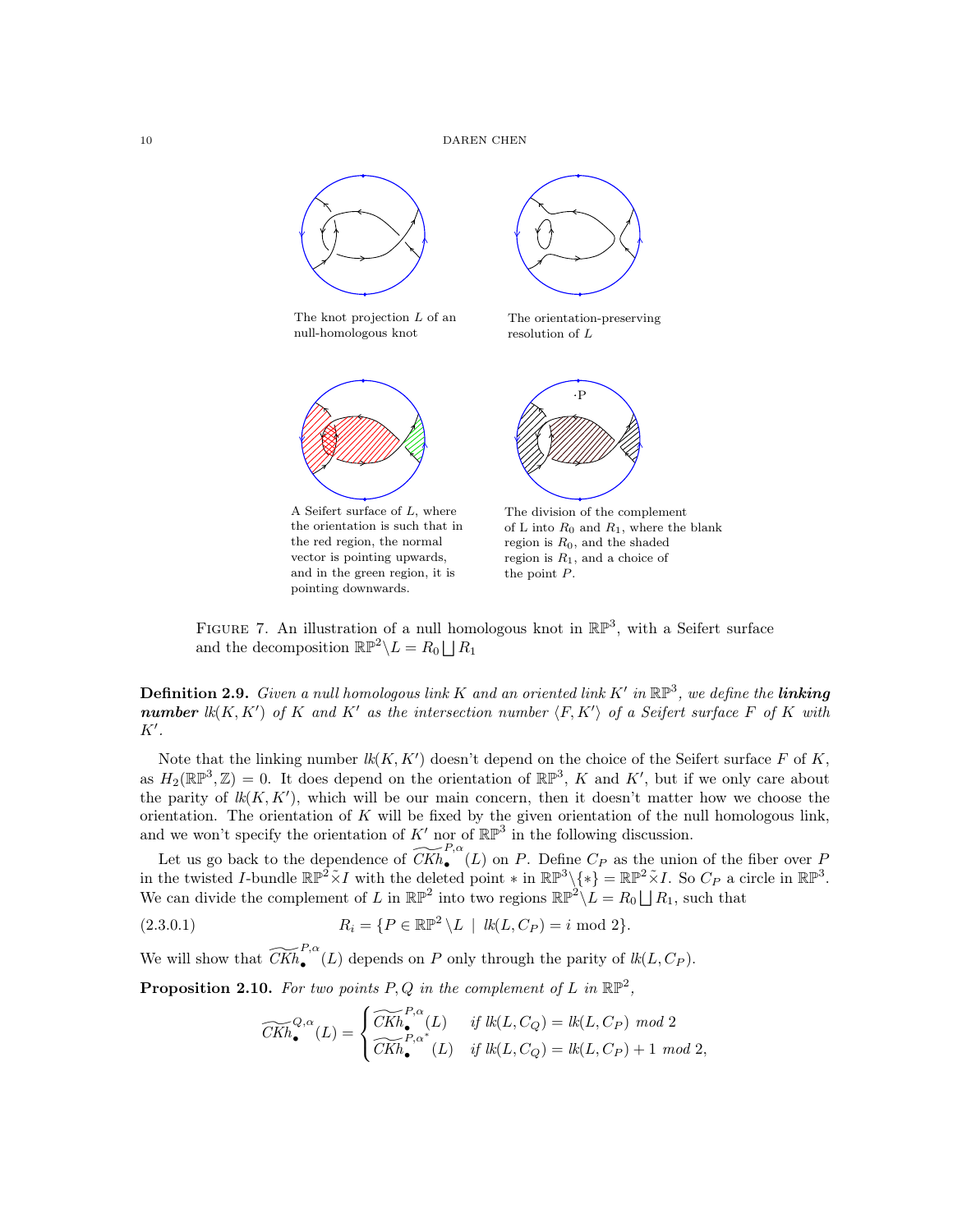where  $\alpha^* = (V_1, V_0, g, f)$  is the dual dyad of  $\alpha = (V_0, V_1, f, g)$ .

*Proof.* Choose an embedded path  $\gamma$  in  $\mathbb{RP}^2$  connecting P and Q and avoiding the double points of L. Since L is null homologous in  $\mathbb{RP}^2$ , the number of intersection points  $\langle \gamma, L \rangle$  between  $\gamma$  and L mod 2 doesn't depend on the choice of  $\gamma$ . From the previous construction of Seifert surfaces of L, it is clear that

$$
lk(L, CQ) = lk(L, CP) + \langle \gamma, L \rangle \text{ mod } 2.
$$

We separate into two cases depending on the parity of  $\langle \gamma, L \rangle$ .

- (1) If  $\langle \gamma, L \rangle$  is even, then for any given state  $s \in \{0, 1\}^n$ , the intersection number  $\langle \gamma, L_s \rangle$  of  $\gamma$  and the smoothing  $L_s$  is even as well, as  $\gamma$  avoids the double points of L. For each circle c in  $L_s$ , if  $\gamma$  intersects c even times, then either both P and Q are encircled by c, or neither of P and Q are encircled by c. If  $\gamma$  intersects c odd times, then exactly one of P and Q is encircled by c. Since  $\langle \gamma, L_s \rangle$  is even, there are even number of circles in  $L_s$  such that  $\gamma$  intersects it odd times, so the numbers of circles encircling  $P$  and  $Q$  in the smoothing  $L_s$  are the same mod 2, *i.e.*,  $e_s(P) = e_s(Q)$  for any state s. Therefore, the two chain complexes  $\widetilde{CKh}_{\bullet}^{P,\alpha}(L)$  and  $\widetilde{CKh}_{\bullet}^{Q,\alpha}(L)$ are exactly the same.
- (2) If  $\langle \gamma, L \rangle$  is odd, then by the previous argument, we get  $e_s(Q) = e_s(P) + 1 \mod 2$  for any state  $s$ . By checking the definition of the chain complex, we find it is equivalent to switching the role of  $V_0$  with  $V_1$  and  $f$  with  $g$ . Therefore, we have  $\widetilde{CKh}_{\bullet}^{Q,\alpha^*}(L) = \widetilde{CKh}_{\bullet}^{P,\alpha}(L)$ , where  $\alpha^* = (V_1, V_0, g, f)$  is the dual dyad of  $\alpha = (V_0, V_1, f, g)$ .

 $\Box$ 

See Figure [7](#page-9-0) for an example of the division  $\mathbb{RP}^2 \setminus L = R_0 \bigsqcup R_1$ . From now on, we will always assume P lies in the region  $R_0$ , and drop P from the notation  $\widetilde{CKh}_{\bullet}^{P,\alpha}(L)$  and  $\widetilde{Kh}_{\bullet}^{P,\alpha}$  $\bullet$ <sup>"</sup> $(L).$ 

**Remark.** If we change the orientation of some components of the null homologous link  $K$ , it will change the orientation-preserving smoothing  $\hat{L}$ , and hence the the division  $\mathbb{RP}^2 \setminus L = R_0 \bigsqcup R_1$ . For this reason, we need to fix an orientation on the null homologous link  $K$ .

Now we move on to prove invariance under different choices of the marked point  $M$ .

<span id="page-10-0"></span>**Proposition 2.11.** The homology  $\widetilde{Kh}_{\bullet}^{\alpha}$  $\tilde{\bullet}(L)$  doesn't depend on the choice of marked point M on L.

Proof. Our proof is inspired by the discussion relating the Heegaard Floer homology of branched double cover of  $S^3$  branching over K and the Khovanov homology of it in [\[OS05\]](#page-31-0). See [\[ORS13\]](#page-31-1) as well. We define an automorphism  $\phi_s : \widetilde{CKh}_s^{\alpha}(L) \longmapsto \widetilde{CKh}_s^{\alpha}(L)$  induced by the change of marked point M for each state  $s$ , and check it commutes with the differential  $d$ . Therefore, we obtain a chain automorphism  $\widetilde{CKh}_{\bullet}^{\alpha}(L) \longmapsto \widetilde{CKh}_{\bullet}^{\alpha}(L)$ , which induces an isomorphism on  $\widetilde{Kh}_{\bullet}^{\alpha}$  $\tilde{\bullet}(L).$ 

Let us begin to define  $\phi_s$ . For a given state s, there is a marked circle in the smoothing  $L_s$ . Label the marked circle by 0, and the rest circles in the smoothing  $L_s$  from 1 to  $k_s - 1$ . Suppose we change the position of marked point M to the circle labeled 1. Give  $V^{\otimes (k_s-1)}$  an algebra structure as the quotient of the polynomial algebra over  $\mathbb{F}_2$  generated by  $S_i$ , quotienting out by the relations  $S_i^2 = 0$ for  $i = 1, ..., k_s - 1$ , where  $S_i = v_+ \otimes v_+ \otimes ... \otimes v_- \otimes v_+ \otimes ... \otimes v_+$  with  $v_-$  at the *i*th component. Define  $\eta_s: V^{\otimes (k_s-1)} \longmapsto V^{\otimes (k_s-1)}$  to be the algebra automorphism, such that

$$
\eta_s(S_1) = S_1 \eta_s(S_i) = S_1 + S_i, \text{ for } 2 \le i \le k_s - 1,
$$

and extend multiplicatively. Note that since we moved the marked point from circle 0 to circle 1, these two labels are switched in the image of the map  $\phi_s$ .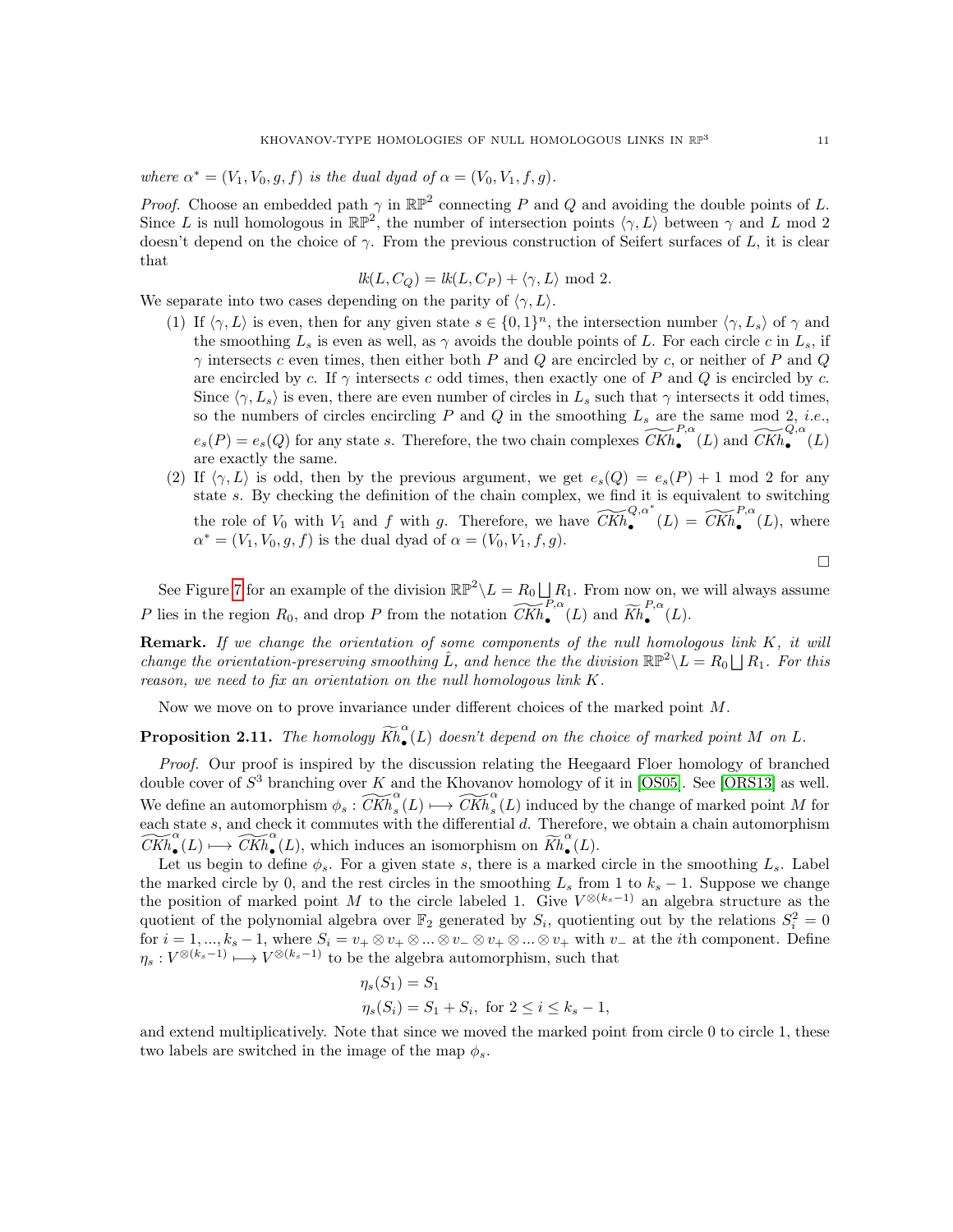In this formalism, merging of two circles labeled  $i$  and  $j$  corresponds to further quotienting out the relation  $S_i = S_j$ , and splitting of a circle labeled *i* corresponds to product with  $S_i + S_{k_s}$ , where  $k_s$  is the label of the new circle. Merging of a circle labeled  $i$  with the marked circle corresponds to dividing out by the relation  $S_i = 0$ , and splitting of the marked circle corresponds to product with  $S_{k_s}$  with  $k_s$ the label of the new circle. See Section 5 and 6 in [\[OS05\]](#page-31-0) for more discussion.

Define  $\phi_s: V_i \otimes V^{\otimes (k_s - 1)} \longrightarrow V_i \otimes V^{\otimes (k_s - 1)}$  as  $\phi_s = id_{V_i} \otimes \eta_s$ , where  $i = e_s(P)$ . Now we need to check the following diagram commutes.

$$
\begin{array}{ccc}\n\widetilde{CKh}_{s}^{\alpha}(L) & \xrightarrow{d_{1}} & \widetilde{CKh}_{s'}^{\alpha}(L) \\
\downarrow^{\phi_{s}} & & \downarrow^{\phi_{s'}} \\
\widetilde{CKh}_{s}^{\alpha}(L) & \xrightarrow{d_{2}} & \widetilde{CKh}_{s'}^{\alpha}(L)\n\end{array}
$$

We discuss the cases when d is given by the  $2 \to 1$  bifurcation, the  $1 \to 2$  bifurcation or the  $1 \to 1$ bifurcation separately.

The  $1 \rightarrow 1$  bifurcation is the easiest case, as d acts only on the  $V_i$  component of the tensor product, so it commutes with the change of variables in the  $V^{\otimes (k_s - 1)}$  component.

For the  $2 \rightarrow 1$  bifurcation, it separates into cases depending on whether the marked circles are involved or not. Note that all the maps in the square are algebra homomorphisms on the tensor component  $V^{\otimes (k_s-1)}$  and identity on the  $V_i$  component, so it is enough to check it on the generators  $S_i$ . We check different cases as follows.

- (1) Suppose the bifurcation merges two circles different from the circle 0 and 1, say circle 2 and circle 3. Then both  $\eta_s$  and  $\eta_{s'}$  send  $S_1$  to  $S_1$  and  $S_i$  to  $S_i + S_1$  for  $i \neq 1$ , while both  $d_1$  and  $d_2$ quotient out the relation  $S_2 = S_3$ . Then it is obvious the above square commutes.
- (2) Suppose the bifurcation merges the circle 0 with a circle other than circle 1, say circle 2. Then  $\eta_s$  and  $\eta_{s'}$  behave the same as in the first case, while  $d_1$  quotients out  $S_2 = 0$ , and  $d_2$  quotients out  $S_1 = S_2$ . Hence,

$$
\eta_{s'} \circ d_1(S_1) = \eta_{s'}(S_1) = S_1 = d_2(S_1) = d_2 \circ \eta_s(S_1)
$$
  
\n
$$
\eta_{s'} \circ d_1(S_2) = \eta_{s'}(0) = 0 = d_2(S_1 + S_2) = d_2 \circ \eta_s(S_2)
$$
  
\n
$$
\eta_{s'} \circ d_1(S_i) = \eta_{s'}(S_i) = S_1 + S_i = d_2(S_1 + S_i) = d_2 \circ \eta_s(S_i), \text{ for } i > 2.
$$

If the bifurcation merges circle 1 with a circle other than circle 0, then we get a similar diagram, except the arrows  $\phi_s$  and  $\phi_{s'}$  are reversed. We can check its commutativity by a similar calculation.

(3) Suppose the bifurcation merges circle 0 and circle 1.  $\eta_s$  is the same as above, while  $\eta'_s$  is the identity, as we move M on the same circle.  $d_1, d_2$  both quotient out the relation  $S_1 = 0$ . Hence,

$$
\eta_{s'} \circ d_1(S_1) = \eta_{s'}(0) = 0 = d_2(S_1) = d_2 \circ \eta_s(S_1)
$$
  

$$
\eta_{s'} \circ d_1(S_i) = \eta_{s'}(S_i) = S_i = d_2(S_1 + S_i) = d_2 \circ \eta_s(S_i), \text{ for } i \ge 2.
$$

The analysis for the  $1 \rightarrow 2$  bifurcation is similar. Again, we divide into cases depending on whether the marked circle is involved or not.

- (1) Suppose the bifurcation splits the a circle other than circle 0 and circle 1, say circle 2, into two new circles labeled 2 and  $k_s$ . Then both  $d_1$  and  $d_2$  are multiplication with  $S_2 + S_k$ . The change of variables map  $\phi_{s'}$  sends  $S_2 + S_k$  to  $S_2 + S_1 + S_k + S_1$ , which equals to  $S_2 + S_k$  as we are working over  $\mathbb{F}_2$ . So the square commutes.
- (2) Suppose the bifurcation splits the circle 0. Then  $d_1$  is multiplying  $S_k$ , and  $d_2$  is multiplying  $S_1 + S_k$ . As  $\phi_{s'}(S_k) = S_1 + S_k$ , the square commutes.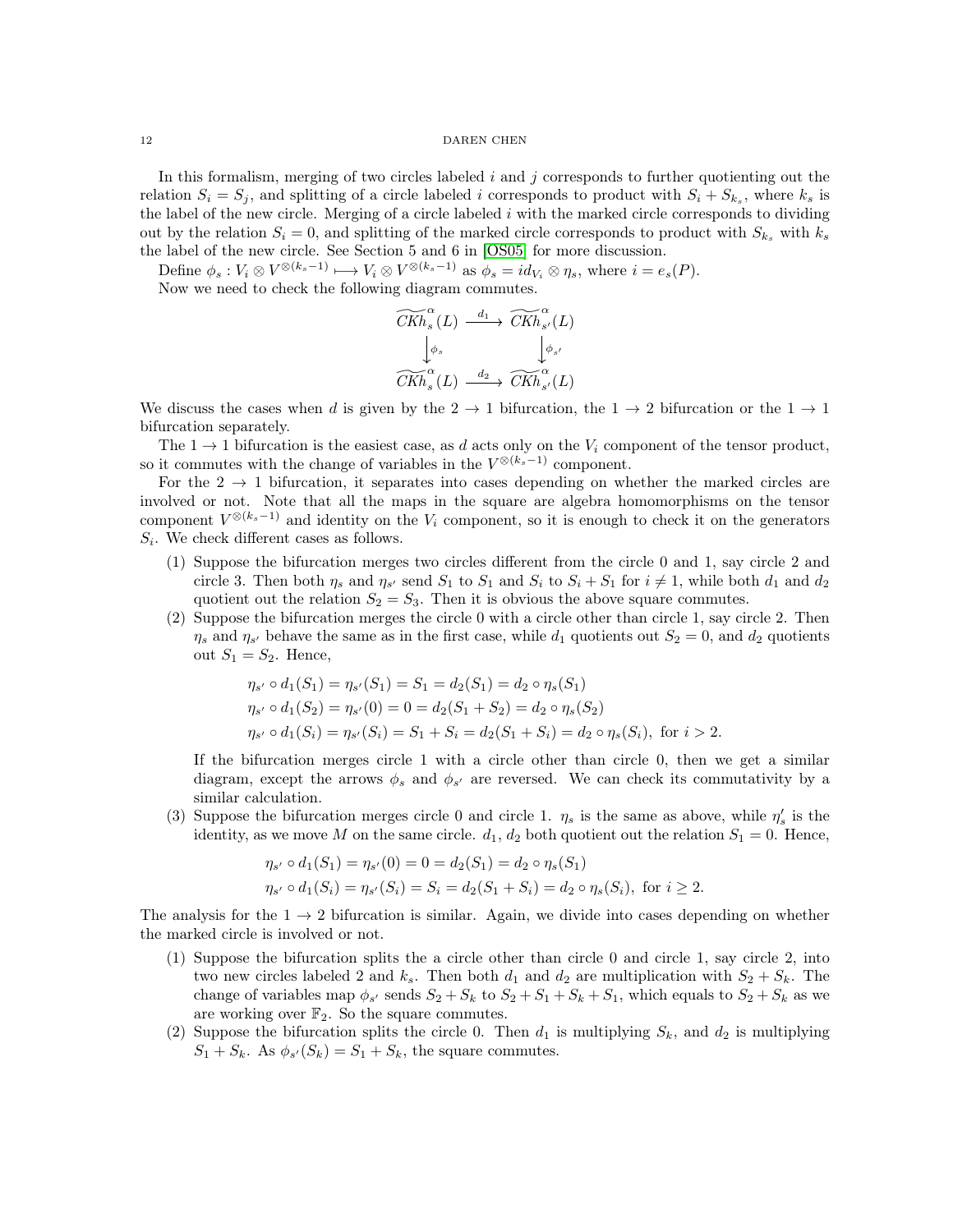KHOVANOV-TYPE HOMOLOGIES OF NULL HOMOLOGOUS LINKS IN RP<sup>3</sup>



<span id="page-12-0"></span>FIGURE 8. Reidemeister moves in  $\mathbb{RP}^3$ 

(3) Suppose the bifurcation splits the circle 1. Then  $d_1$  is multiplying  $S_1 + S_k$  and  $d_2$  is multiplying  $S_k$ . Then the square commutes as well, because  $\phi_{s'}(S_k + S_1) = S_1 + S_k + S_1 = S_k$ , as we are working over  $\mathbb{F}_2$ .

 $\Box$ 

**Remark.** The choice of the change of variable map  $\eta_s$  for changing the marked point will become natural when we discuss the relation of this homology with the Heegaard Floer homology of the branching double cover of  $\mathbb{RP}^3$  branched over  $K$ .

Now we discuss the invariance of  $\widetilde{Kh}_{\bullet}^{\alpha}$  $\sqrt{\bullet}(L)$  under Reidemeister moves. First, there are 5 Reidemeister moves in  $\mathbb{RP}^2$ , the three usual ones and two additional ones that act across the boundary of the 2-disk. They are drawn in the Figure [8](#page-12-0). Two links are ambient isotopic in  $\mathbb{RP}^3$  if a link projection of one link can be transformed to a link projection of the other by a finite sequence of the moves R-I to R-V. See [\[Dro94\]](#page-30-4) for further discussion.

The decomposition  $\mathbb{RP}^2 \setminus L = R_0 \bigsqcup R_1$  described before Proposition 2.[10](#page-9-1) is changed under Reidemeister moves, such that the region in  $\mathbb{RP}^2$  swept by the moves is changed from  $R_i$  to  $R_{i+1}$ . We will pick a point  $P$  which lies in  $R_0$  for both of the link projections before and after the Reidemeister move. It could be achieved by choosing  $P$  which lies in  $R_0$  for the link projection before the Reidemeister move, such that the Reidemeister move doesn't cross it. So we can assume the Reidemeister moves doesn't cross the point  $P$ .

**Proposition 2.12.** The homology  $\widetilde{Kh}_{\bullet}^{\alpha}$  $\tilde{\bullet}(L)$  is invariant under Reidemeister moves, so it is an invariant of null homologous links in  $\mathbb{RP}^3$ .

*Proof.* Note that for R-IV and R-V, they don't change the chain complex  $\widetilde{CKh}_{\bullet}^{\alpha}(L)$  even, so the homology is of course invariant. We are left with Reidemeister moves R-I, R-II and R-III. For them, the proof of invariance for the usual Khovanov homology, as described in Section 3.5 of [\[BN02\]](#page-30-5), works with a slight change. We borrow the notation  $[[L]]$  for  $\widetilde{CKh}_{\bullet}^{\alpha}(L)$  from [\[BN02\]](#page-30-5) as well, where we only draw the part of  $L$  which is changed under the Reidemeister moves.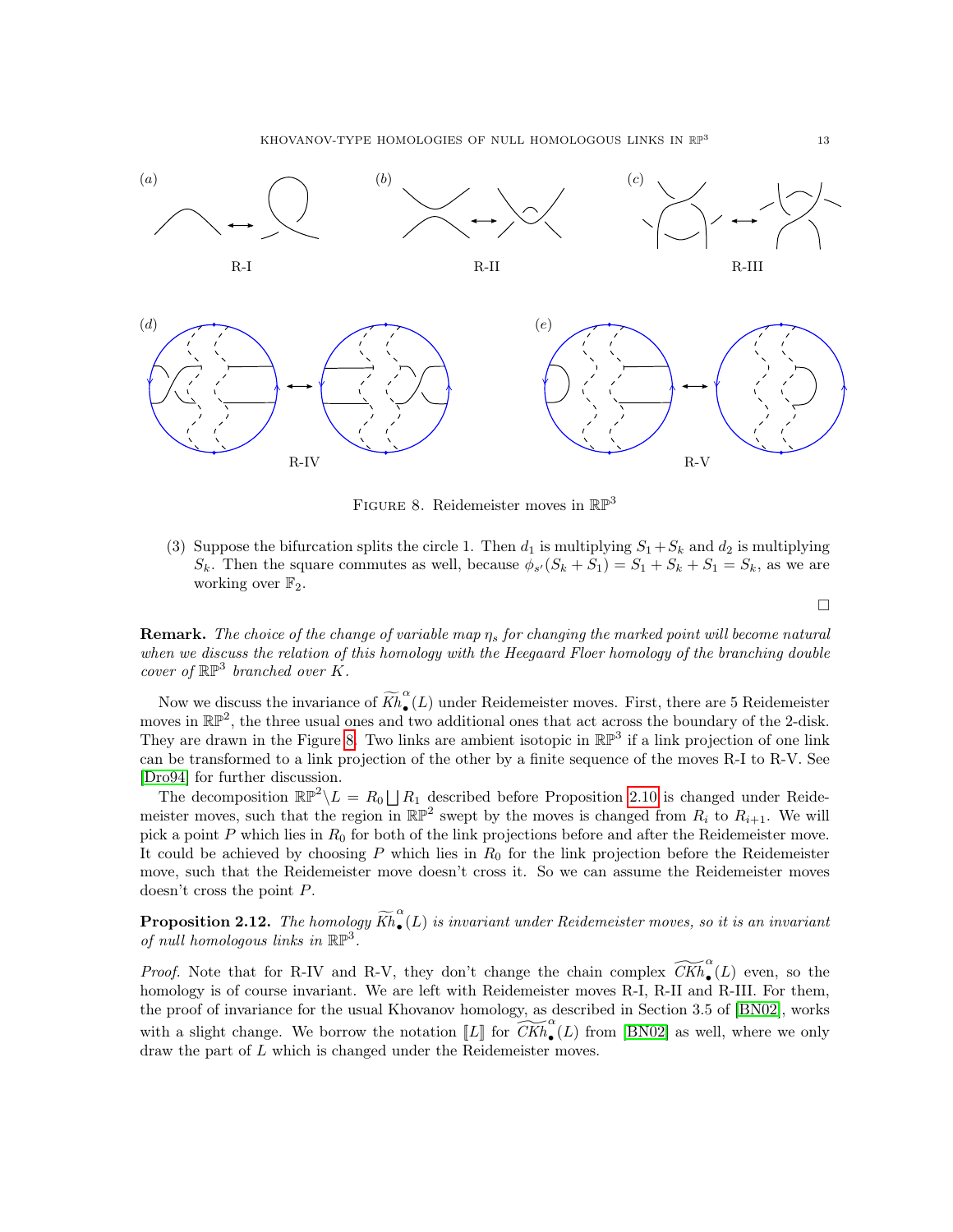

<span id="page-13-1"></span>Figure 9. Invariance under RII

For R-I, we can assume the marked point  $M$  does not lie on the moving part of the knot under R-I, as we can move  $M$  by a change of variable described in Proposition 2.[11](#page-10-0) if necessary. Then the proof of the invariance of the Khovanov homology under R-I works here as well with no change. Note that we have done the shift in the homological degree implicitly in the definition of  $\widetilde{CKh}_i^{\alpha}(\tilde{L}),$ by letting  $\#1(s) = i + n_$ . The shift in quantum degree is the same as in [\[BN02\]](#page-30-5) as well, which is  $#1(s) + n_+ - 2n_- = i + n_+ - n_-$ . The reason we are doing these shifts is precisely to make the homology  $\widetilde{Kh}_{\bullet}^{\overset{\cdot\cdot}{\alpha}}$  $\tilde{\bullet}(L)$  invariant under R-I.

For R-II, again we can assume the marked point  $M$  does not lie on the moving part of the knot under R-II. Consider the chain complex in Figure [9](#page-13-1), where  $d_1 : C_1 \longrightarrow C_1 \otimes V$  is the chain map given by comultiplication  $\Delta$ , and  $d_3: C_1 \otimes V \longrightarrow C_1$  is the multiplication m. Note that  $d_3$  is an isomorphism on the subchain C' of  $C_1 \otimes V$ , which takes value  $v_+$  in the factor V. So we can quotient out the subcomplex  $\{C' \longmapsto C_1\}$  without changing the homology. Now  $d_1$  induces an isomorphism between  $C_1$ and  $(C_1 \otimes V)/C'$ . Then we further quotient out the subcomplex generated by  $C_1$ . This final quotient is isomorphic to  $C_2$ , as in the proof for the usual Khovanov homology. Observe that in the proof, we only used the properties of maps  $d_1$  and  $d_3$ , which correspond to splitting and merging a circle respectively, and are entirely similar to the corresponding maps in the usual Khovanov chain complex. The map  $d_2$ and  $d_4$  might be different from the corresponding maps in the usual Khovanov chain complex, as some  $1 \rightarrow 1$  bifurcations could happen, but we don't use the properties of  $d_2$  and  $d_4$  in the proof.

For R-III, we can assume the marked point does no lie on the moving part of R-III as well. Then the usual proof of invariance under R-III works here as well, for the similar reason as in the proof of invariance under R-II. Check Section 3.5 of [\[BN02\]](#page-30-5) for more details.

Therefore, we obtain the following theorem.

# **Theorem 2.13.** For each dyad  $\alpha$ ,  $\widetilde{Kh}^{\alpha}(L)$  is an invariant of null homologous links in  $\mathbb{RP}^3$ .

<span id="page-13-0"></span>2.4. The Euler characteristic. The Euler characteristic of the usual Khovanov homology for links in  $S<sup>3</sup>$  gives the unnormalized Jones polynomial of the link. For (not necessarily null homologous) framed links in  $\mathbb{RP}^3$ , [\[APS04\]](#page-30-0) and [\[Gab13\]](#page-30-2) construct some Khovanov-type homology whose Euler characteristic gives the Kauffman bracket  $\langle L \rangle$  of the framed link L, which is an element in the skein module  $S(\mathbb{RP}^3)$ of  $\mathbb{RP}^3$ .  $S(\mathbb{RP}^3)$  is free  $\mathbb{Z}[A^{\pm 1}]$ -module over two generators. See discussion of the skein module of lens space in [\[HP93\]](#page-30-6). In this paper, we use another convention such that  $q = -A^2$ . Our homology theory depends on the input  $\alpha = (V_0, V_1, f, g)$ , and its Euler characteristic will be a linear combination of the graded dimension of  $V_0$  and  $V_1$ . Let us begin with some definitions.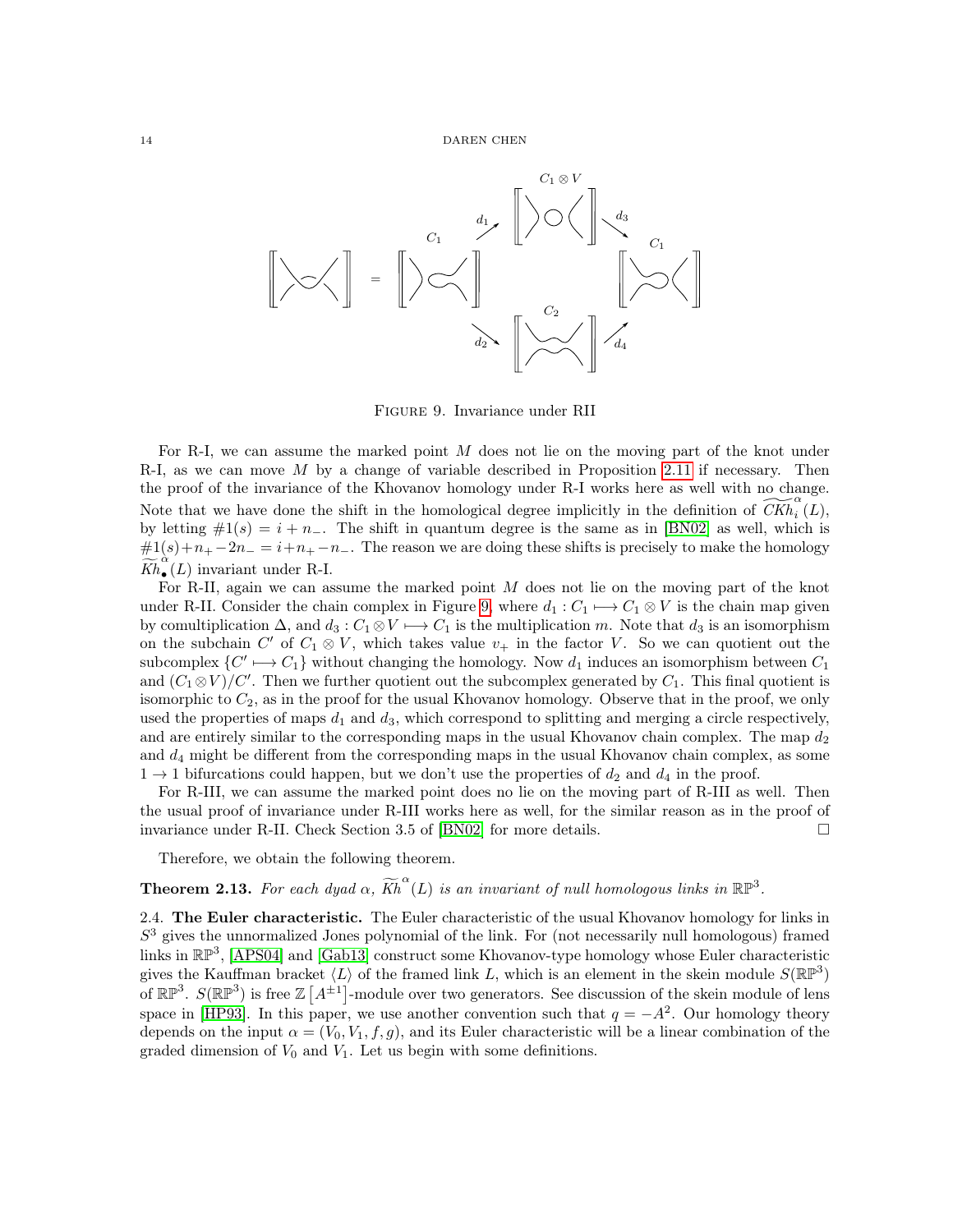**Definition 2.14.** For a graded vector space  $W = \bigoplus_m W_m$  with homogeneous components  $\{W_m\}$ , the graded dimension of W is the Laurent polynomial  $qdim(W) = \sum_m q^m dim(W_m)$ . The Euler **characteristic**  $\chi(C)$  of a chain complex  $C = \bigoplus_{i,m} C_{i,m}$  of graded vector space is the alternating sum of the graded dimensions of its homology groups, where  $i$  is the homology grading, and  $m$  is the quantum grading,

$$
\chi(C) = \sum_{i,m} (-1)^i q^m \dim(H_{i,m}).
$$

Note that  $\chi(C)$  is the same as the alternating sum of the graded dimensions of its chain groups if the differential  $d$  preserves the quantum grading, and all the chain groups are finite dimensional.

Now we define two variations of the Kauffman bracket of null homologous link projection in  $\mathbb{RP}^2$ . Fix a null homologous link K in  $\mathbb{RP}^3$  and its projection L to  $\mathbb{RP}^2$ . Choose a point P in the complement of L in  $\mathbb{RP}^2$ .

**Definition 2.15.** Define the **even Kauffman bracket**  $\langle L \rangle^P_0$  of a null homologous link projection L in  $\mathbb{RP}^2$  avoiding P by the following two rules:

- (1) The skein relation:  $\langle \times \rangle_0^P = \langle \times \rangle_0^P q \langle \times \rangle_0^P$ ,
- (2) If  $L$  is a disjoint union of  $k$  (necessarily null homologous) circles, then

$$
\langle L \rangle_0^P = \begin{cases} (q+q^{-1})^{k-1} & \text{if } P \text{ is encircled by even number of circles in } L, \\ 0 & \text{otherwise.} \end{cases}
$$

Similarly, define the **odd Kauffman bracket**  $\langle L \rangle_1^P$  of a null homologous link projection L in  $\mathbb{RP}^2$ avoiding  $P$  by the rules:

- (1) The skein relation:  $\langle \times \rangle_1^P = \langle \times \rangle_1^P q \langle \times \rangle_1^P$ ,
- (2) If  $L$  is a disjoint union of  $k$  (necessarily null homologous) circles, then

$$
\langle L \rangle_1^P = \begin{cases} (q+q^{-1})^{k-1} & \text{if } P \text{ is encircled by odd number of circles in } L, \\ 0 & \text{otherwise.} \end{cases}
$$

As in the case of  $\widetilde{CKh}_{\bullet}^{P,\alpha}(L)$ , the Kauffman bracket  $\langle L \rangle_i^P$  depends on P only through the parity of the linking number  $lk(L, C_P)$  defined in Definition [2.9,](#page-9-2) so for a given null homologous link projection L, we pick P such that  $lk(L, C_P)$  is even, and drop P from the notation  $\langle L \rangle_i^P$  for  $i = 0, 1$ .

**Definition 2.16.** Define the **even/odd Jones polynomial** of L by  $J_i(L) = (-1)^{n-1}q^{n+2n-1} \langle L \rangle_i$  for  $i = 0, 1$  respectively.

It is easy to see  $J_i(L)$  is invariant under Reidemeister moves in  $\mathbb{RP}^2$ , so it is an invariant for null homologous links in  $\mathbb{RP}^3$ .

From our definition of the chain complex  $\widetilde{CKh}_{\bullet}^{\alpha}(L)$ , we have the following description of its Euler characteristics.

**Proposition 2.17.** For a given null homologous link projection L and a dyad  $\alpha = (V_0, V_1, f, g)$ , we have  $\chi(\widetilde{CKh}_{\bullet}^{\alpha}(L)) = qdim(V_0)J_0(L) + qdim(V_1)J_1(L).$ 

*Proof.* By the definition of the chain complex  $\widetilde{CKh}_{\bullet}^{\alpha}(L)$ , both the left hand side and the right hand side of the equation satisfy the same skein relations relating link projections  $X, \leq$  and  $\forall$ , so it is enough to verify the equation when  $L$  is a disjoint union of circles, which again follows from the definition of  $\widetilde{\mathit{CKh}}_{\bullet}^{\alpha}$  $(L).$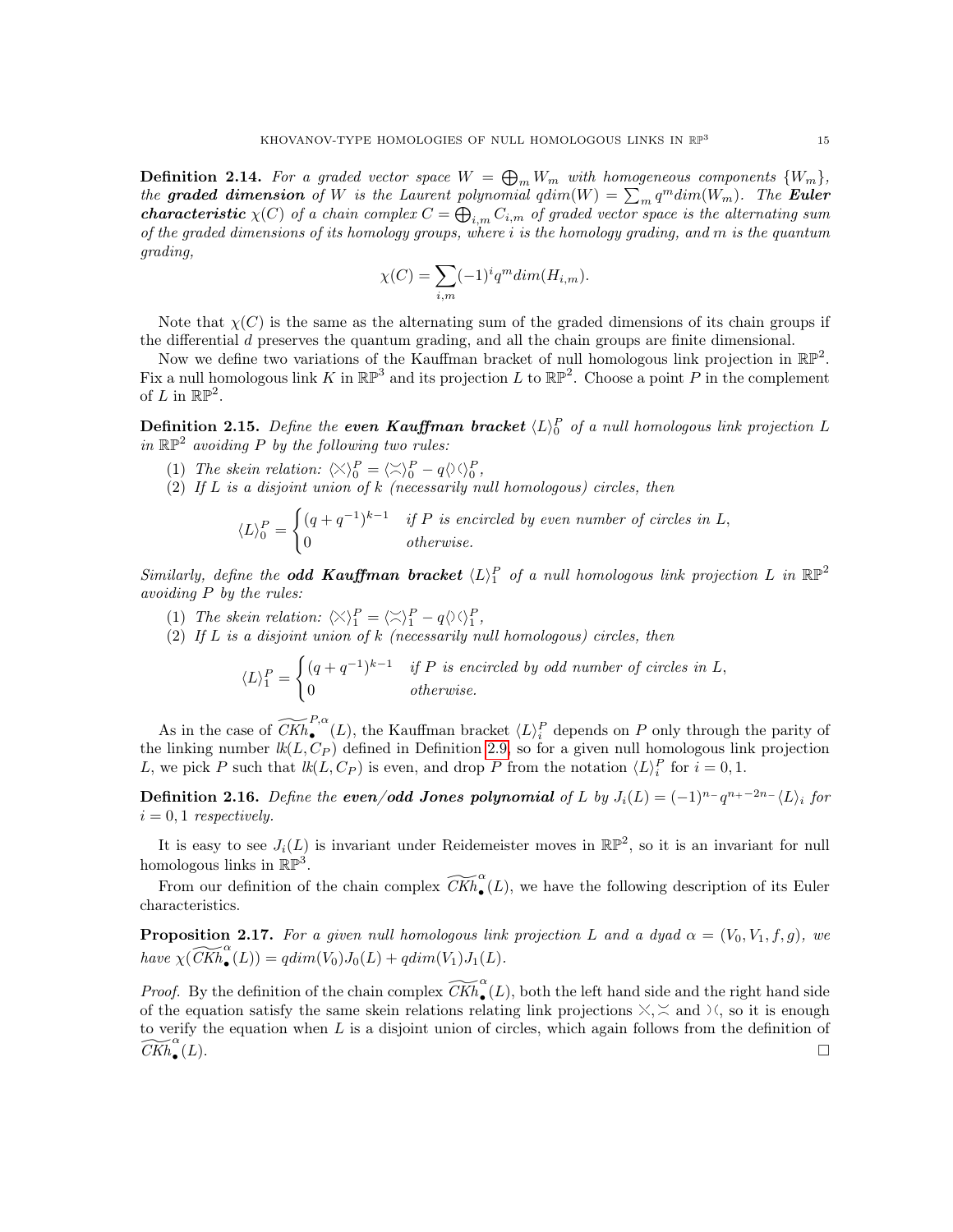Note that the sum of the even and odd Kauffman bracket recovers the usual Kauffman bracket for null homologous link projections in  $\mathbb{RP}^2$ :

$$
\langle L \rangle = \langle L \rangle_0 + \langle L \rangle_1,
$$

so they are some refinements of the usual Kauffman bracket for null homologous link projections in  $\mathbb{RP}^2$ 

Another observation is that the Euler characteristic  $\chi(\widetilde{CKh}_{\bullet}^{\alpha}(L))$  does not depend on the map  $f: V_0 \mapsto V_1$  and  $g: V_1 \mapsto V_0$  in  $\alpha$ . So by changing  $f, g$  while keeping  $V_0$  and  $V_1$  fixed, we get different homology theories categorifying the same Jones polynomial.

<span id="page-15-0"></span>2.5. An unreduced version of the chain complex. In defining the chain complex  $\widetilde{CKh}_{\bullet}^{\alpha}(L)$ , we choose a marked point M on L, assign the vector space  $V_i$  to the marked circle in each smoothing  $L_s$ and assign  $V$  to each of the other circles. This resembles the usual definition of reduced Khovanov homology, where we assign the base field  $\mathbb{F}_2$  to the marked circle and V to each of the other circles. The difference with the usual one occurs when there is a  $1 \rightarrow 1$  bifurcation, then we change the vector space associated to the marked circle from  $V_i$  to  $V_{i+1}$ .

As in the usual Khovanov homology, we can define an unreduced version of the chain complex as well, denoted as  $CKh_{\bullet}^{\alpha}(L)$ . Pick a point P in the preferred region  $R_0$  of the complement of L. (See the discussion before Proposition 2.[10](#page-9-1)) Now for each state s, we associate the vector space  $V_{e_s(P)} \otimes V^{\otimes k_s}$ to it, which assigns V to each of the circles in the smoothing  $L_s$ , and treat  $V_{e_s(P)}$  as a background component. For the differential, we use the usual maps  $m: V \otimes V \longrightarrow V$  and  $\Delta : V \longmapsto V \otimes V$  for the  $2 \rightarrow 1$  bifurcation and the  $1 \rightarrow 2$  bifurcation respectively, as in the usual Khovanov homology. For the 1  $\rightarrow$  1 bifurcation, we use maps  $f: V_0 \mapsto V_1$  and  $g: V_1 \mapsto V_0$  acting on the background component  $V_i$ . The proofs of  $d^2 = 0$  and the invariance of the homology  $Kh_{\bullet}^{\alpha}(L)$  under Reidemeister moves are almost the same as we have presented in the previous section (actually slightly easier because we don't need to divide into cases according to where the marked point is). The Euler characteristic of  $CKh_{\bullet}^{\alpha}(L)$  is then related to the unnormalized Jones polynomial,

$$
\chi(CKh_{\bullet}^{\alpha}(L)) = (q + q^{-1})\chi(\widetilde{CKh}_{\bullet}^{\alpha}(L)).
$$

**Remark.** It might have been more natural to start with the unreduced version instead of the reduced version. The reason we chose to present the reduced version first is because the reduced one is what we obtained in the computation of the Heegaard Floer homology of the branched double cover of  $\mathbb{RP}^3$ branching over a knot. Another reason is that the proofs for the unreduced version are contained in the proofs for the reduced version.

<span id="page-15-1"></span>2.6. Some example calculation. In this subsection, we present computations of  $\widetilde{Kh}_{\bullet}^{\alpha}$ •  $(K)$  for some specific choices of the dyad  $\alpha = (V_0, V_1, f, g)$  and the null homologous knot K in  $\mathbb{RP}^3$  drawn in Figure [7](#page-9-0). The cube of resolution is drawn in Figure [10](#page-16-0).

To save some space when writing down the homology, we will express the Khovanov-type homology  $\widetilde{Kh}^{\alpha}_{\bullet}$  $\alpha$ <sup>o</sup>(*K*) by its graded Poincaré polynomial  $p(\widetilde{Kh}_{\bullet}^{\alpha})$ •  $(K)$ , which is

$$
p(\widetilde{Kh}_{\bullet}^{\alpha}(K)) = \sum_{i,m} t^i q^m \dim(\widetilde{Kh}_{i,m}^{\alpha}(K)).
$$

The Euler characteristic is obtained by taking  $t = -1$ .

(1)  $\alpha_{APS} = (\mathbb{F}_2, \mathbb{F}_2, 0, 0)$ . For this choice of dyad, the unreduced chain complex  $CKh_{\bullet}^{\alpha_{APS}}$  recovers the chain complex defined in [\[APS04\]](#page-30-0) and [\[Gab13\]](#page-30-2) for null homologous knots in  $\mathbb{RP}^3$  with coefficients  $\mathbb{F}_2$ . Their homology theories work for all knots in  $\mathbb{RP}^3$ , not only the null homologous ones. [\[APS04\]](#page-30-0) proposes a  $\mathbb{F}_2$  version, and [\[Gab13\]](#page-30-2) fixes some choice of signs so that it works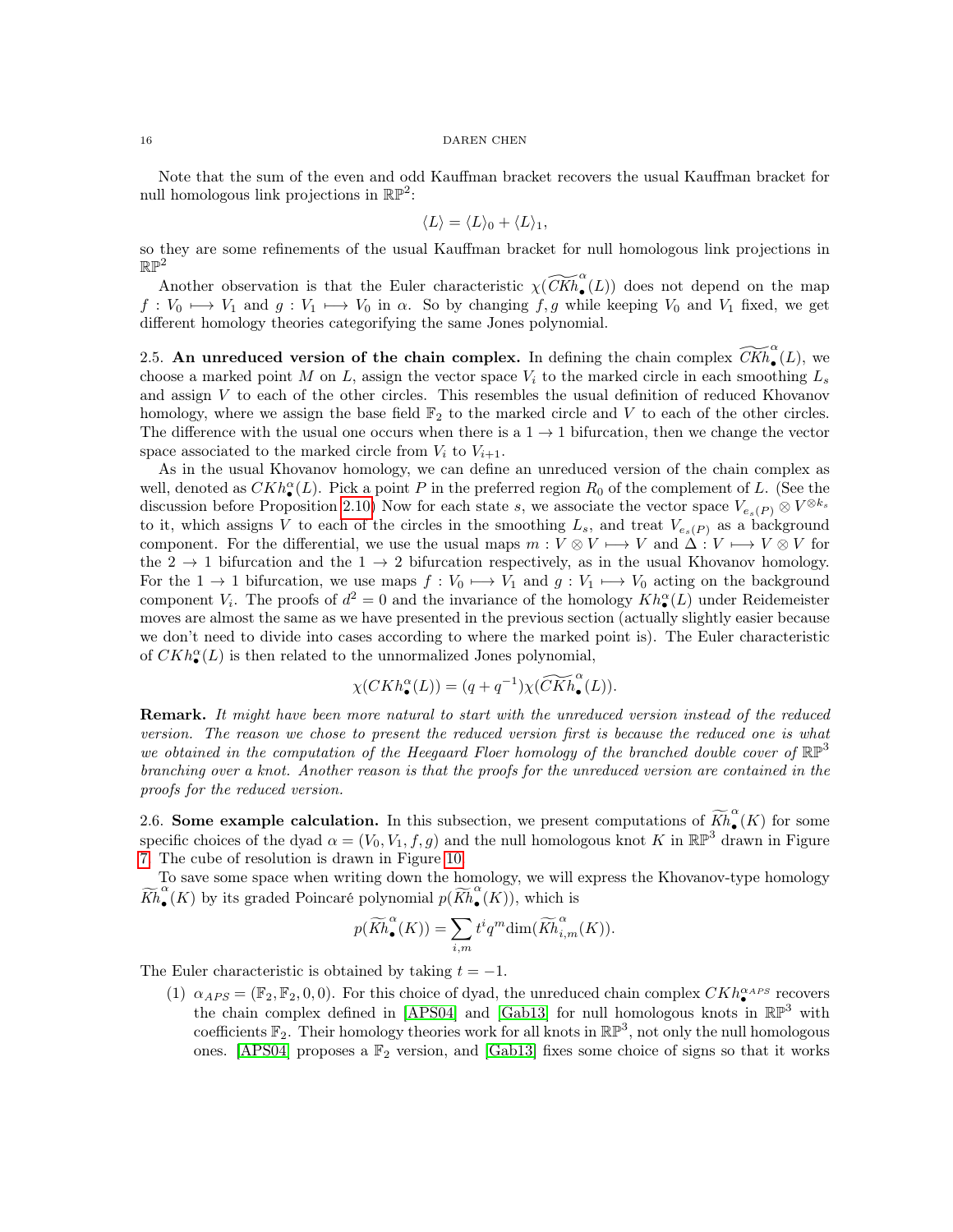

<span id="page-16-0"></span>Figure 10. The cube of resolutions

over Z. Note that since we have the symmetry  $\alpha_{APS} = \alpha^*_{APS}$ , we can pick the point P anywhere in the complement of L in  $\mathbb{RP}^2$ , and it will give the same chain complex, so P plays no role in their homology.

$$
V\{-3\} \xrightarrow{\mathbb{F}_2\{-2\}} \xrightarrow{\longrightarrow} \mathbb{F}_2\{-1\}} V
$$
  

$$
\xrightarrow{\mathbb{F}_2\{-2\}} \xrightarrow{\longrightarrow} \mathbb{F}_2\{-1\}} V
$$
  

$$
\xrightarrow{\mathbb{F}_2\{-2\}} \xrightarrow{\longrightarrow} V\{-1\}} V
$$

The chain complex is shown above, where the maps  $V \mapsto \mathbb{F}_2$  are multiplication of V on the trivial V-module  $\mathbb{F}_2$ , the maps are  $\mathbb{F}_2 \mapsto V$  are comultiplication of the trivial comodule  $\mathbb{F}_2$ , and the maps  $\mathbb{F}_2 \longmapsto \mathbb{F}_2$ ,  $V \longmapsto V$  are 0. The Poincaré polynomial is

$$
p(\widetilde{Kh}_{\bullet}^{\alpha_{APS}}) = t^{-2}q^{-4} + t^{-1}q^{-2} + q^{-1} + 1 + tq.
$$

(2)  $\alpha_0 = (\mathbb{F}_2, 0, 0, 0)$  and its dual  $\alpha_1 = \alpha_0^* = (0, \mathbb{F}_2, 0, 0)$ . The corresponding chain complexes  $\widetilde{CKh}_{\bullet}^{\alpha_i}(L)$  are subcomplexes of  $\widetilde{CKh}_{\bullet}^{\alpha_A PS}(L)$ , consisting of those states s such that  $e_s(P) = i$ for  $i = 0, 1$ . The Euler characteristics of them equal to the even/odd Jones polynomials  $\chi(CKh_{\bullet}^{\alpha_i}(L)) = J_i(L)$  for  $i = 0, 1$  respectively. In some sense, all other chain complexes for other choices of  $\alpha$  are linear combinations of these two chain complexes.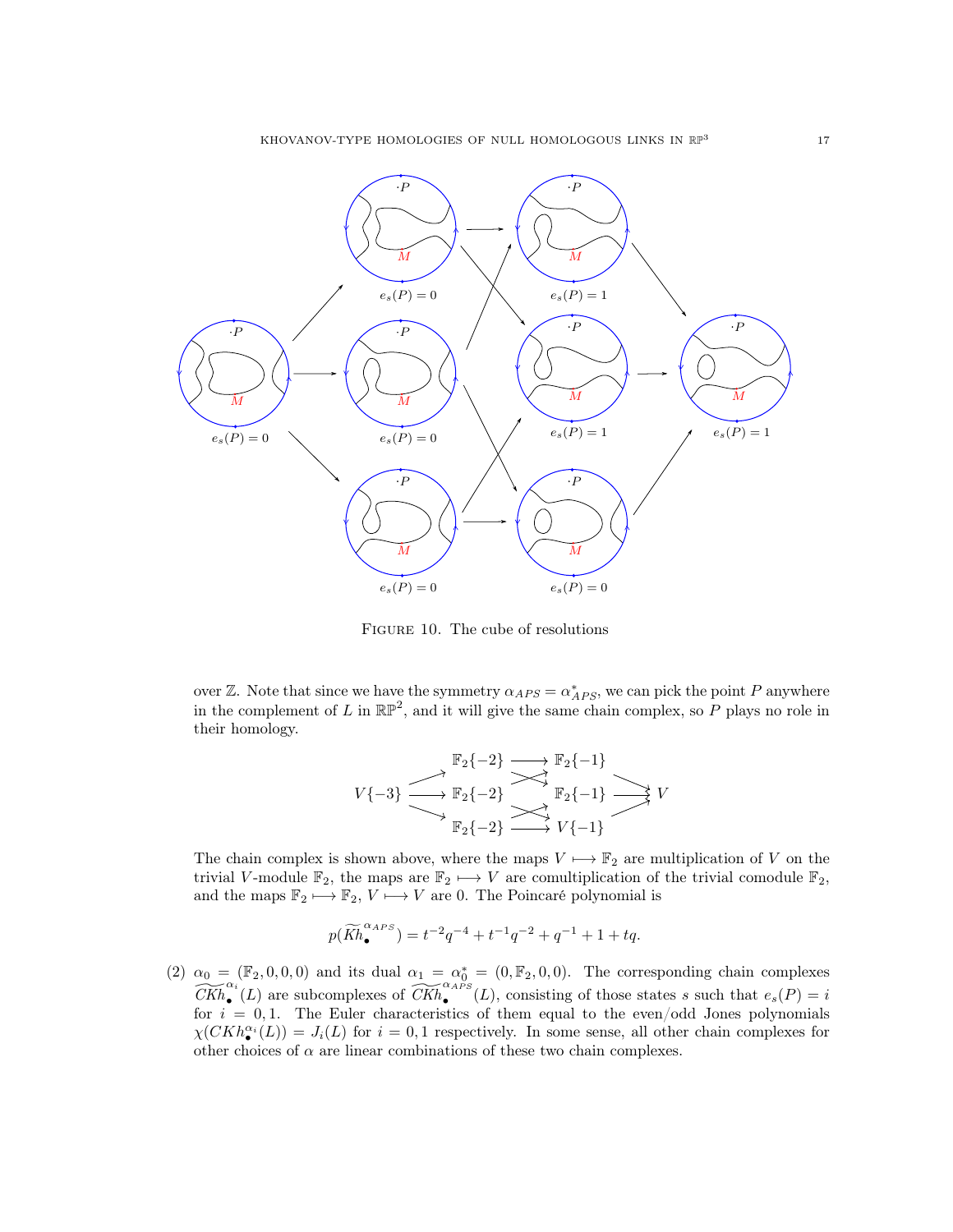$$
V\{-3\} \xrightarrow{\mathbb{F}_2\{-2\}} \xrightarrow{\mathbb{F}_2\{-2\}} \xrightarrow{\longrightarrow} 0 \xrightarrow{\longrightarrow} 0
$$
  

$$
\xrightarrow{\mathbb{F}_2\{-2\}} \xrightarrow{\longrightarrow} V\{-1\}
$$

The chain complex for  $\alpha_0$  is shown above, where the arrows represent the same maps as in the case of  $\alpha_{APS}$ . The Poincaré polynomial is

$$
p(\widetilde{Kh}_{\bullet}^{\alpha_0}) = t^{-2}q^{-4} + t^{-1}q^{-2} + 1.
$$
  

$$
0 \longrightarrow 0 \longrightarrow \mathbb{F}_2\{-1\}
$$
  

$$
0 \longrightarrow 0 \longrightarrow \mathbb{F}_2\{-1\} \longrightarrow V
$$
  

$$
0 \longrightarrow 0 \longrightarrow 0
$$

The chain complex for  $\alpha_1$  is as above. Note that  $\widetilde{CKh}_{\bullet}^{\alpha_A_{PS}}(L) = \widetilde{CKh}_{\bullet}^{\alpha_0}(L) \oplus \widetilde{CKh}_{\bullet}^{\alpha_1}(L)$ , as the maps  $f = g = 0$ . The Poincaré polynomial is

$$
p(\widetilde{Kh}_{\bullet}^{\alpha_1}) = q^{-1} + tq.
$$

<span id="page-17-1"></span>(3)  $\alpha_{HF} = (W, \overline{V}, f, g)$ .  $W = \langle a, b, c, d \rangle$  is the span of four elements  $a, b, c, d$ , with  $qdeg(a) = 1$ ,  $qdeg(b) = qdeg(c) = 0$  and  $qdeg(d) = -1$ .  $\overline{V} = \langle \overline{v}_+, \overline{v}_-\rangle$  is the span of two elements  $\overline{v}_+, \overline{v}_-,$ with  $qdeg(\overline{v}_+) = 1$  and  $qdeg(\overline{v}_-) = -1$ . *f* and *g* are defined as follows.

$$
f(a) = f(d) = 0
$$
,  $f(b) = f(c) = \overline{v}$ .  
 $g(\overline{v}) = 0$ ,  $g(\overline{v}) = 0 + c$ 

This one will appear later in the discussion of the Heegaard Floer homology of the branched double cover of  $\mathbb{RP}^3$ .

$$
W \otimes V\{-3\}
$$
  
\n
$$
W \otimes V\{-3\}
$$
  
\n
$$
W\{-2\}
$$
  
\n
$$
W\{-2\}
$$
  
\n
$$
W\{-1\}
$$
  
\n
$$
\overline{V}\{-1\}
$$
  
\n
$$
\overline{V}\{-1\}
$$
  
\n
$$
\overline{V} \otimes V
$$
  
\n
$$
W\{-2\}
$$
  
\n
$$
W\otimes V\{-1\}
$$
  
\n
$$
W\otimes V\{-1\}
$$

The chain complex is shown above, with the obvious maps on each arrow. The Poincaré polynomial is

$$
p(\widetilde{Kh}_{\bullet}^{\alpha_{HF}}) = t^{-2}(q^{-5} + 2q^{-4} + q^{-3}) + t^{-1}(q^{-3} + q^{-2} + q^{-1}) + q^{-1} + 2 + q + tq^2.
$$

In contrast, if we consider  $\alpha'_{HF} = (W, \overline{V}, 0, 0)$ , changing both f and g to 0, then Euler characteristic stays the same, while the Poincaré polynomial becomes

$$
p(\widetilde{Kh}_{\bullet}^{\alpha'_{HF}}) = t^{-2}(q^{-5} + 2q^{-4} + q^{-3}) + t^{-1}(q^{-3} + 2q^{-2} + q^{-1}) + q^{-2} + q^{-1} + 3 + q + t(1+q^{2}).
$$

<span id="page-17-0"></span>2.7. Other links in  $\mathbb{RP}^3$ . We discuss briefly what happens to other links in  $\mathbb{RP}^3$ , those that are non-vanishing in  $H_1(\mathbb{RP}^3, \mathbb{Z})$ , if we perform a similar construction in this subsection. Suppose K is an oriented link in  $\mathbb{RP}^3$  such that  $[K] \neq 0$  in  $H_1(\mathbb{RP}^3, \mathbb{Z})$ . Consider its link projection L in  $\mathbb{RP}^2$  with n crossings. Now, for each  $s \in \{0,1\}^n$ , the smoothing  $L_s$  of L is a disjoint union of several null homologous circles and one special circle which generates  $H_1(\mathbb{RP}^2, \mathbb{Z})$ . Each null homologous circle divides  $\mathbb{RP}^2$  into a disk and Möbius band as before, while cutting  $\mathbb{RP}^2$  along the special circle gives a disk. We can still define  $e_s(P) \in \{0,1\}$  by picking a point P in the complement of L in  $\mathbb{RP}^2$  and count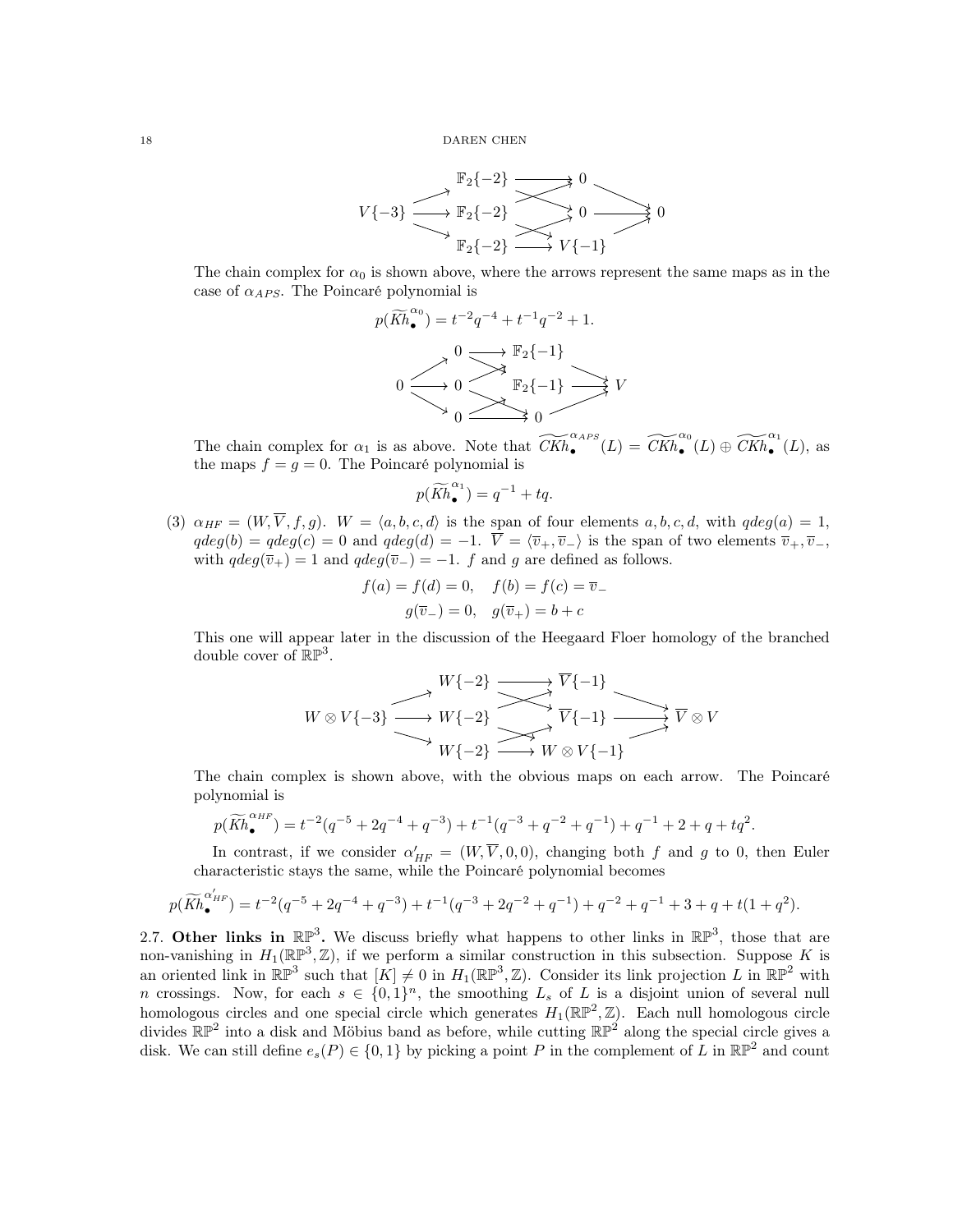the number of null homologous circles encircling  $P$  mod 2. We can assign  $V$  to each trivial circle, and  $V_{e_s(P)}$  to the special circle.

In terms of bifurcations, there is no  $1 \rightarrow 1$  bifurcation because of the presence of the special circle. On the other hand, there are two kinds of  $2 \rightarrow 1$  bifurcations, which correspond to merging of two trivial circles and merging of a trivial circle with the special circle respectively. If the  $2 \rightarrow 1$  bifurcation from  $L_s$  to  $L_{s'}$  merges two trivial circles, then  $e_s(P) = e_{s'}(P)$  as before, and the corresponding differential map is the same as the multiplication  $m: V \otimes V \to V$  in the usual Khovanov homology. If the  $2 \to 1$ bifurcation merges a trivial circle with the special circle, then the relation between  $e_s(P)$  and  $e_{s'}(P)$ depends on the specific position of  $P$  and the trivial circle  $P$ :

- (1) If P is not encircled by the trivial circle, then  $e_{s'}(P) = e_s(P)$ , and the corresponding differential map is the multiplication  $m: V_{e_s(P)} \otimes V \to V_{e_s(P)}$ , where  $V_{e_s(P)}$  has the structure of a trivial -module as before.
- (2) If P is encircled by the trivial circle, then  $e_{s'}(P) = e_{s}(P) + 1 \mod 2$ . We denote the corresponding differential map by  $f_m: V_0 \otimes V \to V_1$  if  $e_s(P) = 0$ , and by  $g_m: V_1 \otimes V \to V_0$  if  $e_s(P) = 1.$

The situation of  $1 \rightarrow 2$  bifurcations is similar. If the  $1 \rightarrow 2$  bifurcation splits a trivial circle, then  $e_s(P) = e_{s'}(P)$ , and the differential map is the same as the comultiplication  $\Delta: V \to V \otimes V$  in the usual Khovanov homology. If the  $1 \rightarrow 2$  bifurcation splits the special circle into a trivial circle and the new special circle, then again we divide into two cases.

- (1) If P is not encircled by the trivial circle, then  $e_s(P) = e_{s'}(P)$ , and the corresponding differential map is the comultiplication  $\Delta: V_{e_s(P)} \to V_{e_s(P)} \otimes V$ , where  $V_{e_s(P)}$  has the structure of a trivial V-comodule.
- (2) If P is encircled by the trivial circle, then  $e_{s'}(P) = e_s(P) + 1 \mod 2$ . We denote the corresponding differential map by  $f_{\Delta}: V_0 \to V_1 \otimes V$  if  $e_s(P) = 0$ , and by  $g_{\Delta}: V_1 \to V_0 \otimes V$  if  $e_s(P) = 1.$

Then, to show  $d^2 = 0$ , we use similar strategy by considering singular graphs in  $\mathbb{RP}^2$  with two singular points as in Figure [4.](#page-6-0) This time configurations (a) and (b) are impossible. Configurations (e) and  $(f)$  are affine as before, so we are left with configurations  $(c)$  and  $(d)$ . They put the requirements

$$
g_m \circ f_{\Delta} = 0, \ f_m \circ g_{\Delta} = 0, \ f_{\Delta} \circ g_m = 0, \ g_{\Delta} \circ f_m = 0
$$

on the differential maps. One way to achieve these requirements is starting with a dyad  $\alpha = (V_0, V_1, f, q)$ , and let

$$
f_m = m \circ (f \otimes id_V), g_m = m \circ (g \otimes id_V), f_\Delta = \Delta \circ f, g_\Delta = \Delta \circ g.
$$

It can be shown that the homology  $\widetilde{Kh}^{\alpha}(L)$  of the chain complex is invariant under Reidemeister moves not crossing the point  $P$  as before. Hence we have the following theorem. Recall that  $C_P$  is the union of the point  $*$  in  $\mathbb{RP}^3\backslash\{*\} = \mathbb{RP}^2 \tilde{\times} I$  and the fiber over P in the twisted I-bundle over P.

**Theorem 2.18.**  $\widetilde{Kh}^{\alpha}(L)$  is a link invariant for L considered as a link inside  $\mathbb{RP}^3\backslash C_P$ .

The issue is that the homology depends on the choice of  $P$  in a subtle way. As  $L$  is non-trivial in  $H_1(\mathbb{RP}^3, \mathbb{Z})$ , it doesn't bound a Seifert surface, and we no longer have the subdivision  $\mathbb{RP}^2 \setminus L = R_0 \bigsqcup R_1$ as before. We can't make a canonical choice of  $P$  for a link projection, so the homology is only defined for a link with a choice of an extra point P outside its link projection in  $\mathbb{RP}^2$ .

**Remark.** The space  $\mathbb{RP}^3\backslash C_P$  is homeomorphic to the solid torus, which is the twisted I-bundle over a Möbius band. We can also view the solid torus as the trivial -bundle over an annulus and consider the link projection to the annulus. This leads to another invariant called annular Khovanov homology. See [\[APS04\]](#page-30-0), [\[Rob13\]](#page-31-2), and [\[GW10\]](#page-30-7).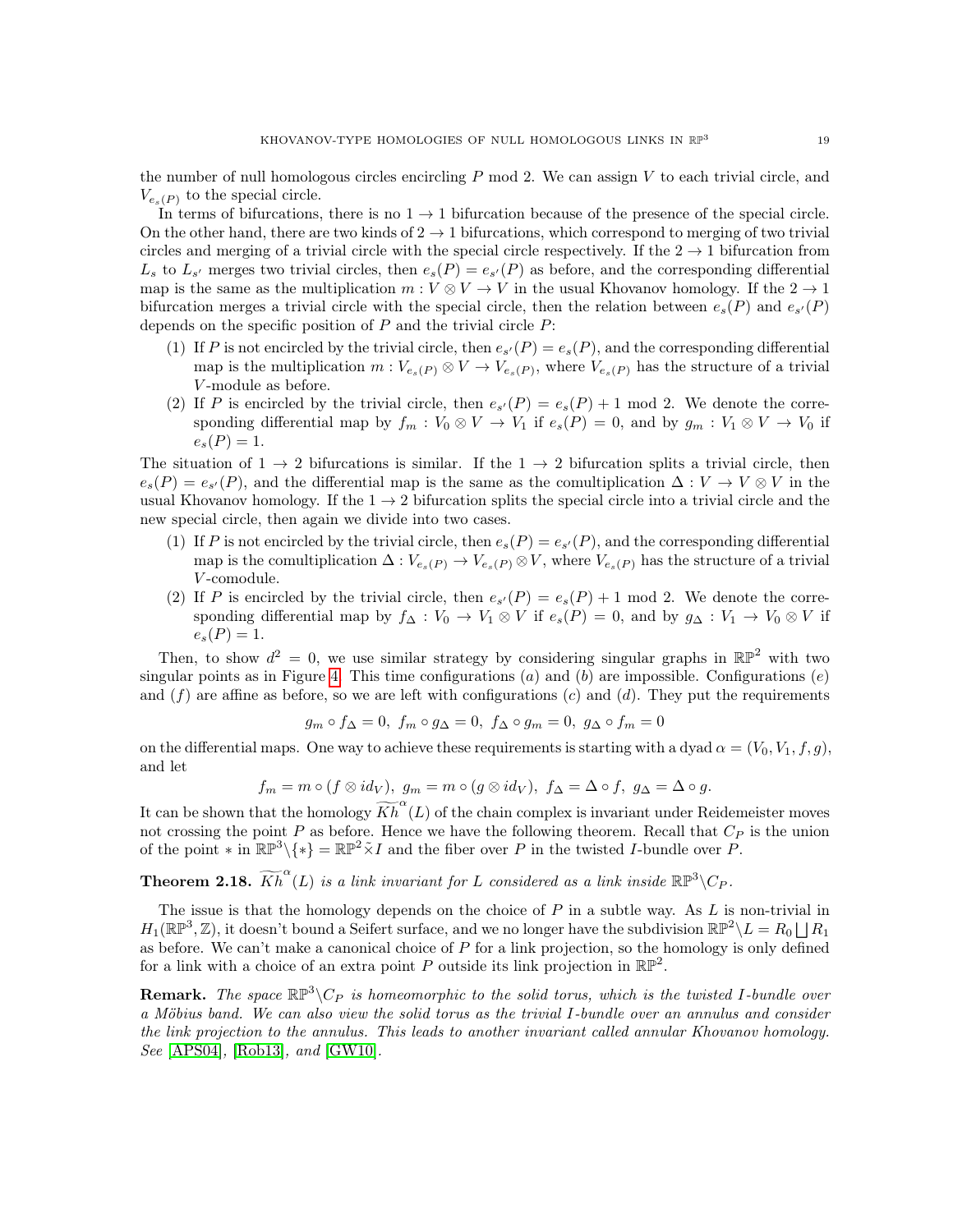## 3. HEEGAARD FLOER HOMOLOGY OF BRANCHED DOUBLE COVERS OF  $\mathbb{RP}^3$

In [\[OS05\]](#page-31-0), Ozsváth and Szabó introduced a spectral sequence associated to a link  $L \subset S^3$  converging to the Heegaard Floer homology  $\widehat{HF}(\Sigma(S^3, L), \mathbb{F}_2)$  of the branched double cover  $\Sigma(S^3, L)$ , whose  $E^2$ page consists of the reduced Khovanov homology of the mirror of  $L$ . In this section, we are going to extend this construction to null homologous links in  $\mathbb{RP}^3$ . We will obtain a spectral sequence converging to the Heegaard Floer homology  $\widehat{HF}(\Sigma_0(\mathbb{RP}^3, L), \mathbb{F}_2)$  of the even branched double cover  $\Sigma_0(\mathbb{RP}^3, L)$  of  $\mathbb{R} \mathbb{P}^3$ , whose  $E^2$  page consists of the Khovanov-type homology  $\widetilde{Kh}_{\bullet}^{\alpha_{HF}}$  $\bullet$  (m(L)) of the mirror of L, with the dyad  $\alpha_{HF} = (W, \overline{V}, f, g)$  introduced in [\(3\)](#page-17-1) in section 1.6.

# <span id="page-19-0"></span>3.1. Branched double covers of  $\mathbb{RP}^3$ .

For a link K in a 3-manifold M, the branched double covers  $\Sigma_h(M, K)$  are classified by the set of maps

$$
\{h : \pi_1(M \backslash K) \longmapsto \mathbb{F}_2 \mid h([m_i]) = 1\},\
$$

where  $m_i$  is the meridian of the *i*th component of K. It is the same as the set of maps

 $\{h: H_1(M\backslash K, \mathbb{Z}) \longmapsto \mathbb{F}_2 \mid h([m_i]) = 1\},\$ 

as  $\mathbb{F}_2$  is abelian. For the purpose of this paper, we will discuss the branched double covers  $\Sigma(\mathbb{RP}^3, K)$ when K is a null homologous link in  $\mathbb{RP}^3$ . Let's compute  $H_1(\mathbb{RP}^3\backslash K,\mathbb{Z})$  for these K first.

**Lemma 3.1.** Let K be a null homologous link in  $\mathbb{RP}^3$  with n component. Then, we have

 $H_1(\mathbb{RP}^3\backslash K,\mathbb{Z})=\begin{cases} \mathbb{Z}^n\oplus \mathbb{Z}/2, &\text{if each component of }K\text{ is null homologous},\end{cases}$  $\mathbb{Z}^n$ , otherwise.

Define  $M = \langle [m_1], ..., [m_n] \rangle$  as the submodule of  $H_1(\mathbb{RP}^3 \setminus K, \mathbb{Z})$  generated by the meridians of each component of K. Then in both cases, M is a submodule of index 2 in  $H_1(\mathbb{RP}^3\backslash K,\mathbb{Z})$ . In particular, there are two branched double covers  $\Sigma_h(\mathbb{RP}^3, K)$ , determined by  $h([l])$  for some  $[l] \in H_1(\mathbb{RP}^3 \setminus L, \mathbb{Z})$ which is not in  $M$ .

*Proof.* Consider the Heegaard splitting  $\mathbb{RP}^3 = U_1 \cup_f U_2$ , where each  $U_i$  is a solid torus, and  $f: \partial U_1 \longmapsto$  $\partial U_2$  is the map sending the meridian  $\mu_1$  of  $U_1$  to  $-\mu_2 + 2l_2$ , where  $\mu_2$  and  $l_2$  are the meridian and longitude of  $U_2$ . By isotopy, we can assume that K lies entirely in  $U_2$ . Now, we can construct  $\mathbb{RP}^3\backslash K$ by gluing  $U_1$  to  $U_2\backslash K$  along f. For  $U_2\backslash K$ , we compute its homology in a way similar to computing the Wirtinger presentation of  $\pi_1(S^3 \backslash K)$ . View  $U_2 = A \times I$  as the trivial I-bundle over an annulus A, and consider the link projection of K to A. We can build  $U_2\backslash K$  starting from  $A \times I$ , gluing a tube  $S^1 \times I$  for each arc in the projection, then a disk for each crossing in the projection and finally a  $B^3$ . See for example Chapter 11 in [\[Lic12\]](#page-30-3) or problem 22 in Section 1.2 in [\[Hat00\]](#page-30-8) for a detailed description. The only difference is that we start with a solid torus  $A \times I$  instead of a ball  $B^3$ . From this cell decomposition, we have  $H_1(U_2 \backslash K, \mathbb{Z}) = \mathbb{Z}^{n+1} = \langle [m_1], [m_2], ..., [m_n], [l_2] \rangle$ , generated by the meridians  $m_i$  of each component of L and the longitude  $l_2$  of  $U_2$ . Now gluing  $U_1$  along f adds the relation  $-[\mu_2]+2[l_2]$  to  $H_1(U_2\backslash K,\mathbb{Z})$ , so we need to express  $[\mu_2]$  in terms of  $[m_i]$ . For each component  $K_i$  of K, we have  $[K_i] = c_i[l_2]$  in  $H_1(U_2, \mathbb{Z})$  for some  $c_i$ . View  $U_2 = D^2 \times S^1$  as the trivial disk bundle over  $S^1$ , then the algebraic intersection number of  $K_i$  with a generic fiber  $D^2$  is  $c_i$ . So the punctured disk  $D^2 \setminus (D^2 \cap K)$  gives a relation

$$
[\mu_2] = \sum_{i=1}^n c_i [m_i]
$$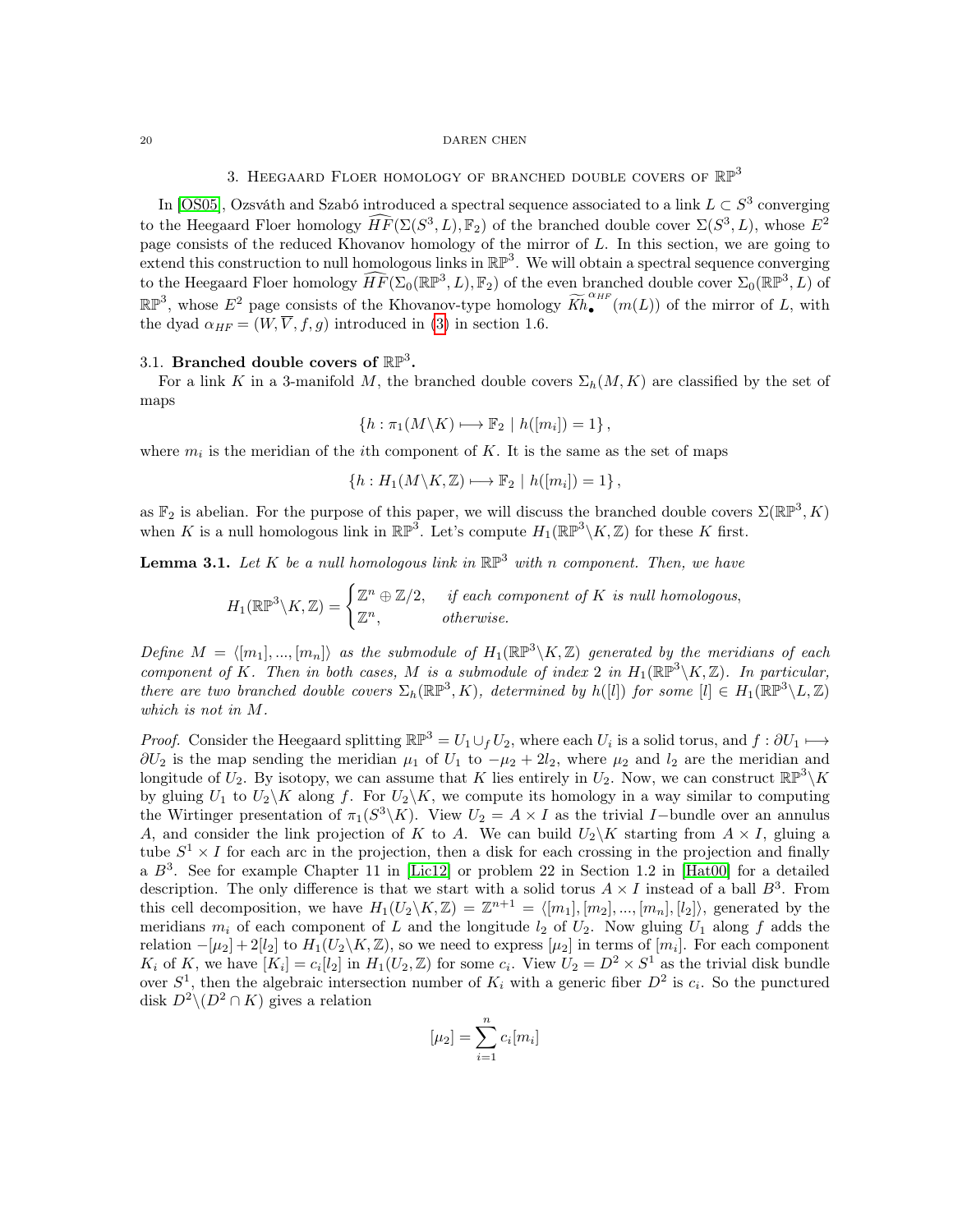in  $H_1(U_2\backslash K,\mathbb{Z})$ , and

$$
H_1(\mathbb{RP}^3 \setminus K, \mathbb{Z}) = \langle [m_1], [m_2], ..., [m_n], [l_2] \rangle / \langle - \sum_{i=1}^n c_i [m_i] + 2[l_2] \rangle.
$$

Now we discuss the cases whether each component of  $K$  is null homologous or not.

(1) Suppose each component  $K_i$  of K is null homologous, then all the  $c_i$ s are even integers, so

$$
H_1(\mathbb{RP}^3 \backslash K, \mathbb{Z}) = \mathbb{Z}^n \oplus \mathbb{Z}_2,
$$

and  $M = \langle [m_1], [m_2], ..., [m_n] \rangle$  is a submodule of index 2.

(2) Suppose there is some component of L which generates  $H_1(\mathbb{RP}^3, \mathbb{Z})$ , then there is an even number of  $i$  such that  $c_i$  is odd, so

$$
H_1(\mathbb{RP}^3 \backslash K, \mathbb{Z}) = \mathbb{Z}^n
$$

by some change of variables, and  $M$  is again a submodule of index 2.

From the description of  $H_1(\mathbb{RP}^3\backslash K,\mathbb{Z})$ , it is easy to see there are two maps  $h: H_1(\mathbb{RP}^3\backslash K,\mathbb{Z}) \mapsto \mathbb{F}_2$ in each case that send all the meridians  $[m_i]$  to 1, so there are two branched double covers  $\Sigma_h(\mathbb{RP}^3, K)$ in each case. If we take some circle  $l \in \mathbb{RP}^3 \backslash K$  such that  $[l] \in H_1(\mathbb{RP}^3 \backslash K)$  is not in the submodule M (i.e. l won't be null homologous in  $\mathbb{RP}^3$  if we fill in K), then the map  $h : H_1(\mathbb{RP}^3 \setminus K, \mathbb{Z})$ , hence the branched double cover  $\Sigma_h(\mathbb{RP}^3, K)$ , is determined by  $h([l])$ , as  $[l]$  together with the  $[m_i]s$  generate  $H_1(\mathbb{RP}^3\backslash K,\mathbb{Z}).$  $\setminus K,\mathbb{Z}$ .

**Remark.** If K is an oriented link in  $\mathbb{RP}^3$  which generates  $H_1(\mathbb{RP}^3, \mathbb{Z})$ , then we have  $[\mu_2] = \sum_i c_i[m_i]$ such that  $\sum_i c_i$  is odd. If  $h : H_1(\mathbb{RP}^3 \setminus K, \mathbb{Z}) \longrightarrow \mathbb{F}_2$  were a map such that  $h([m_i]) = 1$  for all i, then we would have

$$
2h([l_2]) = h(2[l_2]) = h(\sum_{i=1}^n c_i[m_i]) = \sum_{i=1}^n c_i,
$$

a contradiction. So there are no branched double cover of  $\mathbb{RP}^3$  over K if [K] generates  $H_1(\mathbb{RP}^3, \mathbb{Z})$ .

Denote the projection from the branched double cover associated to  $h: H_1(\mathbb{RP}^3 \backslash K, \mathbb{Z}) \longrightarrow \mathbb{F}_2$  to  $\mathbb{RP}^3$  by  $p_h : \Sigma_h(\mathbb{RP}^3, K) \longrightarrow \mathbb{RP}^3$ . The condition  $h([l]) = 0$  is equivalent to requiring the preimage  $p_h^{-1}(l)$  is a disjoint union of two circles instead of one large circle.

**Definition 3.2.** Let K be a null homologous link in  $\mathbb{RP}^3$ , and l be a circle in  $\mathbb{RP}^3\backslash K$  such that [l] is not in the submodule  $M \subset H_1(\mathbb{RP}^3 \backslash K, \mathbb{Z})$ . We define  $\Sigma(\mathbb{RP}^3, K, l)$  as the branched double cover  $\Sigma_h(\mathbb{RP}^3, K)$  such that  $h([l]) = 0$ .

For a null homologous link K in  $\mathbb{RP}^3$ , recall we divided the complement of its projection L in  $\mathbb{RP}^2$ into two regions  $\mathbb{RP}^2 \backslash L = R_0 \sqcup R_1$ , picked a point P in  $\mathbb{RP}^2 \backslash L$ , and defined a circle  $C_P$  associated to it. See the discussion below Definition [2](#page-9-3).9 and the Equation 2.3.0.1.  $C_P$  is such a circle that  $[C_P] \in H_1(\mathbb{RP}^3 \backslash K, \mathbb{Z})$  is not in the submodule M.

<span id="page-20-0"></span>**Definition 3.3.** For a null homologous link K in  $\mathbb{RP}^3$ , we will call  $\Sigma(\mathbb{RP}^3,K,C_P)$  the even branched **double cover** of  $\mathbb{RP}^3$  over K if  $P \in R_0$ , denoted by  $\Sigma_0(\mathbb{RP}^3, K)$ , and the **odd branched double cover** where if  $P \in R_1$ , denoted by  $\Sigma_1(\mathbb{RP}^3, K)$ .

Note that it is well defined, as for a different choice  $P' \in R_0$ ,  $[C_P] - [C'_P]$  is a sum of even number of meridians  $[m_i]$  in  $H_1(\mathbb{RP}^3\backslash K,\mathbb{Z})$  by the definition of  $R_0$ , so  $h([C_P]) = h([C_P'])$ .

Now we describe all the other branched double covers for the smoothings  $L_s$  of the knot projection  $L$  of  $K$ .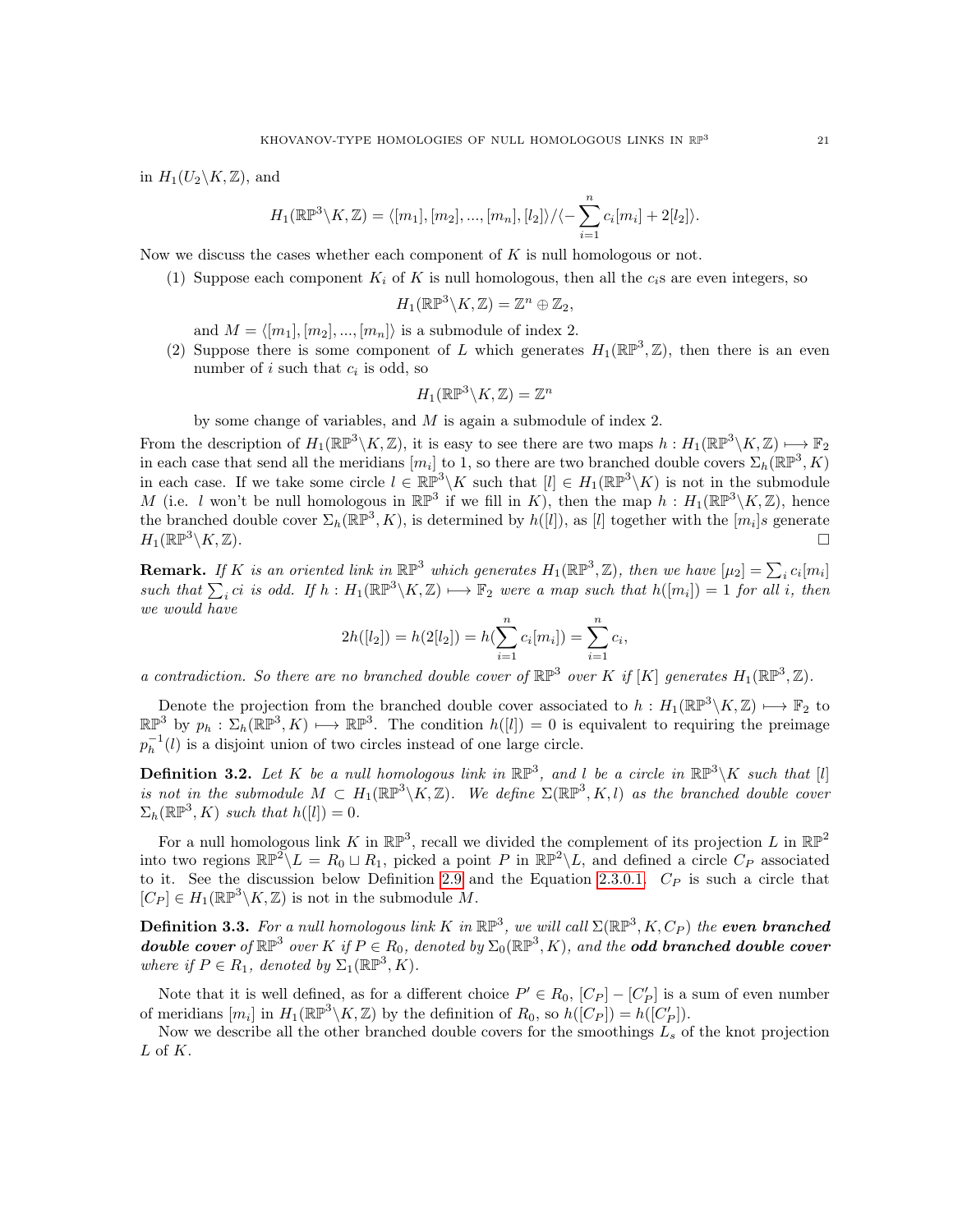<span id="page-21-1"></span>**Lemma 3.4.** Let  $s \in \{0,1\}^n$  be a state for the link projection L with n crossings, and L<sub>s</sub> be the  $corresponding smoothing of L. Then the branched double cover$ 

$$
\Sigma(\mathbb{RP}^3, L_s, C_P) = \begin{cases} (\mathbb{RP}^3 \# \mathbb{RP}^3) \# (S^1 \times S^2)^{\#(k_s - 1)} & \text{if } e_s(P) = 0, \\ (S^1 \times S^2)^{\#k_s} & \text{if } e_s(P) = 1, \end{cases}
$$

where  $k_s$  is the number of circles in  $L_s$ , and  $e_s(P)$  is the number of circles in  $L_s$  encircling P mod 2.

*Proof.* If  $e_s(P) = 0$ , then pick a point  $P' \in \mathbb{RP}^2 \backslash L_s$  which is encircled by none of the circles in  $L_s$ , so  $e_s(P') = 0$  as well. Consider a path  $\gamma$  in  $\mathbb{RP}^2$  connecting P and P' such that  $\gamma$  intersects  $L_s$ transversely. Let  $c_i$  be the algebraic intersection number of  $\gamma$  with the *i*th circle in  $L_s$ , then

$$
[C_{P'}] = [C_P] + \sum_{i=1}^{k_s} c_i [m_i]
$$

in  $H_1(\mathbb{RP}^3 \setminus L_s, \mathbb{Z})$ . Note that  $e_s(P') - e_s(P) = \sum_i c_i \mod 2$  by the definition of  $e_s$ , so  $\sum_i c_i = 0 \mod 2$ 2. This implies  $h([C_{P'}]) = h([C_P]) = 0$  as  $h([m_i]) = 1$ , so  $\Sigma(\mathbb{RP}^3, L_s, C_P) = \Sigma(\mathbb{RP}^3, L_s, C_{P'})$ , and we will look for  $\Sigma(\mathbb{RP}^3, L_s, C_{P'})$ .

Now we find the branched double cover  $\Sigma(\mathbb{RP}^3, L_s, C_{P'})$  by induction on  $k_s$ . When  $k_s = 0$ , the link  $L_s$  is empty, and  $\Sigma(\mathbb{RP}^3, \emptyset, C_{P'})$  is the double cover  $\mathbb{RP}^3 \sqcup \mathbb{RP}^3$ , as the preimage  $p_h^{-1}(C_{P'})$  is a disjoint union of two circles. When  $k_s = 1$ , because P' is not encircled by this circle, we can pick some ball  $B^3 \subset \mathbb{RP}^3\backslash C_{P'}$  containing this circle. The effect of adding one circle to the branching locus is the same as replacing the preimage  $p_h^{-1}(B^3) = B^3 \sqcup B^3$  by the branched double cover of  $B^3$  over the circle, which is  $D^1 \times S^2$ . It is the same as doing a 0-surgery to  $\mathbb{RP}^3 \sqcup \mathbb{RP}^3$  with one  $B^3$  in each copy of  $\mathbb{RP}^3$ . So we get  $\Sigma(\mathbb{RP}^3, L_s, C_{P'}) = \mathbb{RP}^3 \# \mathbb{RP}^3$  for  $k_s = 1$ . Note that in the process of 0-surgery, we didn't change the preimage of  $C_{P'}$  at all, which stays as a disjoint union of two circles. For each of the rest circles in  $L_s$ , we apply a similar 0-surgery avoiding the preimage of  $C_{P'}$ . For connected 3-manifolds, doing 0-surgery is the same as taking connected sum with a copy of  $S^1 \times S^2$ , so we obtain  $\Sigma(\mathbb{RP}^3, L_s, C_{P'}) = (\mathbb{RP}^3 \# \mathbb{RP}^3) \# (S^1 \times S^2)^{\#(k_s-1)}.$ 

If  $e_s(P) = 1$ , the proof is very similar. The only difference is that if we pick some  $P' \in \mathbb{RP}^2 \setminus L$ encircled by none of the circles in  $L_s$  this time, then  $e_s(P') - e_s(P) = 1 \mod 2$ , and  $h([C_P']) = 1$  instead of 0. Hence we start with the other double cover  $S^3$  of  $\mathbb{RP}^3$  instead of  $\mathbb{RP}^3 \sqcup \mathbb{RP}^3$  for the empty knot, and we get  $\Sigma(\mathbb{RP}^3, L_s, C_{P'}) = (S^1 \times S^2)^{\#k_s}$ .

Now we review the relation between the branched double covers  $\Sigma(\mathbb{RP}^3, L, C_P)$ ,  $\Sigma(\mathbb{RP}^3, L_0, C_P)$  and  $\Sigma(\mathbb{RP}^3, L_1, C_P)$ , where  $L_0, L_1$  are the link projections obtained from L by 0 or 1-smoothings at one crossing, as introduced in section 2 in [\[OS05\]](#page-31-0). Note the convention they used for 0 and 1 smoothings is the reverse of that in this paper.

**Definition 3.5.** Let  $M$  be an oriented 3-manifold with torus boundary and three simple, closed curves  $\alpha, \beta, \gamma$  in ∂M with algebraic intersection numbers

$$
\#(\alpha \cap \beta) = \#(\beta \cap \gamma) = \#(\gamma \cap \alpha) = -1.
$$

A triad of 3-manifolds  $(Y_{\alpha}, Y_{\beta}, Y_{\gamma})$  is an ordered triple of 3-manifolds, such that there exists an M and  $(\alpha, \beta, \gamma)$  as above such that  $Y_i$  is obtained from M by attaching a solid torus along the boundary with the meridian mapped to *i*, for  $i = \alpha, \beta, \gamma$  respectively.

The following lemma is shown as Proposition 2.1 in [\[OS05\]](#page-31-0), except we switch 0 and 1 smoothings because of the different conventions.

<span id="page-21-0"></span>**Lemma 3.6.** The branched double covers  $(\Sigma(\mathbb{RP}^3, L, C_P), \Sigma(\mathbb{RP}^3, L_1, C_P), \Sigma(\mathbb{RP}^3, L_0, C_P))$  forms a triad of 3-manifolds.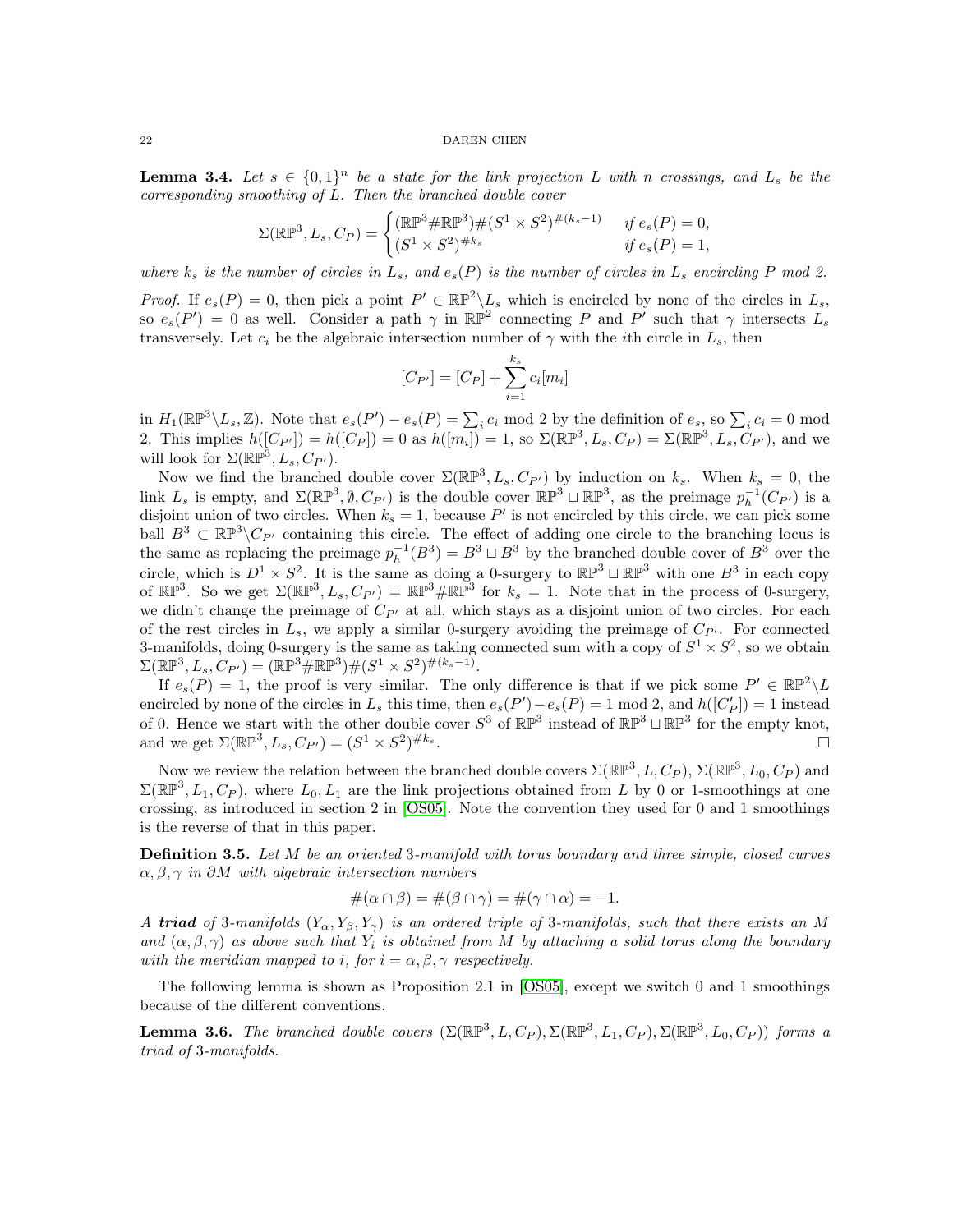*Proof.* Consider some ball  $B^3$  containing the changed crossing of L in  $\mathbb{RP}^3$ . The branched double cover of  $S^2$  branching over 4 points is a torus, and the branched double covers of  $B^3$  branching over  $\times, \times, \times$ are all solid torus, with meridians obtained by double cover of one of the arcs pushed to the boundary of  $B^3$ . Therefore, they form a triad. Check [\[OS05\]](#page-31-0) for details.

We will give a more detailed account of the surgery from  $\Sigma(\mathbb{RP}^3, L_1, C_P)$  to  $\Sigma(\mathbb{RP}^3, L_0, C_P)$  in Section [3](#page-23-0).3.

#### <span id="page-22-0"></span>3.2. Link surgery spectral sequence of Heegaard Floer Homology.

In this section we briefly review the construction of link surgeries spectral sequence in Section 4 of [\[OS05\]](#page-31-0), which is a generalization of the surgery long exact sequence associated to a triad of 3-manifolds  $(Y_{\alpha}, Y_{\beta}, Y_{\gamma})$ :

$$
\dots \longrightarrow \widehat{HF}(Y_{\alpha}) \longrightarrow \widehat{HF}(Y_{\beta}) \longrightarrow \widehat{HF}(Y_{\gamma}) \longrightarrow \dots
$$

For the definition and basic facts about Heegaard Floer homology  $\overline{HF}$ , see [\[OS04\]](#page-31-3). We will use the Heegaard Floer homology with coefficients  $\mathbb{F}_2$  throughout the paper, so we omit  $\mathbb{F}_2$  from the notation.

Let  $L = K_1 \cup K_2 \cup ... \cup K_n$  be an *n*-component, framed link (*i.e.* with a choice of longitude  $l_i$  for each component  $K_i$ ) in a 3-manifold Y. A **multi-framing** is an *n*-tuple  $I = (s_1, \ldots, s_n)$ , where each  $s_i \in {\alpha, \beta, \gamma}$ . (In [\[OS05\]](#page-31-0), the corresponding labels for s are  ${0, 1, \infty}$ . Unfortunately, 0 and 1-surgery correspond to the 1 and 0-smoothing respectively, so we use  $\{\alpha, \beta, \gamma\}$  instead) For each multi-framing I, there is a three-manifold  $Y(I)$ , obtained from Y by performing  $s_i$ -framed surgery on the component  $K_i$  for  $i = 1, ..., n$ . Here,  $\alpha$  means the  $l_i$ -framed surgery,  $\beta$  means the  $(l_i + m_i)$ -framed surgery where  $m_i$  is the meridian of  $K_i$ , and  $\gamma$  means no surgery, which is the same as the  $m_i$ -framed surgery.

We give the set  $\{\alpha, \beta, \gamma\}^n$  the lexicographical order, such that  $\alpha < \beta < \gamma$ . For  $I = (s_i)_{i=1...n}$ ,  $I' =$  $(s_i')_{i=1...n} \in {\alpha, \beta, \gamma}^n$ , we call I' an an **immediate successor** of I if they are only different at one slot j, such that  $(s_j, s'_j) = (\alpha, \beta)$  or  $(\beta, \gamma)$ .

For a sequence of multiframings  $I^1 < ... < I^k$ , such that each  $I^{i+1}$  is an immediate successor of  $I^i$ , there is an induced map on the Heegaard Floer chain complex

$$
D_{I^1 < \ldots < I^k} : \widehat{CF}(Y(I^1)) \longmapsto \widehat{CF}(Y(I^k))
$$

defined by counting holomorphic polygons.

Let  $X = \bigoplus_{I \in {\{\alpha, \beta, \gamma\}}} CF(Y(I))$ , endowed with a map  $D : X \longmapsto X$  defined by

$$
D(\xi) = \sum_{J} \sum_{\{I = I^1 < \dots < I^k = J\}} D_{I^1 < \dots < I^k}(\xi)
$$

summing over all sequences  $I = I^1 < ... < I^k = J$  such that  $I^{i+1}$  is an immediate successor of  $I^i$ , for  $\xi \in \widehat{CF}(Y(I))$ . We can filter X by the lexicographical order, and write  $D = \sum_{i=0}^{n} d_i$ , where each  $d_i$  is summing over sequences of length i and  $d_0$  is the sum of differentials in the chain complex  $\widehat{CF}(Y(I))$ for each  $I$ .

The main inputs from the theory of Heegaard Floer homology are the following two propositions.

**Proposition 3.7.** (Proposition 4.6 in [\[OS05\]](#page-31-0)) The map D satisfies  $D^2 = 0$ , so it is a differential map. **Proposition 3.8.** (Theorem 4.7 in [\[OS05\]](#page-31-0)) Let  $K$  be a framed knot in a 3-manifold Y, and let

$$
\widehat{f}: \widehat{CF}(Y_0(K)) \longmapsto \widehat{CF}(Y_1(K))
$$

denote the chain map induced by the cobordism of adding a two-handle. Then the chain complex  $\widehat{CF}(Y)$ is quasi-isomorphic to the mapping cone of  $\hat{f}$ .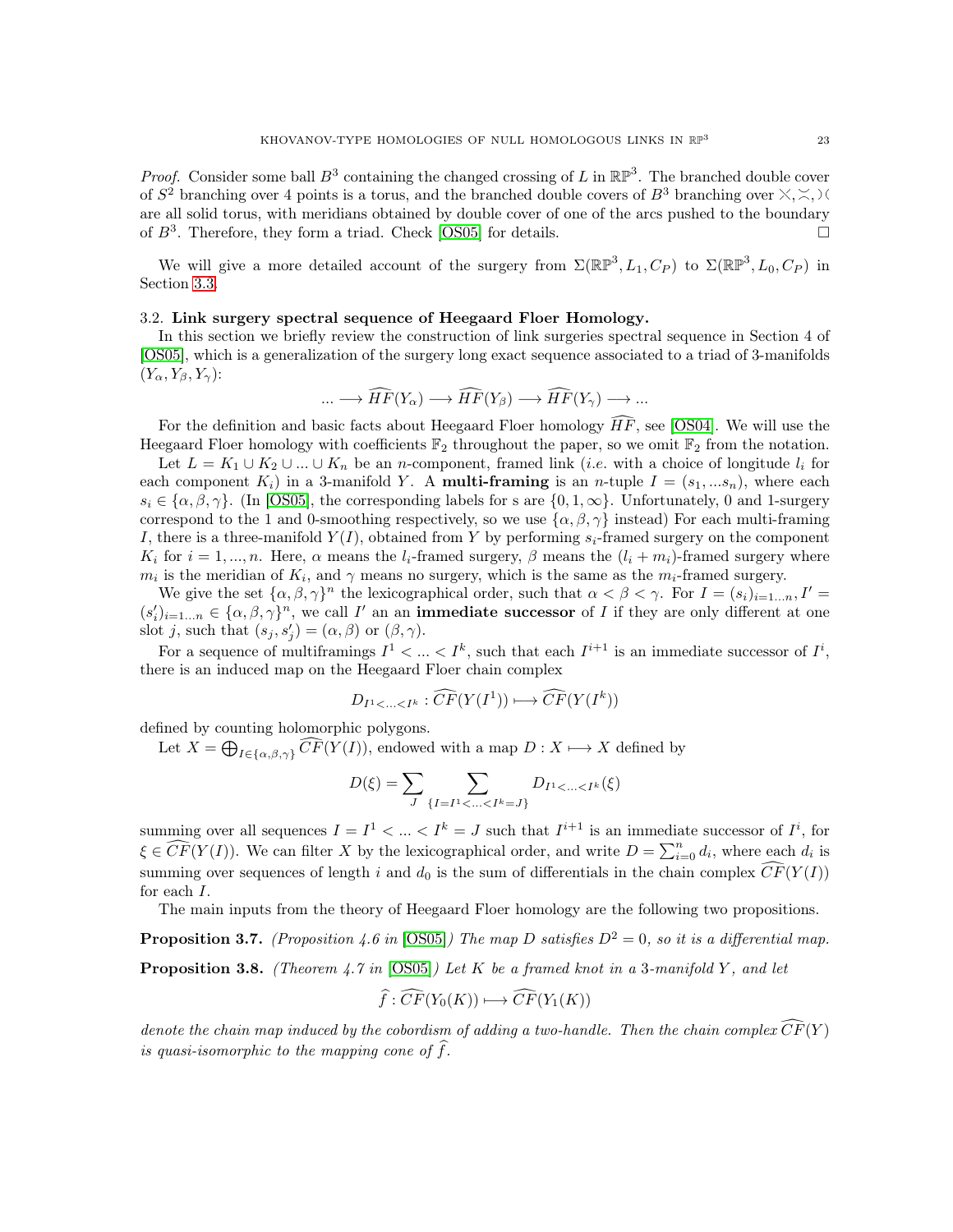Then by applying induction on  $n$ , together with an algebraic lemma on mapping cones (Lemma 4.4) in [\[OS05\]](#page-31-0)), one can prove the following theorem.

<span id="page-23-1"></span>**Theorem 3.9.** (Theorem 4.1 in [\[OS05\]](#page-31-0)) There is a spectral sequence whose  $E^1$  term is

$$
\bigoplus_{I \in {\{\alpha, \beta\}}^n} \widehat{HF}(Y(I)),
$$

which converges to  $\widehat{HF}(Y)$ , such that the  $d_1$  map is given by adding maps  $\widehat{f}_*$  :  $\widehat{HF}(Y(I)) \mapsto$  $\widehat{HF}(Y(I'))$  together for all pairs  $(I, I')$  where  $I'$  is an immediate successor of  $I$ .

Now we discuss the relation of this with the reduced Khovanov homology of links in  $S^3$ . Check Section 5 and 6 in [\[OS05\]](#page-31-0) for details. Consider the link projection  $L \in \mathbb{R}^2$  of a link K in  $S^3$  with n crossings. Let  $Y = \Sigma(S^3, K)$  be the branched double cover of  $S^3$  over K. For the *i*th crossing of L, pick the vertical arc in  $S^3$  connecting the two double points, and let  $l_i$  be the preimage of this arc in Y. Each *l* is framed such that the 1-surgery of Y on *l* gives the branched double cover  $\Sigma(S^3, K_0)$ , where  $K_0$  is obtained from K by changing the crossing with the 0-smoothing. For each state  $I \in \{\alpha, \beta\}^n$ , we consider the corresponding state  $s = \phi(I) \in \{1, 0\}^n$ , where  $\phi$  sends  $\alpha$  to 1 and  $\beta$  to 0. Then the manifold  $Y(I)$  obtained from Y be surgery according to the multiframing I is the same as the branched double cover  $\Sigma(S^3, L_s)$  for the state  $s = \phi(I)$ , by the local analysis for small balls  $B^3$  in  $S^3$  containing the crossings as in Lemma [3](#page-21-0).6.

Each  $L_s$  is an unlink with  $k_s$  components, so the branched double cover  $\Sigma(S^3, L_s) = Y(I)$  is a connected sum of  $k_s - 1$  copies of  $S^1 \times S^2$ , and  $\widehat{HF}(Y(I)) = V^{\otimes (k_s - 1)}$ , where  $V = \langle v_+, v_- \rangle$  is the same as before. Hence we have an identification between  $\widehat{HF}(Y(I))$  and  $\widehat{CKh}_{\phi(I)}(m(L))$ , where  $m(L)$  is the mirror of L. The mirror m appears as the map  $\phi$  sends  $\alpha$  to 1 and  $\beta$  to 0, so we turn all the crossings upside down to make it consistent with the usual convention for the Khovanov homology, which gives the Khovanov homology for  $m(L)$  instead of L. This identification is natural in the sense that it turns the map  $d_1$  in  $\bigoplus_{I \in {\{\alpha,\beta\}}^n} \widehat{HF}(Y(I))$  to the differential d in  $\widetilde{CKh}(m(L))$ . Together with Theorem [3](#page-23-1).9, we obtain the following result:

<span id="page-23-2"></span>**Theorem 3.10.** (Theorem 1.1 in [\[OS05\]](#page-31-0)) Let  $L \subset S^3$  be a link. There is a spectral sequence whose  $E^2$  terms consists of the reduced Khovanov homology of the mirror of L with coefficients in  $\mathbb{F}_2$ , which converges to  $\widehat{HF}(\Sigma(S^3, L), \mathbb{F}_2)$ .

Our task in the next section is to generalize this result for null homologous links in  $\mathbb{RP}^3$ , where the reduced Khovanov homology is replaced by the Khovanov-type homology  $\widetilde{Kh}^{\alpha_{HF}}(L)$  from Definition [2](#page-3-2).4, such that  $\alpha_{HF}$  is as in [\(3\)](#page-17-1) in Section 1.6.

<span id="page-23-0"></span>3.3. The differential  $d_1$  in the spectral sequence for a branched double cover of  $\mathbb{RP}^3$ . By the discussion in Lemma [3](#page-21-1).4, we have an identification of  $\widehat{HF}(Y(I))$  with  $\widetilde{CKh}_{\phi(I)}^{a_{HF}}(L)$  as vector spaces. We are left to compute  $d_1$  in the spectral sequence to show it coincides with the corresponding edge maps in  $\widetilde{CKh}^{a_{HF}}$ . For  $1 \rightarrow 2$  and  $2 \rightarrow 1$  bifurcations, the same proof in [\[OS05\]](#page-31-0) for links in  $S^3$  works, which we will review briefly. The case of  $1 \rightarrow 1$  bifurcations needs a detailed description of the 1-surgery involved.

As discussed in Section 3.1, there are two branched double covers  $\Sigma(\mathbb{RP}^3, K)$  for a null homologous link. Let's fix which branched cover we will use first. For the link projection  $\tilde{L}$  of a null homologous link K in  $\mathbb{RP}^3$ , we will consider the even branched double cover  $\Sigma(\mathbb{RP}^3, L, C_P)$  by picking  $P \in R_0$ , see Definition [3](#page-20-0).3. For each smoothing  $L_s$ , we will consider the branched double cover  $\Sigma(\mathbb{RP}^3, L_s, C_P)$ obtained from  $\Sigma(\mathbb{RP}^3, L, C_P)$  $\Sigma(\mathbb{RP}^3, L, C_P)$  $\Sigma(\mathbb{RP}^3, L, C_P)$  by doing 1-surgery, as described in Lemma 3.6. Note that these branched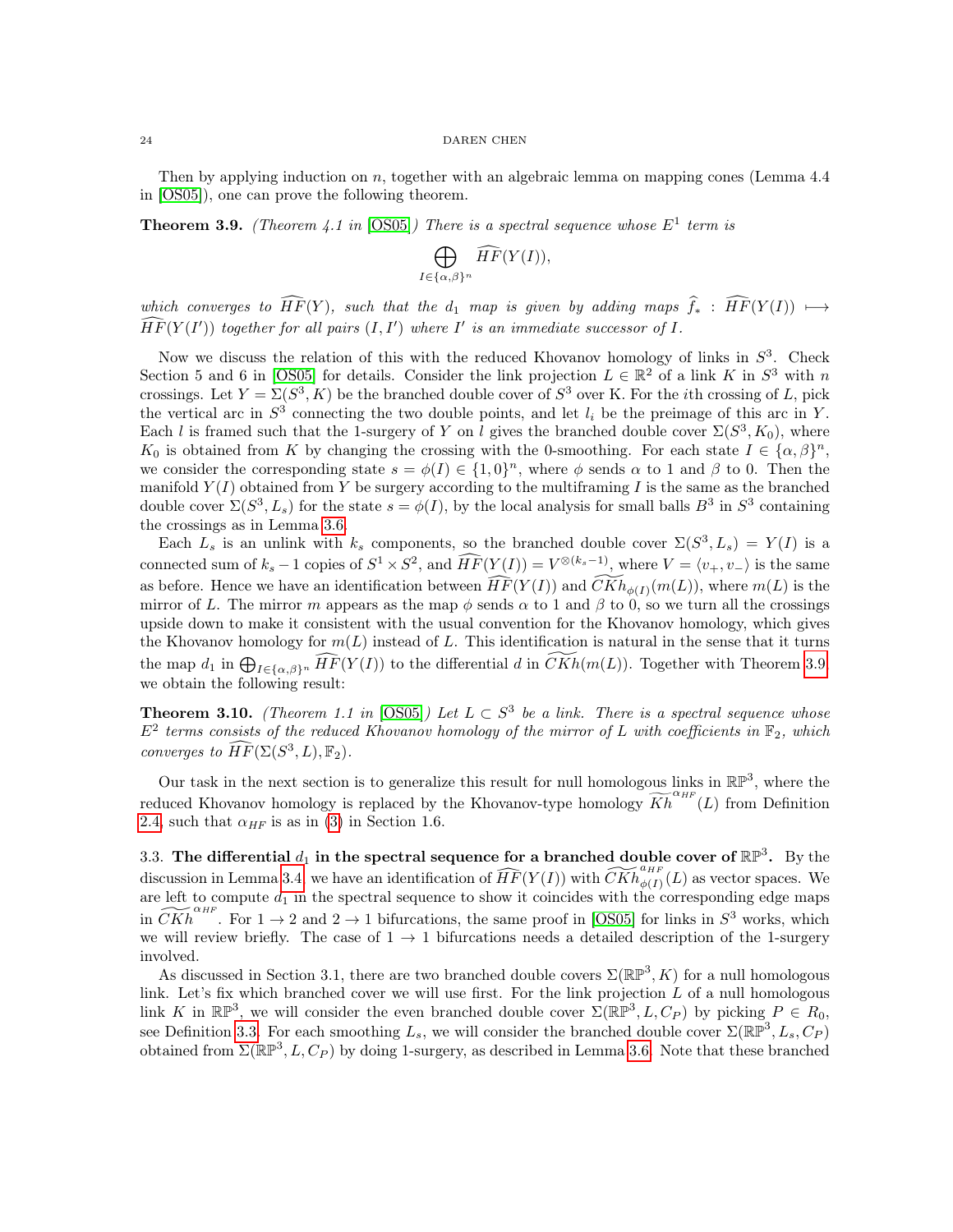double covers don't depend on the specific choice of P as long as  $P \in R_0$ . By Lemma [3](#page-21-1).4, we have

$$
\Sigma(\mathbb{RP}^3, L_s, C_P) = \begin{cases} (\mathbb{RP}^3 \# \mathbb{RP}^3) \# (S^1 \times S^2)^{\#(k_s - 1)} & \text{if } e_s(P) = 0, \\ (S^1 \times S^2)^{\#k_s} & \text{if } e_s(P) = 1, \end{cases}
$$

where  $k_s$  is the number of circles in the smoothing  $L_s$ . Hence, the corresponding Heegaard Floer homology is

$$
\widehat{HF}(\Sigma(\mathbb{RP}^3, L_s, C_P)) = \begin{cases} W \otimes V^{\otimes (k_s - 1)} & \text{if } e_s(P) = 0, \\ \overline{V} \otimes V^{\otimes (k_s - 1)} & \text{if } e_s(P) = 1, \end{cases}
$$

where  $W = \widehat{HF}(\mathbb{RP}^3 \# \mathbb{RP}^3) = \langle a, b, c, d \rangle$ ,  $V = \widehat{HF}(S^1 \times S^2) = \langle v_+, v_- \rangle$  and  $\overline{V} = \widehat{HF}(S^1 \times S^2) = \langle v_+, v_- \rangle$  $\langle \overline{v}_+,\overline{v}_-\rangle$ . See for example Chapter 4 and 7 in [\[OS03\]](#page-31-4) for the computation of  $\widehat{HF}(\mathbb{RP}^3\#\mathbb{RP}^3)$  and its absolute grading. Here,  $\overline{V}$  and V are the same vector space. The reason we want to distinguish them will become clear in the proof of next proposition. Note that the quantum gradings of the generators in Heegaard Floer homology are the twice the absolute gradings of them. Also note that  $\widehat{HF}(\Sigma(\mathbb{RP}^3, L_s, C_P))$  is exactly the vector space we associate to the state s in our chain complex  $\widetilde{CKh}_{s}^{a\grave{\mu}_{F}}(L).$ 

<span id="page-24-0"></span>**Proposition 3.11.** (Proposition 6.2 in  $[OS05]$ ) For the link projection L of a null homologous link in  $\mathbb{RP}^3$  and a point  $P \in R_0$ , there is an isomorphism

$$
\Psi_s : \widetilde{CKh}_s^{a_{HF}}(L) \longmapsto \widehat{HF}(\Sigma(\mathbb{RP}^3, L_s, C_P))
$$

for each state s, such that the following diagram commutes if  $s \to s'$  is a  $1 \to 2$  bifurcation or  $2 \to 1$ bifurcation:

$$
\widetilde{CKh}_{s}^{\alpha_{HF}}(L) \xrightarrow{d_{CKh}} \widetilde{CKh}_{s'}^{\alpha_{HF}}(L)
$$
  

$$
\downarrow \Psi_{s} \qquad \qquad \downarrow \Psi_{s'}
$$
  

$$
\widehat{HF}(\Sigma(\mathbb{RP}^3, L_s, C_P)) \xrightarrow{d_{HF}} \widehat{HF}(\Sigma(\mathbb{RP}^3, L_{s'}, C_P))
$$

Here  $d_{CKh}$  is the differential defined for the chain complex  $\widetilde{CKh}_{\bullet}^{\alpha_{HF}}(L)$  as in Section [2](#page-3-0).2, and  $d_{HF}$  is the map induced on  $\widehat{HF}$  by 1-surgery described in Lemma [3](#page-21-0).6.

*Proof.* As in Section 5 in [\[OS05\]](#page-31-0), we have described an algebra structure on  $V^{\otimes (k_s-1)}$  as the quotient of the polynomial algebra over  $\mathbb{F}_2$  generated by  $S_i$ , divided out by the relations  $S_i^2 = 0$  for  $i = 1, ..., k_s - 1$ , where  $S_i = v_+ \otimes v_+ \otimes ... \otimes v_- \otimes v_+ \otimes ... \otimes v_+$  with  $v_-$  at the *i*th component in the proof of Proposition [2.11.](#page-10-0) So  $\widetilde{CKh}_{s}^{\alpha_{HF}}(L)$  is a free module of this algebra generated by elements in  $V_i$ , where  $V_i = W$  if  $e_s(P) = 0$  and  $V_i = \overline{V}$  if  $e_s(P) = 1$ . On the other hand,  $\widehat{HF}(\Sigma(\mathbb{RP}^3, L_s, C_P))$  is a also free module over the algebra

$$
\wedge^* H_1((S^1 \times S^2)^{\#(k_s - 1)}, \mathbb{Z}_2) \cong V^{\otimes (k_s - 1)},
$$

generated by elements in  $V_i$ , where again  $V_i = W = \widehat{HF}(\mathbb{RP}^3 \# \mathbb{RP}^3)$  if  $e_s(P) = 0$ , and  $V_i = \overline{V} = \overline{V}$  $\widehat{HF}(S^1 \times S^2)$  if  $e_s(P) = 1$ . Furthermore, we can identify generators of  $H_1((S^1 \times S^2)^{\#(k_s-1)}, \mathbb{Z}_2)$  with circles in  $L_s$  as follows. Recall we have picked a point M on the link projection L when defining the differential. Label the circles in the smoothing  $L_s$  from 0 to  $k_s - 1$ , such that the circle with M is labeled 0. Let  $\gamma_i$  be the branched double cover of an arc from the circle 0 to the circle i in  $\mathbb{RP}^2$  avoiding other circles. Then  $\{[\gamma_i]\}_{i=1}^{k_s-1}$  is a basis of  $H_1((S^1 \times S^2)^{\#(k_s-1)}, \mathbb{Z}_2)$ . We define

$$
\xi_s: \wedge^* H_1((S^1 \times S^2)^{\#(k_s - 1)}, \mathbb{Z}_2) \longmapsto V^{\otimes (k_s - 1)}
$$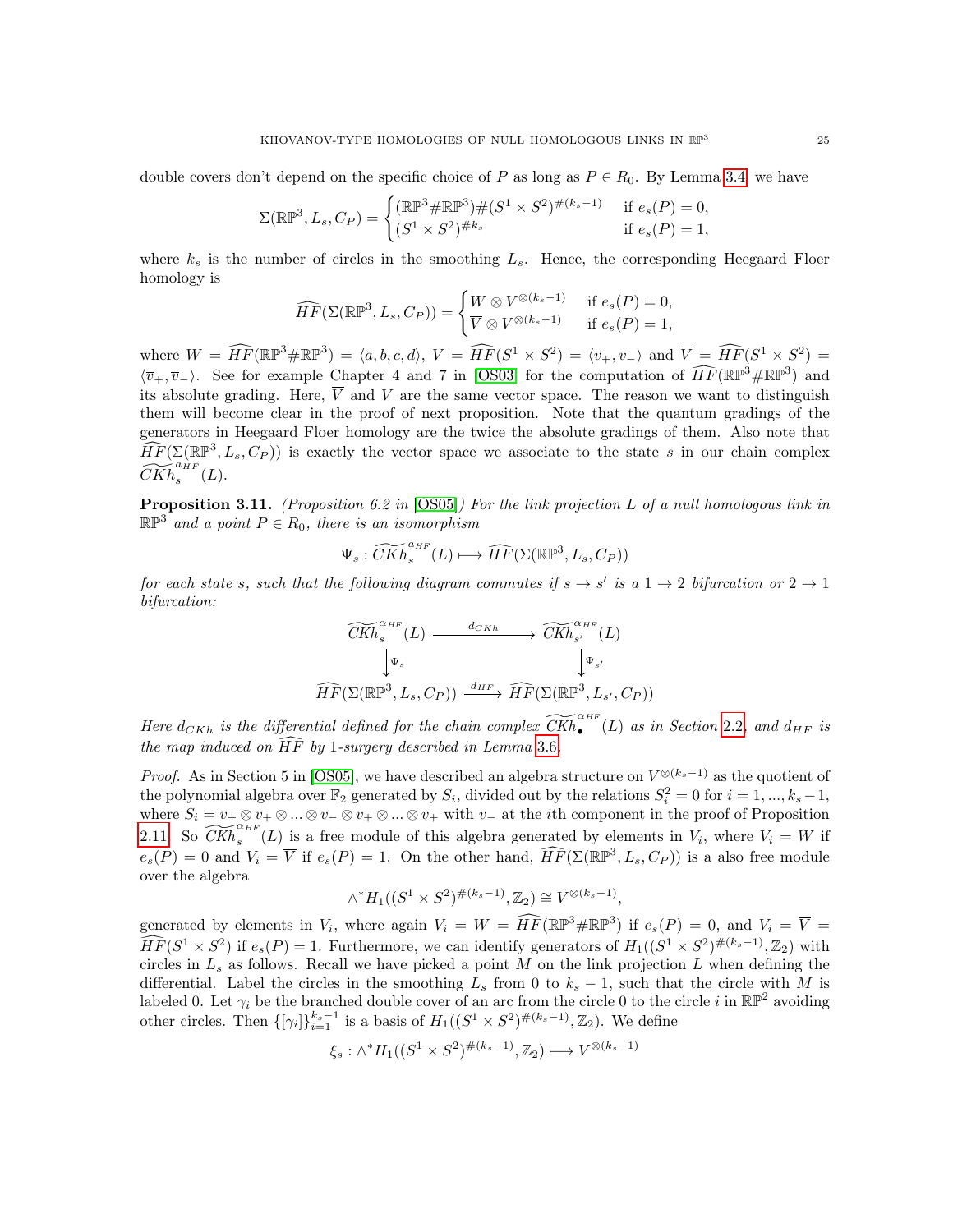

<span id="page-25-0"></span>FIGURE 11. Kirby diagrams of 1-surgeries associated to  $1 \rightarrow 1$  bifurcations

as the algebra automorphism, such that  $\xi_s([\gamma_i]) = S_i$ , and  $\Psi_s$  the corresponding module isomorphism, which is identity on  $V_i$ .

Now we show commutativity of the diagram for  $1 \rightarrow 2$  bifurcations and  $2 \rightarrow 1$  bifurcations. Note that  $d_{CKh}$  acts trivially on the  $V_i$  component in this case. On the  $V^{\otimes (k_s-1)}$  component, we have describes the behavior  $d_{CKh}$  in this formalism in the proof of Proposition 2.[11](#page-10-0) as follows, which is from Section 5 of [\[OS05\]](#page-31-0):

$$
d_{CKh} = \begin{cases} \text{quotienting out } S_i = S_j & \text{if } s \to s' \text{ merges circle } i \text{ with circle } j, \\ \text{wedges with } S_i + S_{k_s} & \text{if } s \to s' \text{ splits circle } i, \end{cases}
$$

where  $k_s$  is the label of the newly created circle in the splitting case, and we denote  $0 = S_0$  for the convenience of the notation. On the Heegaard Floer homology side, we have exactly the same map via identifying  $\widehat{HF}(\Sigma(\mathbb{RP}^3, L_s, C_P))$  as the free module over  $V^{\otimes (k_s-1)}$  under the isomorphism  $\xi_s$ . See Proposition 6.1 in [\[OS05\]](#page-31-0) for a more detailed discussion of  $d_{HF}$ . Hence the square commutes.

**Remark.** With the map  $\xi_s$ , it is quite natural to write down the change of variable map in Proposition 2.[11](#page-10-0) for changing the position of the marked point.

Now we study the  $1 \rightarrow 1$  bifurcation. We will draw specific Kirby diagrams for the 1-surgery, and compute the induced map on  $HF$  using a proposition in [\[OS03\]](#page-31-4).

If  $s \to s'$  if a  $1 \to 1$  bifurcation, then  $e_{s'}(P) = e_s(p) + 1 \mod 2$ , and  $k_s = k_{s'}$ , so we switch from one branched double cover of  $\mathbb{RP}^3$  over an unlink of  $k_s$  components to the other, while no change happens to the common  $(S^1 \times S^2)^{\#(k_s-1)}$  component, nor the identification of generators of  $H_1((S^1 \times S^2)^{\#(k_s-1)})$  $(S^2)^{\#(k_s-1)}, \mathbb{Z}_2$  with the circles in the smoothing. So it is enough to consider the case when  $k_s = 1$ .

**Lemma 3.12.** The Kirby diagrams of the 1-surgery corresponding to the  $1 \rightarrow 1$  bifurcation are shown in Figure [11](#page-25-0), where (a) is the case when  $e_s(P) = 0$  and (b) is the case when  $e_s(P) = 1$ , and the red curve is the one we are doing surgery on.

*Proof.* Suppose  $e_s(P) = 0$ , then  $e_{s'}(P) = 1$ , and the 1-surgery changes the branched double cover from  $\mathbb{RP}^3\#\mathbb{RP}^3$  to  $S^1 \times S^2$ . The link we are doing surgery along is the branched double cover of the red arc in Figure [12](#page-26-0), which could be seen as the red circle in the Kirby diagram of  $\mathbb{RP}^3\#\mathbb{RP}^3$ . To determine the framing, we can look at the 3-manifold when it is with framing  $-n$ . Such obtained 3-manifold is a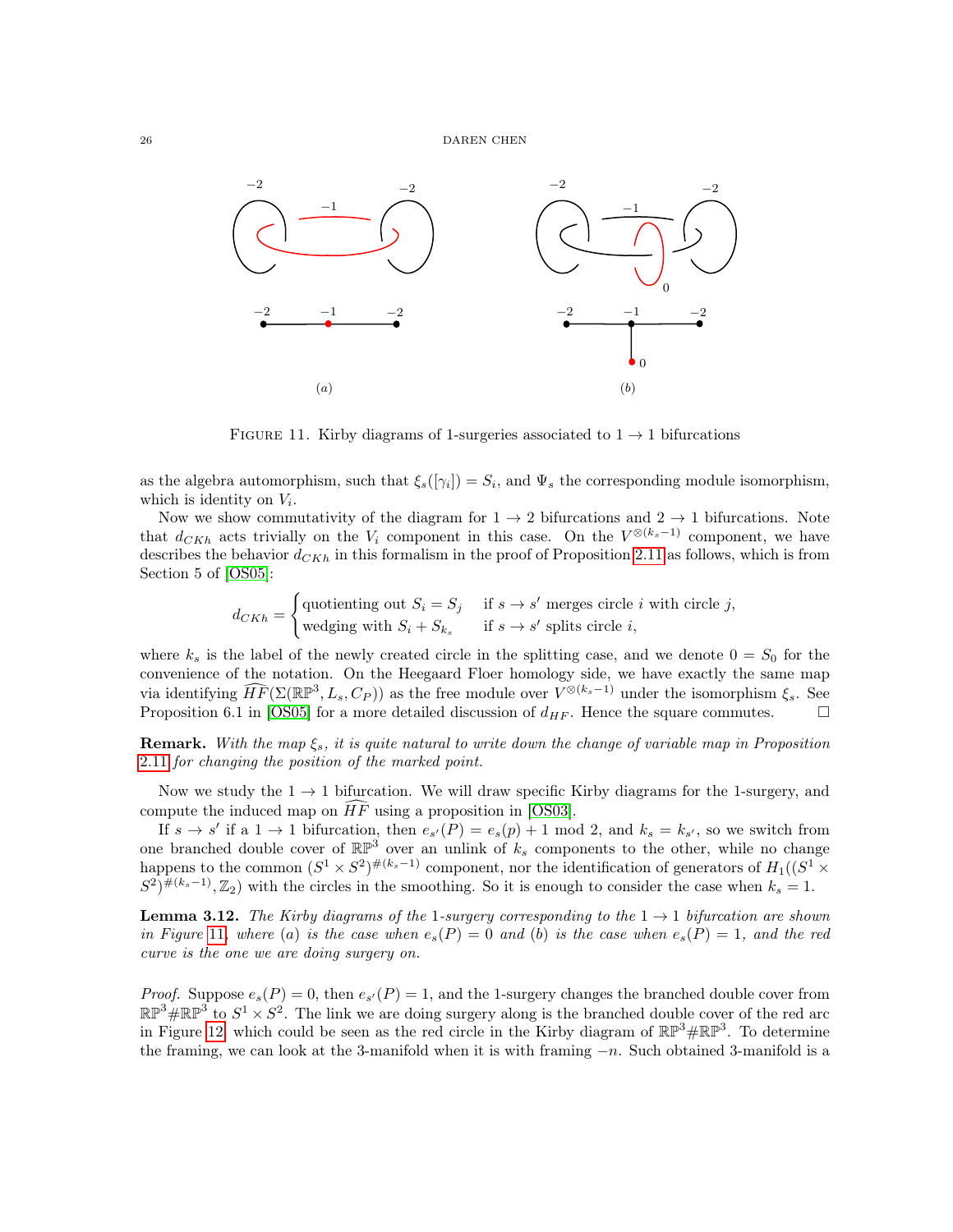KHOVANOV-TYPE HOMOLOGIES OF NULL HOMOLOGOUS LINKS IN  $\mathbb{RP}^3$ 



<span id="page-26-0"></span>FIGURE 12. Explanation of Kirby diagram  $(a)$ 



<span id="page-26-1"></span>FIGURE 13. Explanation of Kirby diagram (b)

lens space  $L(p, q)$  with  $p = 4n - 4$ ,  $q = 2n - 1$ , where  $p/q$  equals to the continued fraction [2, n, 2]. We want to get  $S^1 \times S^2$ , so  $p = 0$  and  $n = 1$ .

Now if  $e_s(P) = 1$ , then  $e_{s'}(P) = 0$  and the 1-surgery changes the branched double cover from  $S^1 \times S^2$ to  $\mathbb{RP}^3\#\mathbb{RP}^3$ . Note that the red arc in Figure [13](#page-26-1) is isotopic to a pushoff of the arc ab to the boundary of  $B^3$ , so the branched double cover of the red arc is isotopic to a meridian of the green curve, which is the knot we are doing surgery along to get  $S^1 \times S^2$  from  $\mathbb{RP}^3 \# \mathbb{RP}^3$ . To determine the framing, let's look at the following cobordism in Figure [14.](#page-27-0) The compositions of the top and bottom two arrows both represent the cobordism from  $\mathbb{RP}^3 \# \mathbb{RP}^3$  to itself by doing surgeries along the branched double cover of the red and green arcs. The difference is that we add the two 2-handles in different order. It is clear that in the bottom left cobordism from  $\mathbb{RP}^3\#\mathbb{RP}^3$  to  $\mathbb{RP}^3\#\mathbb{RP}^3\#(S^1\times S^2)$ , the framing of the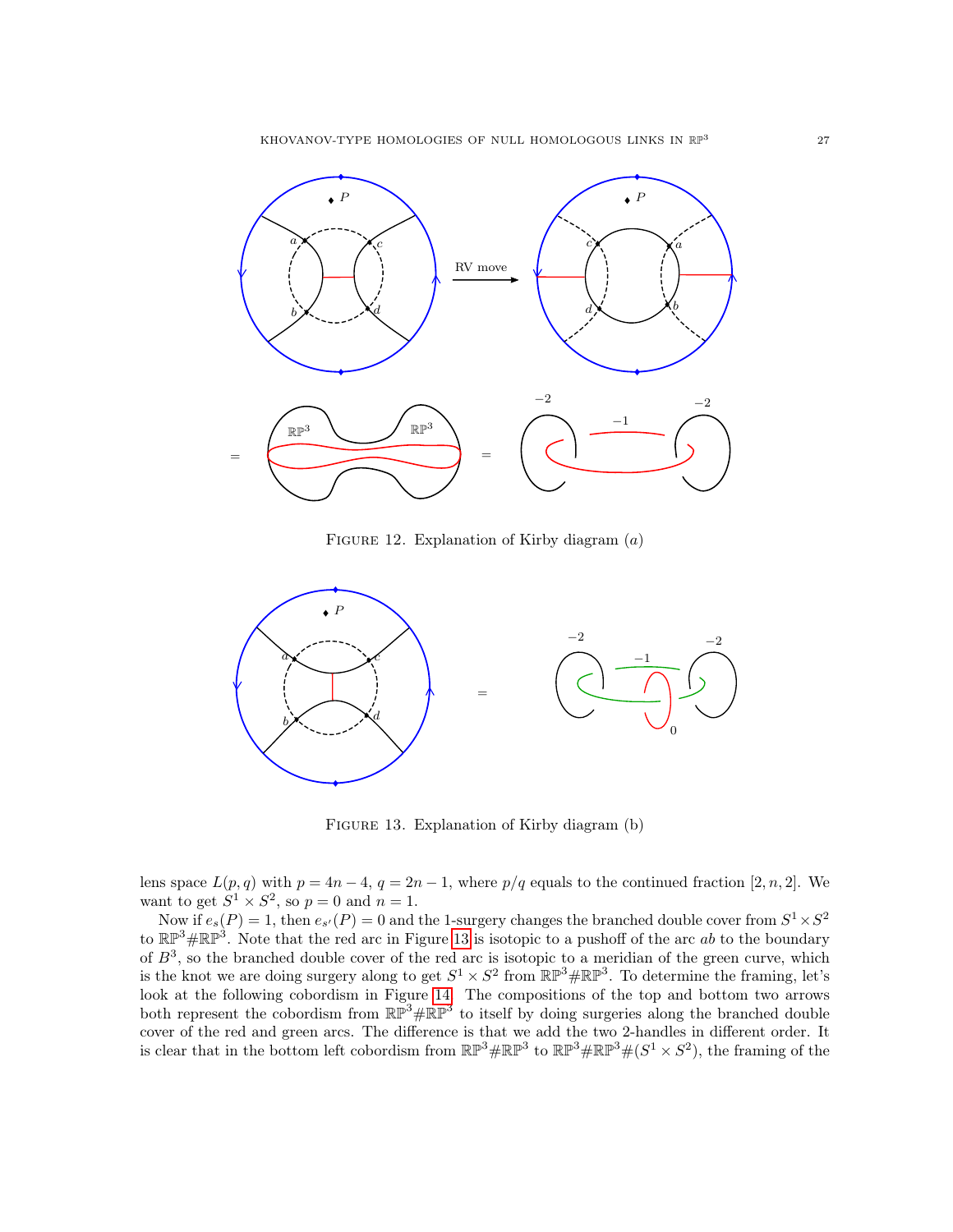

<span id="page-27-0"></span>FIGURE 14. Two different decomposition of the cobordism from  $\mathbb{RP}^3 \# \mathbb{RP}^3$  to itself

red circle is 0. Therefore, the framing of the red circle is 0 in the top right cobordism as well, which is the cobordism we are describing in Figure [13.](#page-26-1)  $\Box$ 

Now to compute the induced map on  $\widehat{HF}$  by the 1-surgery, we quote the following proposition from [\[OS03\]](#page-31-4).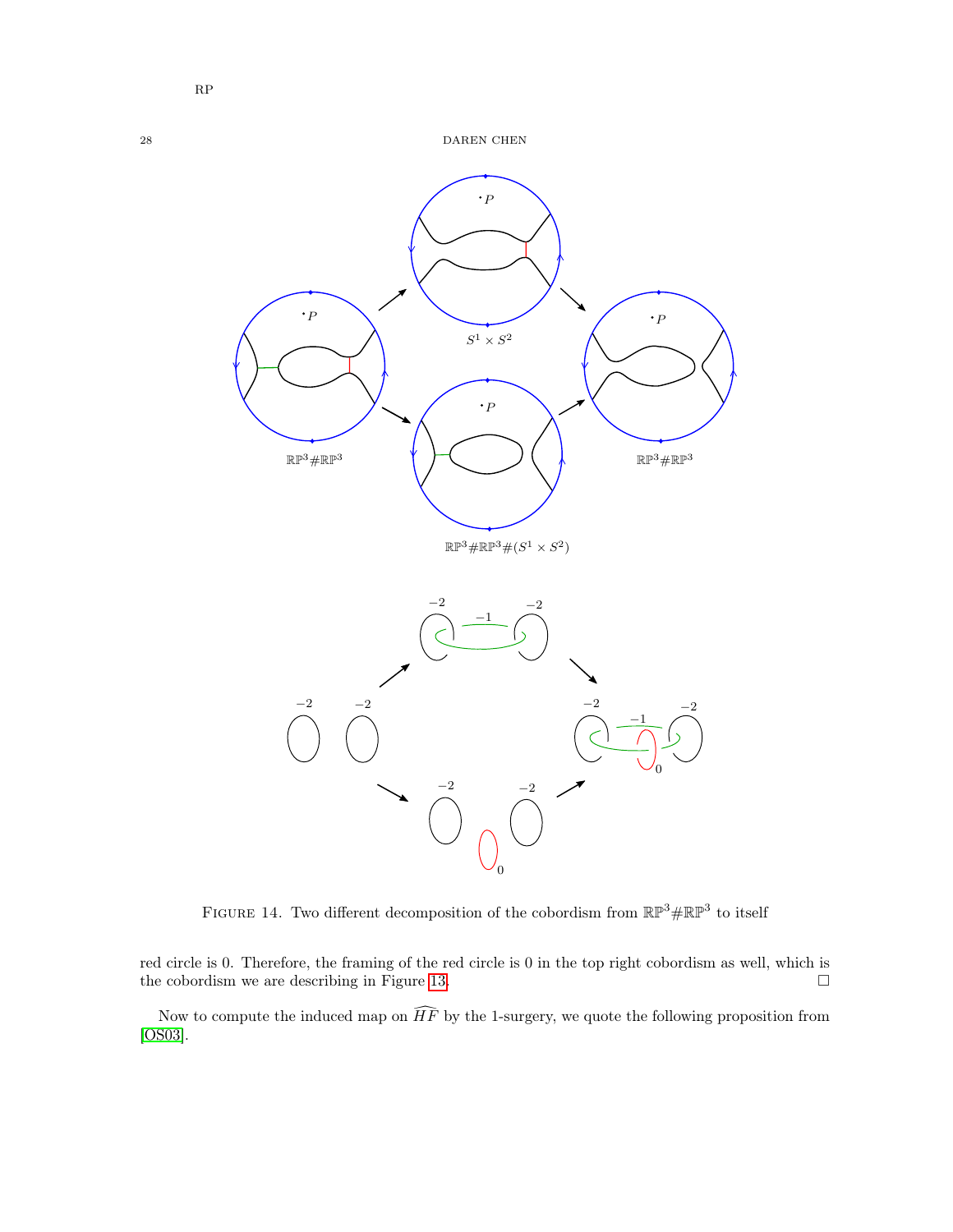<span id="page-28-0"></span>**Proposition 3.13.** (Proposition 9.3 in [\[OS03\]](#page-31-4)) Let Y be a closed oriented 3-manifold, and  $K \subset Y$  a framed knot, such that the cobordism  $Z(K)$  of the 1-surgery along K has  $b_2^-(Z(K)) = 0 = b_2^+(Z(K))$ . Let  $\mathfrak s$  be a Spin<sup>c</sup> structure on  $Z(K)$  whose restriction t and  $\mathfrak p$  to the boundary components Y and  $Y(K)$ respectively are torsion.

(1) If K represents a non-torsion class in  $H_1(Y)$ , and if  $\widehat{HF}(Y, \mathfrak{t})$  is standard, then the induced map

$$
F_{Z(K), \mathfrak{s}} : \widehat{HF}(Y, \mathfrak{t}) \longmapsto \widehat{HF}(Y(K), \mathfrak{p})
$$

vanishes on the kernel of the action by  $[K]$ , inducing an isomorphism

$$
\widehat{HF}(Y,\mathfrak{t})/Ker[K] \cong \widehat{HF}(Y(K),\mathfrak{p}).
$$

(2) If K represents a torsion class in  $H_1(Y)$  and  $\widehat{HF}(Y(K), \mathfrak{p})$  is standard, then the map

$$
\widehat{HF}(Y,\mathfrak{t})\longmapsto \widehat{HF}(Y(K),\mathfrak{p})
$$

induces an isomorphism

$$
\widehat{HF}(Y,\mathfrak{t}) \cong Ker[L],
$$

where  $[L] \in H_1(Y(K))$  is represented by the core of the glued-in solid torus.

Here,  $\widehat{HF}(Y, \mathfrak{t})$  is **standard** means that  $\widehat{HF}(Y, \mathfrak{t}) \cong (\Lambda^b H^1(Y, \mathbb{Z})) \otimes \mathbb{F}_2$ , where  $b = b_1(Y)$ . The original proposition is stated for  $HF^{\infty}$ , but it holds for  $\widehat{HF}$  as well. When  $\widehat{HF}(Y, \mathfrak{t})$  is standard, we have  $HF^{\infty}(Y, \mathfrak{t}) = \widehat{HF}(Y, \mathfrak{t}) \otimes \mathbb{Z}[U, U^{-1}],$  and the cobordism map is U-equivariant, so the statement for  $HF^{\infty}$  implies the one for  $\widehat{HF}$ .

Note that  $\widehat{HF}(Y, \mathfrak{t})$  is standard for  $Y = \mathbb{RP}^3 \# \mathbb{RP}^3$  and  $S^1 \times S^2$  and all torsion Spin<sup>c</sup> structures of them. Now we compute the induced map on  $\widehat{HF}$  of the surgery corresponding to  $1 \rightarrow 1$  bifurcations. Recall we have used the notation

$$
\widehat{HF}(\mathbb{RP}^3\#\mathbb{RP}^3)=W=\langle a,b,c,d\rangle,
$$

where  $a, b, c, d$  are generators corresponding to different torsion Spin<sup>c</sup> structures on  $\mathbb{RP}^3$ # $\mathbb{RP}^3$ , with absolute gradings  $1/2, 0, 0, -1/2$  respectively, and

$$
\widehat{HF}(S^1 \times S^2) = \overline{V} = \langle \overline{v}_+, \overline{v}_- \rangle,
$$

where  $\overline{v}_+$  and  $\overline{v}_-$  are generators corresponding to the torsion Spin<sup>c</sup> structure  $\mathfrak{s}_0$  on  $S^1 \times S^2$ , with absolute gradings  $1/2$ ,  $-1/2$  respectively.

<span id="page-28-1"></span>**Proposition 3.14.** For the cobordism  $Z_a$  associated to (a) in Figure [11](#page-25-0), the induced map on  $\overline{HF}$  is

$$
f = F_{Z_a} : \widehat{HF}(\mathbb{RP}^3 \# \mathbb{RP}^3) \longrightarrow \widehat{HF}(S^1 \times S^2)
$$
  

$$
f(b) = f(c) = \overline{v}_-, \ f(a) = f(d) = 0.
$$

For the cobordism  $Z_b$  associated to (b) in Figure [11](#page-25-0), the induced map on  $\widehat{HF}$  is

$$
g = F_{Z_b} : \widehat{HF}(S^1 \times S^2) \longrightarrow \widehat{HF}(\mathbb{RP}^3 \times \mathbb{RP}^3)
$$

$$
g(\overline{v}_+) = b + c, \ g(\overline{v}_-) = 0.
$$

Here we are summing over all  $Spin<sup>c</sup>$  structures on the cobordism.

*Proof.* Let's start with  $Z_a$ . Let's compute the degree shift of the cobordism map  $F_{Z_a, \mathfrak{s}}$  on  $\widehat{HF}$  first. We will use the results of Section 11 in  $[MO10]$ , where homology classes and Spin<sup>c</sup> structures of the cobordism are described in terms of linking matrices.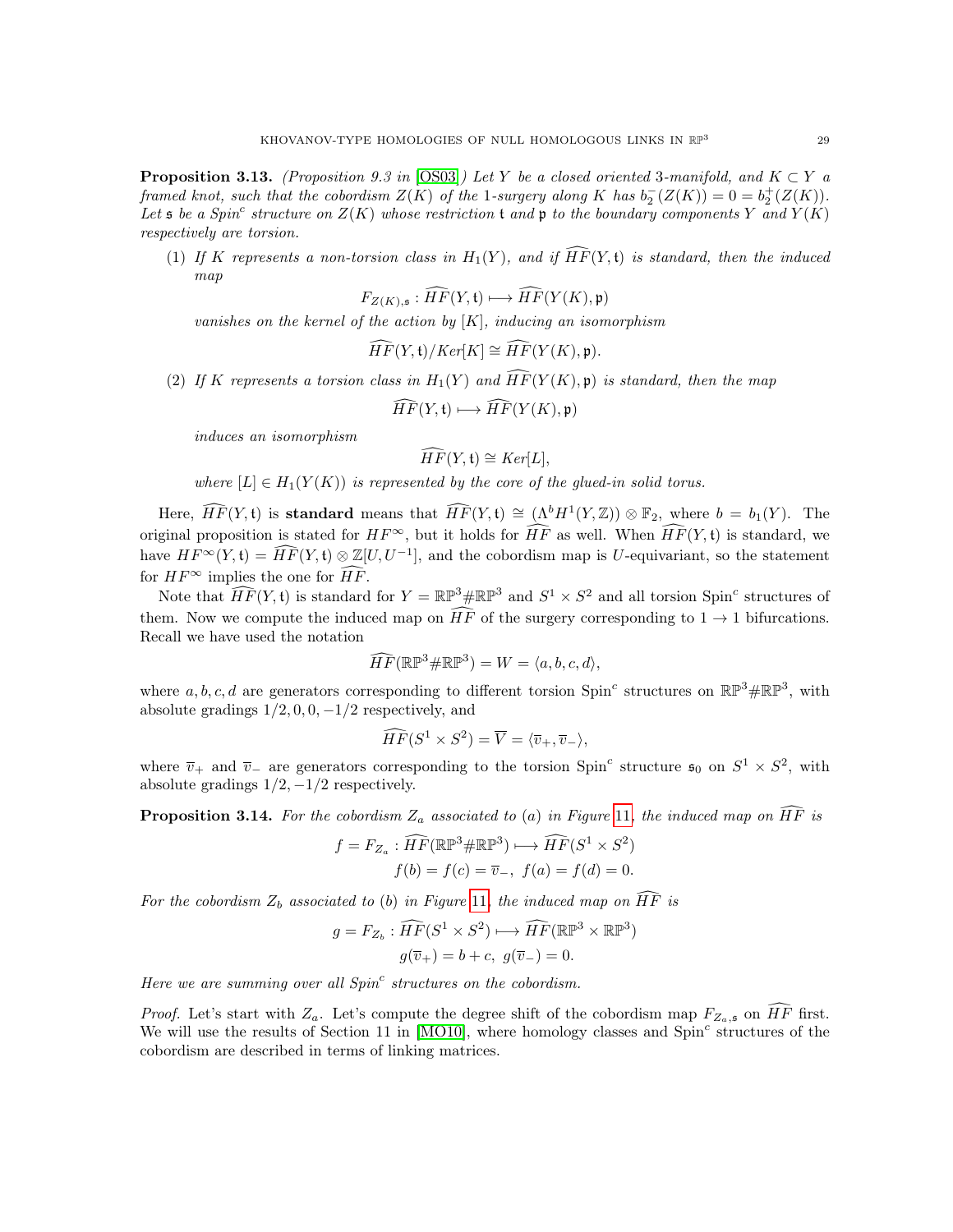Let

$$
\Lambda = \begin{pmatrix} -2 & 0 & 1 \\ 0 & -2 & 1 \\ 1 & 1 & -1 \end{pmatrix}
$$

denote the linking matrix for (a) in Figure [11](#page-25-0), and denote the *i*th column of  $\Lambda$  by  $\Lambda_i$ . Then we have

$$
H_2(Z_a, \mathbb{Z}) = \{ u \in \mathbb{Z}^3 | \Lambda_1 \cdot u = \Lambda_2 \cdot u = 0 \} = \langle (1, 1, 2) \rangle \cong \mathbb{Z},
$$

and the intersection form  $H_2(Z_a, \mathbb{Z}) \times H_2(Z_a, \mathbb{Z}) \mapsto \mathbb{Z}$  is represented by  $\Lambda$  restricted to the span of  $(1, 1, 2)$ , which is 0. Therefore, we have  $b_2(Z_a) = 1$ , and  $b_2^+(Z_a) = b_2^-(Z_a) = 0$ . Then, for any Spin<sup>c</sup> structure s on  $Z_a$ , we have

$$
deg(F_{Z_a}, \mathfrak{s}) = \frac{c_1(\mathfrak{s})^2 - 2\chi(Z_a) - 3\sigma(Z_a)}{4} = \frac{0 - 2 - 0}{4} = -\frac{1}{2}
$$

.

So non-trivial maps only happen from  $\widehat{HF}(\mathbb{RP}^3 \# \mathbb{RP}^3, \mathfrak{t})$  to  $\widehat{HF}(S^1 \times S^2, \mathfrak{s}_0)$ , where  $\mathfrak{s}_0$  is the torsion Spin<sup>c</sup> structure on  $S^1 \times S^2$ , and t is a Spin<sup>c</sup> structure on  $\mathbb{RP}^3 \# \mathbb{RP}^3$  such that the corresponding generator has absolute grading  $0$ , *i.e.* generators  $b$  and  $c$ .

Consider the Spin<sup>c</sup> structure t corresponding to the generator b first, and let  $\mathfrak s$  be the Spin<sup>c</sup> structure on  $Z_a$  which restricts to t and  $\mathfrak{s}_0$  on each boundary component. Then the pair  $(Z_a, \mathfrak{s})$  satisfies the condition of Proposition 3.[13](#page-28-0), with  $Y = \mathbb{RP}^3 \# \mathbb{RP}^3$ , and K the red curve in (a) of Figure [11](#page-25-0). The knot K represents a torsion class in  $H_1(\mathbb{RP}^3) = \mathbb{Z}_2 \oplus \mathbb{Z}_2$ . Let L be the core of the glued-in solid torus in  $Y(K) = S^1 \times S^2$ , then [L] is a generator of  $H_1(S^1 \times S^2)$ , and the action of [L] on  $\widehat{HF}(S^1 \times S^2, \mathfrak{s}_0) = \langle \overline{v}_+, \overline{v} \rangle$  is such that

$$
[L] \cdot \overline{v}_+ = \overline{v}_-, \ [L] \cdot \overline{v}_- = 0.
$$

So  $\text{Ker}([L]) = \langle \overline{v}_-\rangle$ , and  $F_{Z_a, \mathfrak{s}} : \widehat{HF}(\mathbb{RP}^3 \# \mathbb{RP}^3, \mathfrak{t}) \longmapsto \text{Ker}[L]$  is an isomorphism sending b to  $\overline{v}_-$  by Proposition 3.[13](#page-28-0). The case when t corresponds to the generator  $c$  is similar, which is an isomorphism sending  $c$  to  $\overline{v}_-$ . Therefore by summing up these two maps, we get the map

$$
f = F_{Z_a} : \widehat{HF}(\mathbb{RP}^3 \# \mathbb{RP}^3) \longrightarrow \widehat{HF}(S^1 \times S^2)
$$
  

$$
f(b) = f(c) = \overline{v}_-, \ f(a) = f(d) = 0.
$$

as stated in the proposition.

Now we consider the cobordism  $Z_b$  as in (b) of Figure [11](#page-25-0). This time the linking matrix is

$$
\Lambda = \begin{pmatrix} -2 & 0 & 1 & 0 \\ 0 & -2 & 1 & 0 \\ 1 & 1 & -1 & 1 \\ 0 & 0 & 1 & 0 \end{pmatrix}.
$$

Let  $\Lambda_i$  be the *i*th column of  $\Lambda$ . Then we have

$$
H_2(Z_b, \mathbb{Z}) = \{ u \in \mathbb{Z}^4 | \Lambda_1 \cdot u = \Lambda_2 \cdot u = \Lambda_3 \cdot u = 0 \} = \langle (1, 1, 2, 0) \rangle \cong \mathbb{Z},
$$

and again the intersection form is given by  $\Lambda$  restricted to the span of  $(1, 1, 2, 0)$ , which again vanishes. So we get  $b_2(Z_b) = 1$  and  $b_2^+(Z_b) = b_2^-(Z_b) = 0$ . For any Spin<sup>c</sup> structure s on  $Z_b$ , we again have  $deg(F_{Z_b, \mathfrak{s}}) = -1/2$ . Therefore, non-trivial maps only happen from  $\widehat{HF}(S^1 \times S^2, \mathfrak{s}_0)$  to  $\widehat{HF}(\mathbb{RP}^3 \# \mathbb{RP}^3, t)$ , where t is again a Spin<sup>c</sup> structure on  $\mathbb{RP}^3 \# \mathbb{RP}^3$  corresponds to the generator b or c of absolute grading 0.

Consider the Spin<sup>c</sup> structure t corresponding to the generator b first, and let  $\mathfrak s$  be the Spin<sup>c</sup> structure on  $Z_b$  which restricts to  $\mathfrak{s}_0$  and t on each boundary component. The pair  $(Z_b, \mathfrak{s})$  satisfies the condition of Proposition 3.[13](#page-28-0) with  $Y = S^1 \times S^2$  and K is the red curve in (b) of Figure [11](#page-25-0). This time [K] is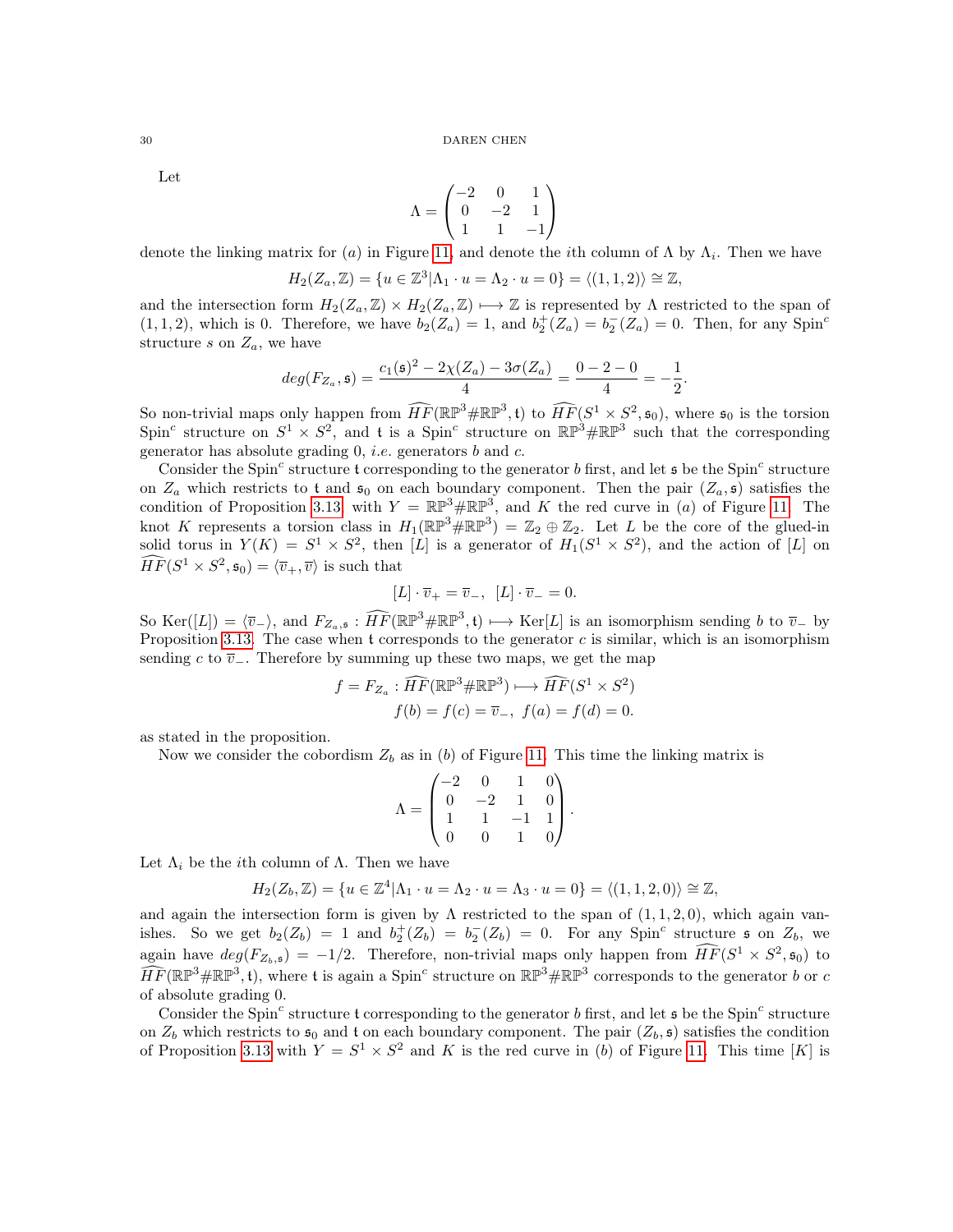$\Box$ 

twice the generator of  $H_1(S^1 \times S^2) = \mathbb{Z}$ , which is non-torsion. According to Proposition 3.[13](#page-28-0), we have an isomorphism

$$
F_{Z_b, \mathfrak{s}} : \widehat{HF}(S^1 \times S^2, \mathfrak{s}_0)/\text{Ker}[K] \longmapsto \widehat{HF}(\mathbb{RP}^3 \# \mathbb{RP}^3, \mathfrak{t}),
$$

where  $\widehat{HF}(S^1 \times S^2, \mathfrak{s}_0)/\text{Ker}[K] = \langle \overline{v}_+ \rangle$ . So  $F_{Z_b, \mathfrak{s}}$  sends  $\overline{v}_+$  to b. The case when t corresponds to the generator  $c$  is similar. By summing up these two maps, we get

$$
g = F_{Z_b} : \widehat{HF}(S^1 \otimes S^2) \longmapsto \widehat{HF}(\mathbb{RP}^3 \times \mathbb{RP}^3)
$$

$$
g(\overline{v}_+) = b + c, \ g(\overline{v}_-) = 0.
$$

Combining Proposition 3.[11](#page-24-0) and Proposition 3.[14](#page-28-1) and the description of the link spectral sequence of  $HF$  relating to the cube of resolutions at the end of Section [3](#page-22-0).2, we get the following:

**Theorem 3.15.** Let L be a null homologous link in  $\mathbb{RP}^3$ . There is a spectral sequence whose  $E^2$ terms consists of the Khovanov-type homology  $\widetilde{Kh}^{\alpha_{HF}}(m(L))$  of the mirror of L with the dyad  $\alpha_{HF} =$  $(W, \overline{V}, f, g)$  introduced in part ([3](#page-17-1)) of Section 1.6, which converges to the Heegaard Floer homology  $\widehat{HF}(\Sigma_0(\mathbb{RP}^3, L))$  of the even branched double cover  $\Sigma_0(\mathbb{RP}^3, L)$  of  $\mathbb{RP}^3$ .

Proof. The proof is similar to that of Theorem [3.10.](#page-23-2) See the discussion at the end of Section [3.2.](#page-22-0) For each double point in a link projection of L to  $\mathbb{RP}^2$ , we associate an knot  $K_i$  in  $\Sigma(\mathbb{RP}^3, L, C_P)$ to it, which is the branched double cover of a vertical arc connecting the double points. Consider the link spectral sequence of  $\widehat{HF}$  of the link in  $\Sigma(\mathbb{RP}^3, L, C_P)$  consisting of all the  $K_i$ . For each smoothing  $L_s$  of the link projection of L, we have the branched double cover  $\Sigma(\mathbb{RP}^3, L_s, C_P)$  equal to  $(\mathbb{RP}^3 \# \mathbb{RP}^3) \# (S^1 \times S^2)^{\#(k_s-1)}$  if  $e_s(P) = 0$ , and equal to  $(S^1 \times S^2)^{\#k_s}$  if  $e_s(P) = 1$ . Hence, the  $E^1$  terms in the link surgery spectral sequence, which are the Heegaard Floer homology of the corresponding branched double covers, are the same as  $\widetilde{CKh}_{\alpha_{HF}}(m(L))$  as vector spaces. The differential  $d_1$  in the spectral sequence has been computed in Proposition [3.11](#page-24-0) and Proposition [3.14,](#page-28-1) which is the same as the differential d in the chain complex  $\widetilde{CKh}_{\alpha_{HF}}(m(L))$ . Therefore,  $E^2$  terms of the link spectral sequence are the Khovanov-type homology  $\widetilde{Kh}^{\alpha_H F^{\alpha_H} (n(L))}$ .

Remark. There is another spectral sequence converging to the Heegaard Floer homology of the odd branched double cover  $\widehat{HF}(\Sigma_1(\mathbb{RP}^3, L))$ , whose  $E^2$  terms consists of  $\widetilde{Kh}^{\alpha_{HF}^*}(m(L))$ , where  $\alpha_{HF}^* =$  $(\overline{V}, W, q, f)$  is the dual dyad of  $\alpha$ .

#### **REFERENCES**

- <span id="page-30-0"></span>[APS04] Marta M. Asaeda, Józef H. Przytycki, and Adam S. Sikora, Categorification of the Kauffman bracket skein module of I-bundles over surfaces, Algebr. Geom. Topol.  $4$  (2004), 1177–1210.
- <span id="page-30-5"></span>[BN02] Dror Bar-Natan, On Khovanov's categorification of the Jones polynomial, Algebr. Geom. Topol. 2 (2002), 337–370.
- <span id="page-30-4"></span>[Dro94] Julia Drobotukhina, Classification of links in RP<sup>3</sup> with at most six crossings, Adv. Soviet Math., vol. 18, Amer. Math. Soc., Providence, RI, 1994, pp. 87–121.
- <span id="page-30-2"></span>[Gab13] Boštjan Gabrovšek, The categorification of the Kauffman bracket Skein module of  $\mathbb{R}P^3$ , Bull. Aust. Math. Soc. 88 (2013), no. 3, 407–422.
- <span id="page-30-7"></span>[GW10] J. Elisenda Grigsby and Stephan M. Wehrli, Khovanov homology, sutured Floer homology and annular links, Algebr. Geom. Topol. 10 (2010), no. 4, 2009–2039. MR 2728482
- <span id="page-30-8"></span>[Hat00] Allen Hatcher, Algebraic topology, Cambridge Univ. Press, Cambridge, 2000.
- <span id="page-30-6"></span>[HP93] Jim Hoste and Józef H. Przytycki, The  $(2,\infty)$ -skein module of lens spaces; a generalization of the Jones polynomial, J. Knot Theory Ramifications 2 (1993), no. 3, 321–333.
- <span id="page-30-1"></span>[Kho00] Mikhail Khovanov, A categorification of the Jones polynomial, Duke Math. J. 101 (2000), no. 3, 359–426.
- <span id="page-30-3"></span>[Lic12] WB Raymond Lickorish, An introduction to knot theory, vol. 175, Springer Science & Business Media, 2012.